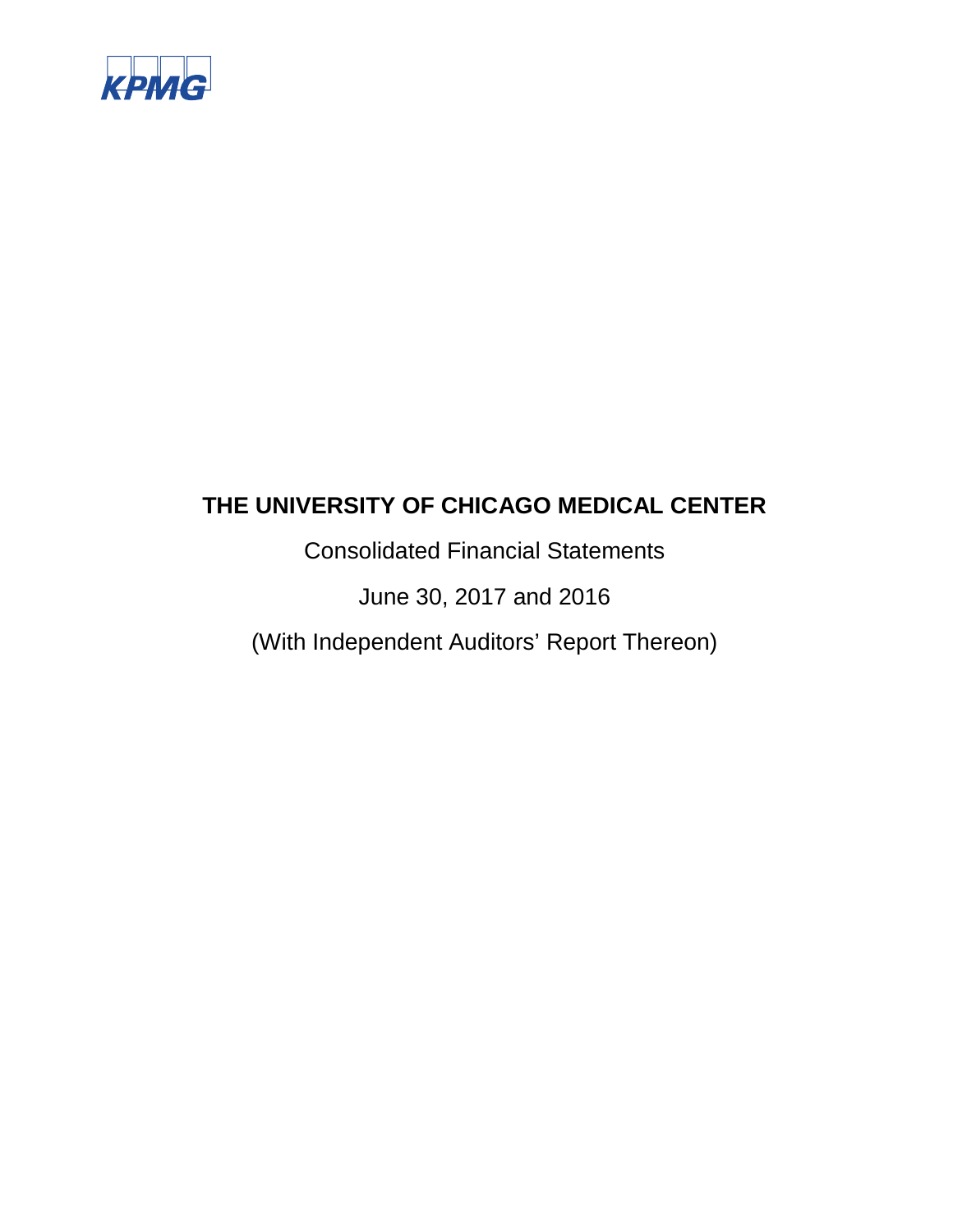# **Table of Contents**

|                                                                                          | Page           |
|------------------------------------------------------------------------------------------|----------------|
| Independent Auditors' Report                                                             | 1              |
| <b>Consolidated Financial Statements:</b>                                                |                |
| <b>Consolidated Balance Sheets</b>                                                       | 3              |
| Consolidated Statements of Operations and Changes in Unrestricted Net Assets             | $\overline{4}$ |
| Consolidated Statements of Changes in Net Assets                                         | 5              |
| <b>Consolidated Statements of Cash Flows</b>                                             | 6              |
| Notes to Consolidated Financial Statements                                               | $\overline{7}$ |
| <b>Supplemental Schedule</b>                                                             |                |
| <b>Consolidating Balance Sheet Information</b>                                           | 48             |
| Consolidating Statement of Operations and Changes in Unrestricted Net Assets Information | 49             |
| Consolidating Statement of Changes in Net Assets Information                             | 50             |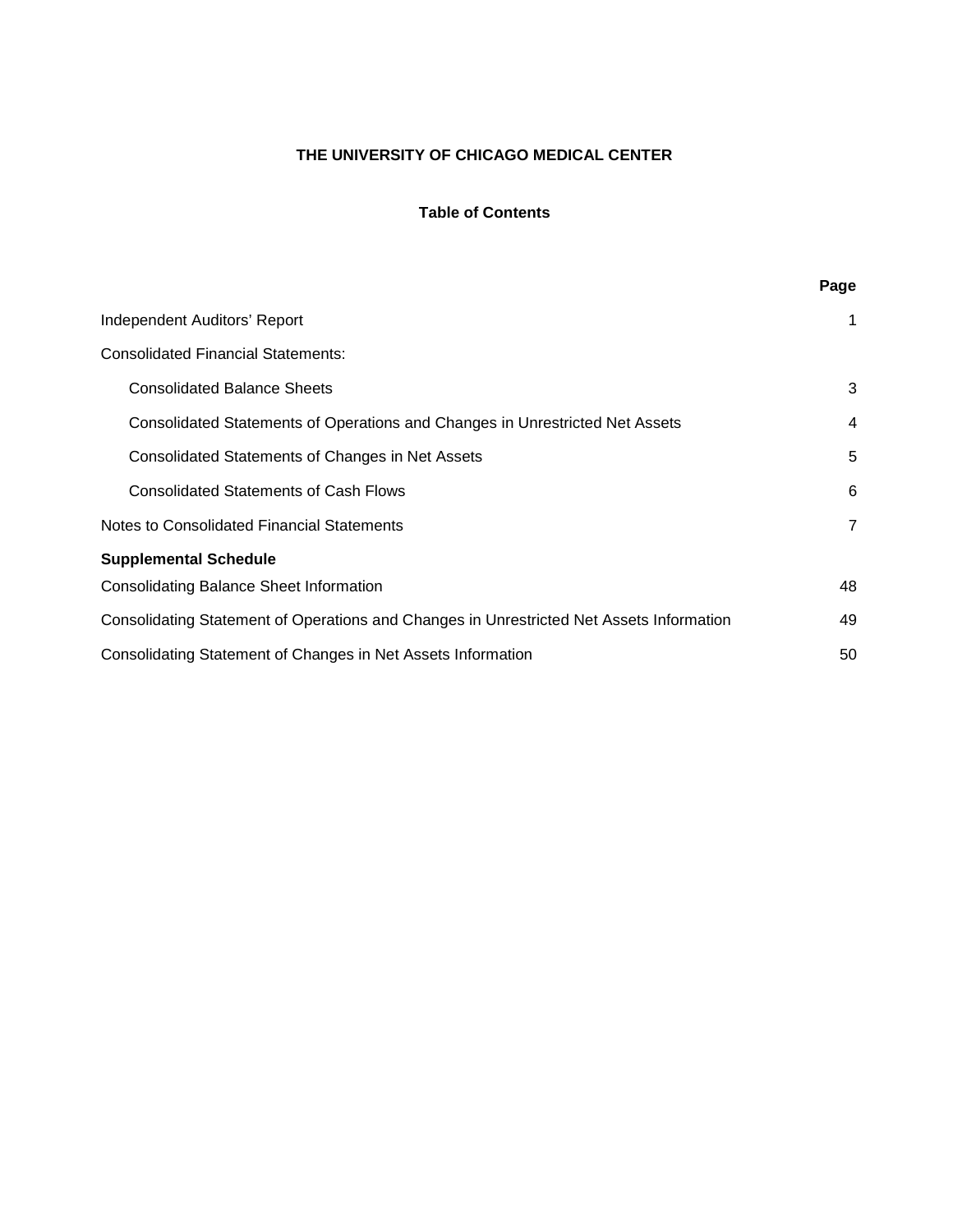

KPMG LLP Aon Center Suite 5500 200 E. Randolph Street Chicago, IL 60601-6436

#### **Independent Auditors' Report**

The Board of Trustees The University of Chicago Medical Center:

#### **Report on the Financial Statements**

We have audited the accompanying consolidated financial statements of The University of Chicago Medical Center, which comprise the consolidated balance sheets as of June 30, 2017 and 2016, and the related consolidated statements of operations and changes in unrestricted net assets, changes in net assets, and cash flows for the years then ended, and the related notes to the consolidated financial statements.

#### *Management's Responsibility for the Consolidated Financial Statements*

Management is responsible for the preparation and fair presentation of these consolidated financial statements in accordance with U.S. generally accepted accounting principles; this includes the design, implementation, and maintenance of internal control relevant to the preparation and fair presentation of consolidated financial statements that are free from material misstatement, whether due to fraud or error.

#### *Auditors' Responsibility*

Our responsibility is to express an opinion on these consolidated financial statements based on our audits. We conducted our audit in accordance with auditing standards generally accepted in the United States of America. Those standards require that we plan and perform the audit to obtain reasonable assurance about whether the consolidated financial statements are free from material misstatement.

An audit involves performing procedures to obtain audit evidence about the amounts and disclosures in the consolidated financial statements. The procedures selected depend on the auditors' judgment, including the assessment of the risks of material misstatement of the consolidated financial statements, whether due to fraud or error. In making those risk assessments, the auditor considers internal control relevant to the entity's preparation and fair presentation of the consolidated financial statements in order to design audit procedures that are appropriate in the circumstances, but not for the purpose of expressing an opinion on the effectiveness of the entity's internal control. Accordingly, we express no such opinion. An audit also includes evaluating the appropriateness of accounting policies used and the reasonableness of significant accounting estimates made by management, as well as evaluating the overall presentation of the consolidated financial statements.

We believe that the audit evidence we have obtained is sufficient and appropriate to provide a basis for our opinion.

#### *Opinion*

In our opinion, the consolidated financial statements referred to above present fairly, in all material respects, the financial position of The University of Chicago Medical Center as of June 30, 2017 and 2016, and the results of its operations and of its cash flows for the years then ended, in accordance with U.S. generally accepted accounting principles.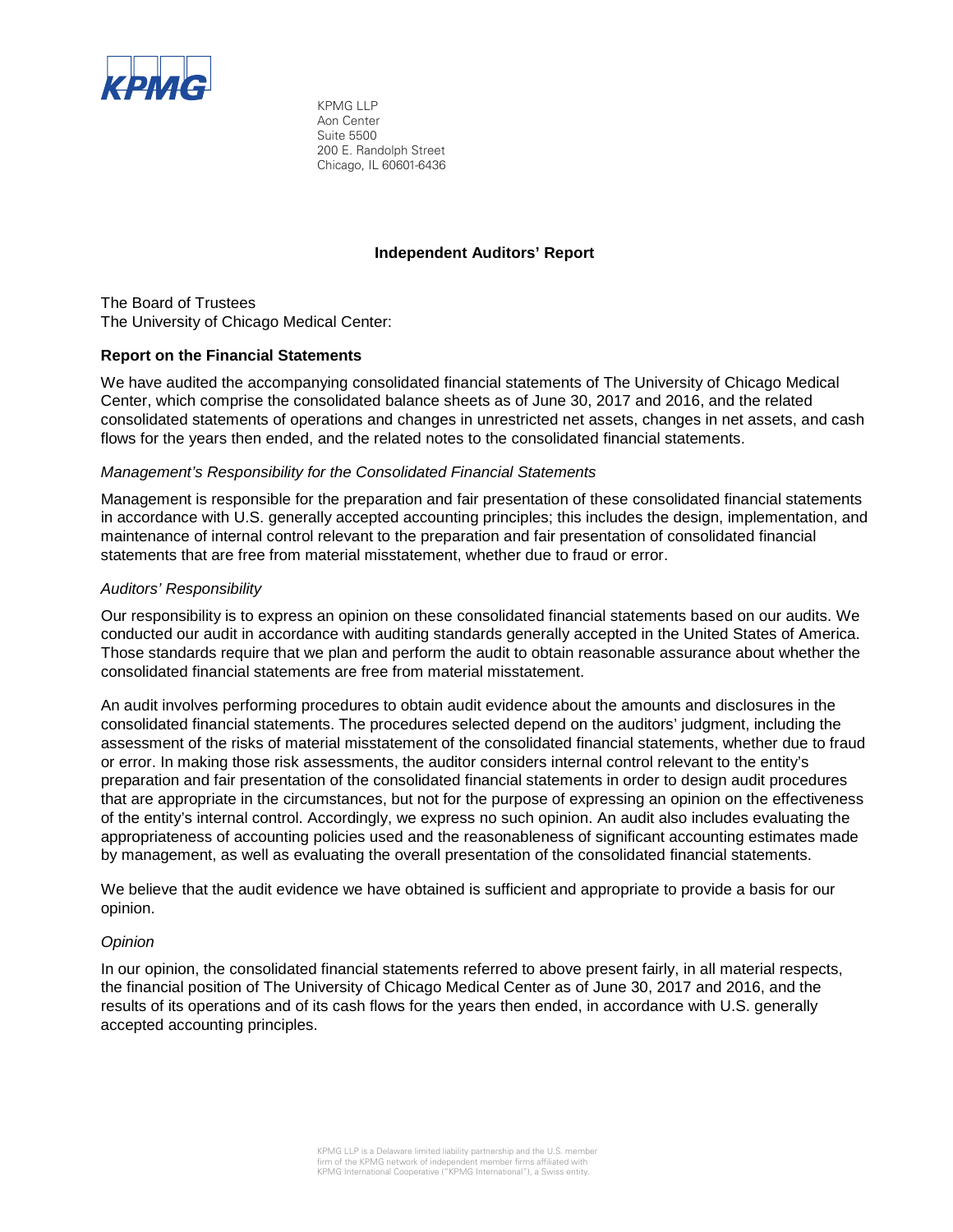

*Other Matter*

Our audits were conducted for the purpose of forming an opinion on the consolidated financial statements as a whole. The 2017 supplementary information included in schedules 1 through 3 is presented for purposes of additional analysis and is not a required part of the consolidated financial statements. Such information is the responsibility of management and was derived from and relates directly to the underlying accounting and other records used to prepare the consolidated financial statements. The information has been subjected to the auditing procedures applied in the audit of the consolidated financial statements and certain additional procedures, including comparing and reconciling such information directly to the underlying accounting and other records used to prepare the consolidated financial statements or to the consolidated financial statements themselves, and other additional procedures in accordance with auditing standards generally accepted in the United States of America. In our opinion, the information is fairly stated in all material respects in relation to the consolidated financial statements as a whole.



Chicago, Illinois October 27, 2017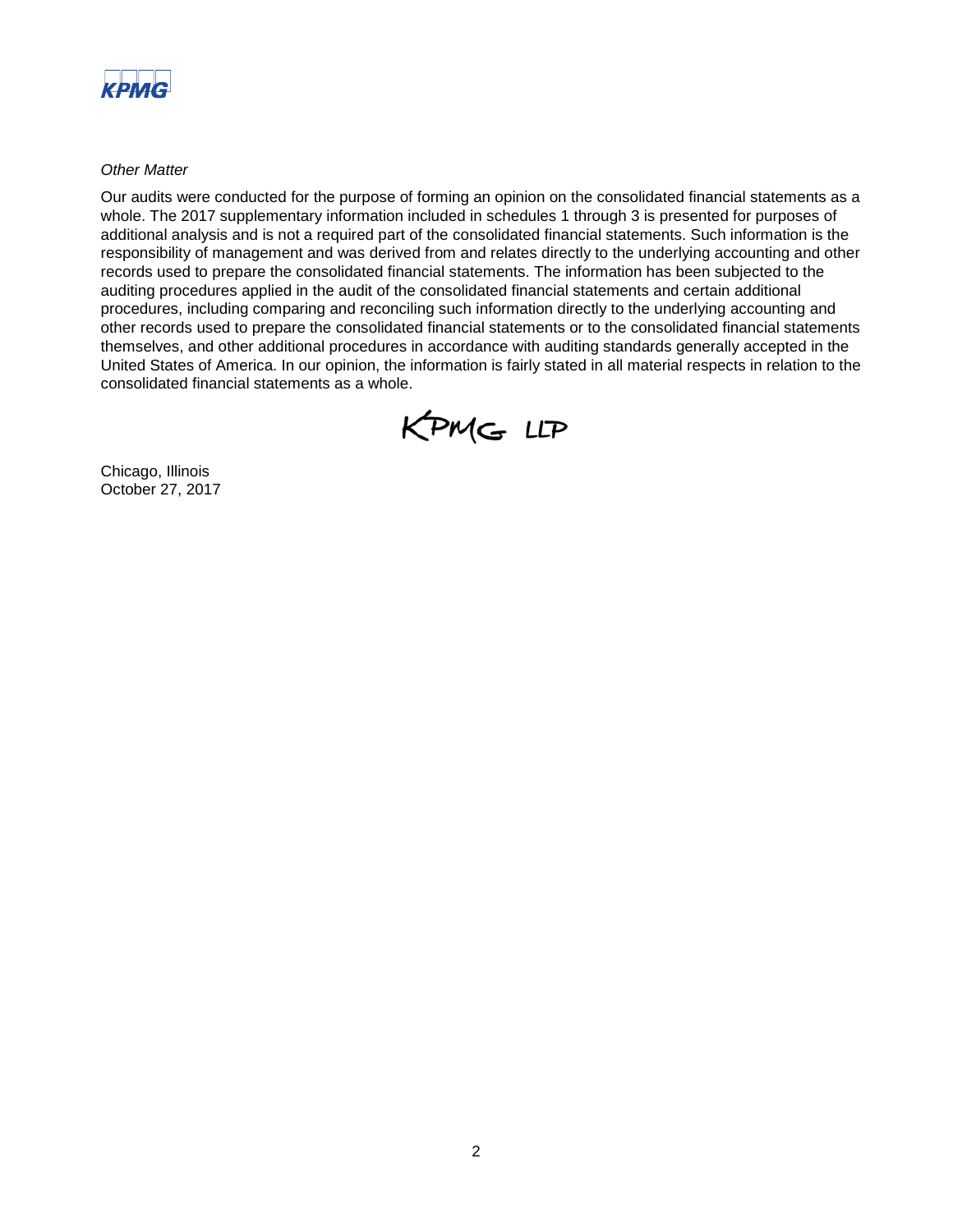Consolidated Balance Sheets

June 30, 2017 and 2016

(In thousands)

| <b>Assets</b>                                                                                             | 2017              | 2016              |
|-----------------------------------------------------------------------------------------------------------|-------------------|-------------------|
| Current assets:                                                                                           |                   |                   |
| Cash and cash equivalents                                                                                 | \$<br>37,446      | 20,335            |
| Patient accounts receivable, net of estimated uncollectibles of \$140,878                                 |                   |                   |
| in 2017 and \$73,746 in 2016                                                                              | 432,100           | 288,401           |
| Current portion of investments limited to use<br>Current portion of malpractice self-insurance receivable | 20,608<br>21,141  | 36,768<br>18,289  |
| Current portion of pledges receivable                                                                     | 1,256             | 1,661             |
| Prepaids, inventory, and other current assets                                                             | 85,921            | 62,614            |
| Total current assets                                                                                      | 598,472           | 428,068           |
| Investments limited to use, less current portion                                                          | 1,202,972         | 894,808           |
| Property, plant, and equipment, net                                                                       | 1,625,205         | 1,380,132         |
| Pledges receivable, less current portion                                                                  | 2,363             | 2,489             |
| Malpractice self-insurance receivable, less current portion                                               | 99,798            | 99,121            |
| Other assets, net                                                                                         | 38,654            | 14,827            |
| <b>Total assets</b>                                                                                       | \$<br>3,567,464   | 2,819,445         |
| <b>Liabilities and Net Assets</b>                                                                         |                   |                   |
| <b>Current liabilities:</b>                                                                               |                   |                   |
| Accounts payable and accrued expenses                                                                     | \$<br>222,595     | 166,173           |
| Current portion of long-term debt                                                                         | 19,418            | 13,255            |
| Current portion of other long-term liabilities                                                            | 198               |                   |
| Estimated third-party payor settlements<br>Current portion of malpractice self-insurance liability        | 178,181<br>21,141 | 139,429<br>18,289 |
| Due to University of Chicago                                                                              | 28,725            | 22,146            |
| <b>Total current liabilities</b>                                                                          | 470,258           | 359,292           |
| Other liabilities:                                                                                        |                   |                   |
| Workers' compensation self-insurance liabilities, less current portion                                    | 5,980             | 6,305             |
| Malpractice self-insurance liability, less current portion                                                | 131,535           | 99,121            |
| Long-term debt, less current portion                                                                      | 1,014,827         | 843,039           |
| Interest rate swap liability                                                                              | 129,450           | 165,417           |
| Other long-term liabilities, less current portion                                                         | 44,469            | 30,618            |
| <b>Total liabilities</b>                                                                                  | 1,796,519         | 1,503,792         |
| Net assets:                                                                                               |                   |                   |
| Unrestricted                                                                                              | 1,663,039         | 1,225,616         |
| Temporarily restricted                                                                                    | 90,461            | 81,925            |
| Permanently restricted                                                                                    | 17,445            | 8,112             |
| Total net assets                                                                                          | 1,770,945         | 1,315,653         |
| Total liabilities and net assets                                                                          | \$<br>3,567,464   | 2,819,445         |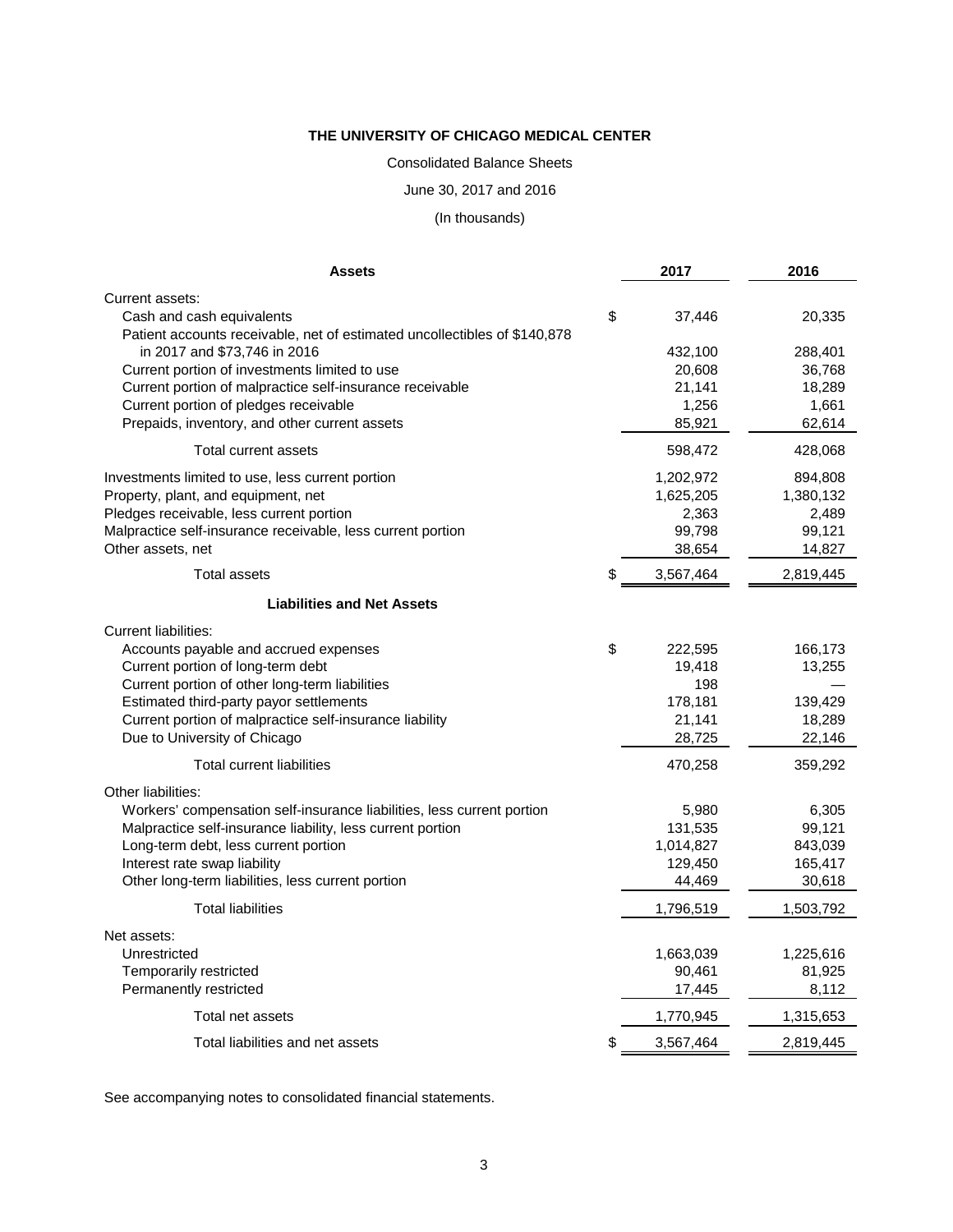#### Consolidated Statements of Operations and Changes in Unrestricted Net Assets

# Years ended June 30, 2017 and 2016

#### (In thousands)

|                                                             | 2017            | 2016      |
|-------------------------------------------------------------|-----------------|-----------|
| Operating revenues:                                         |                 |           |
| Net patient service revenue                                 | \$<br>2,009,559 | 1,574,252 |
| Provision for doubtful accounts                             | 152,888         | 84,243    |
|                                                             |                 |           |
| Net patient service revenue after provision for doubtful    |                 |           |
| accounts                                                    | 1,856,671       | 1,490,009 |
| Other operating revenues and net assets released from       |                 |           |
| restrictions used for operating purposes                    | 148,790         | 126,625   |
| Total operating revenues                                    | 2,005,461       | 1,616,634 |
| Operating expenses:                                         |                 |           |
| Salaries, wages, and benefits                               | 859,641         | 698,752   |
| Supplies and other                                          | 583,644         | 427,739   |
| Physician services                                          | 251,492         | 215,727   |
| Insurance                                                   | 17,794          | 11,324    |
| Interest                                                    | 39,416          | 32,940    |
| Medicaid provider tax                                       | 53,824          | 36,110    |
| Depreciation and amortization                               | 117,275         | 87,603    |
| Total operating expenses                                    | 1,923,086       | 1,510,195 |
| Operating revenue in excess of expenses                     | 82,375          | 106,439   |
| Nonoperating gains and losses:                              |                 |           |
| Investment income (loss) and unrestricted gifts, net        | 89,154          | (18, 359) |
| Loss on extinguishment of debt                              | (27, 028)       |           |
| Contribution of CHHD unrestricted net assets                | 309,740         |           |
| Change in fair value of nonhedged derivative instruments    | 3,561           |           |
| Derivative ineffectiveness on hedged derivative instruments | 2,095           | (2,506)   |
| Distributions and other, net                                | 2,496           |           |
| Revenue and gains in excess of expenses and losses          | 462,393         | 85,574    |
| Other changes in net assets:                                |                 |           |
| Equity transfers to University of Chicago, net              | (71, 750)       | (72, 025) |
| Change in accrued pension benefits other than net periodic  |                 |           |
| benefit costs                                               | 2,266           | (4, 429)  |
| Effective portion of change in valuation of derivatives     | 44,863          | (50, 775) |
| Distributions and other, net                                | (349)           | (65)      |
| Increase (decrease) in unrestricted net assets              | \$<br>437,423   | (41, 720) |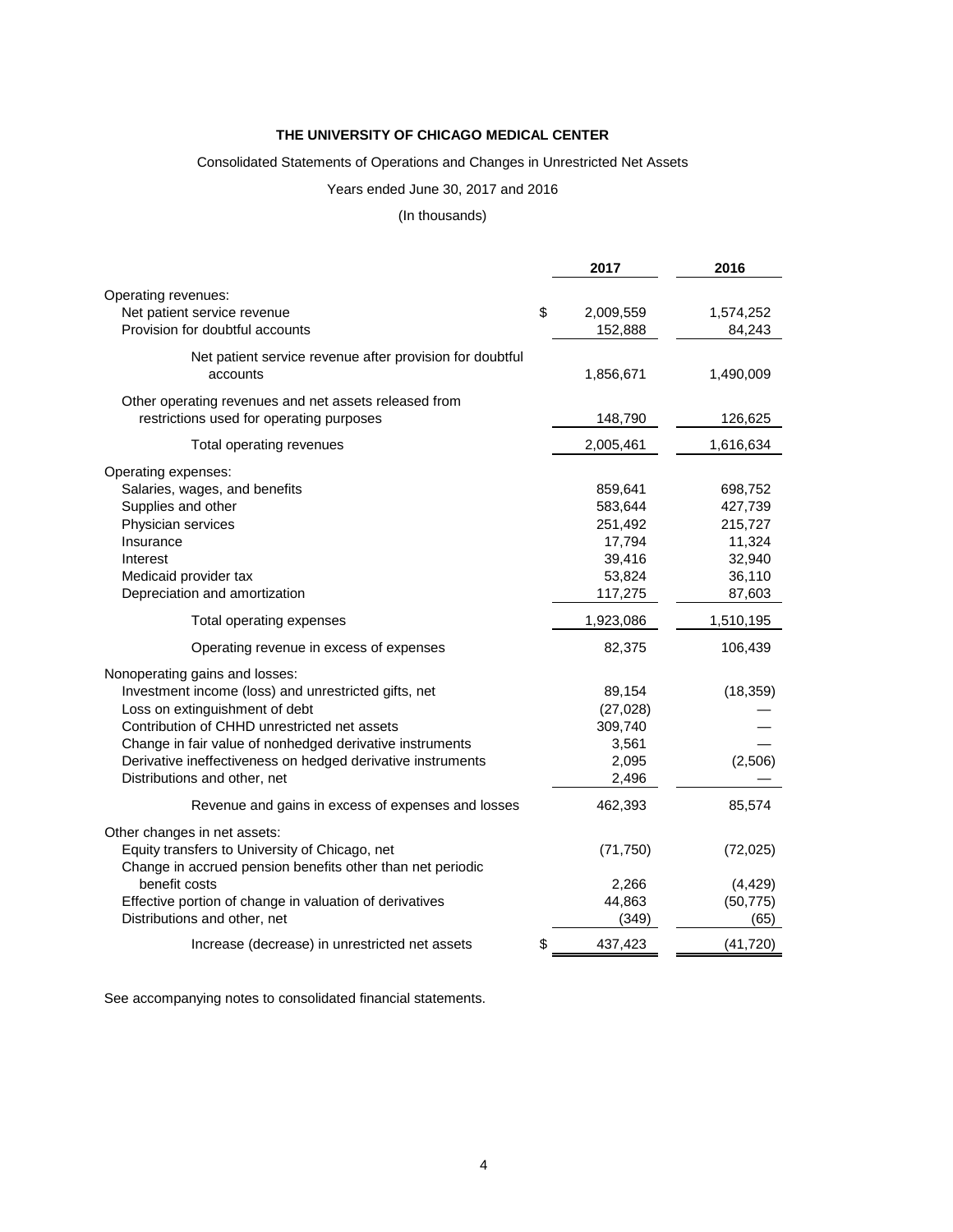#### Consolidated Statements of Changes in Net Assets

# Years ended June 30, 2017 and 2016

#### (In thousands)

|                                                                   | 2017          | 2016      |
|-------------------------------------------------------------------|---------------|-----------|
| Unrestricted net assets:                                          |               |           |
| Revenue and gains in excess of expenses and losses                | \$<br>462,393 | 85,574    |
| Equity transfers to University of Chicago, net                    | (71, 750)     | (72, 025) |
| Change in accrued pension benefits other than net periodic        |               |           |
| benefit cost                                                      | 2,266         | (4, 429)  |
| Effective portion of change in valuation of derivatives           | 44,863        | (50, 775) |
| Distributions and other, net                                      | (349)         | (65)      |
| Increase (decrease) in unrestricted net assets                    | 437,423       | (41,720)  |
| Temporarily restricted net assets:                                |               |           |
| Contributions                                                     | 3,437         | 3,677     |
| Net assets released from restrictions used for operating purposes | (6, 518)      | (5,501)   |
| Investment income (loss)                                          | 7,582         | (2, 425)  |
| Contribution of CHHD temporarily restricted net assets            | 4,035         |           |
| Other, net                                                        |               | 65        |
| Increase (decrease) in temporarily restricted net assets          | 8,536         | (4, 184)  |
| Permanently restricted net assets:                                |               |           |
| Contribution of CHHD permanently restricted net assets            | 9,087         |           |
| Contributions and other                                           | 246           | 10        |
| Increase in permanently restricted net assets                     | 9,333         | 10        |
| Change in net assets                                              | 455,292       | (45, 894) |
| Net assets at beginning of year                                   | 1,315,653     | 1,361,547 |
| Net assets at end of year                                         | 1,770,945     | 1,315,653 |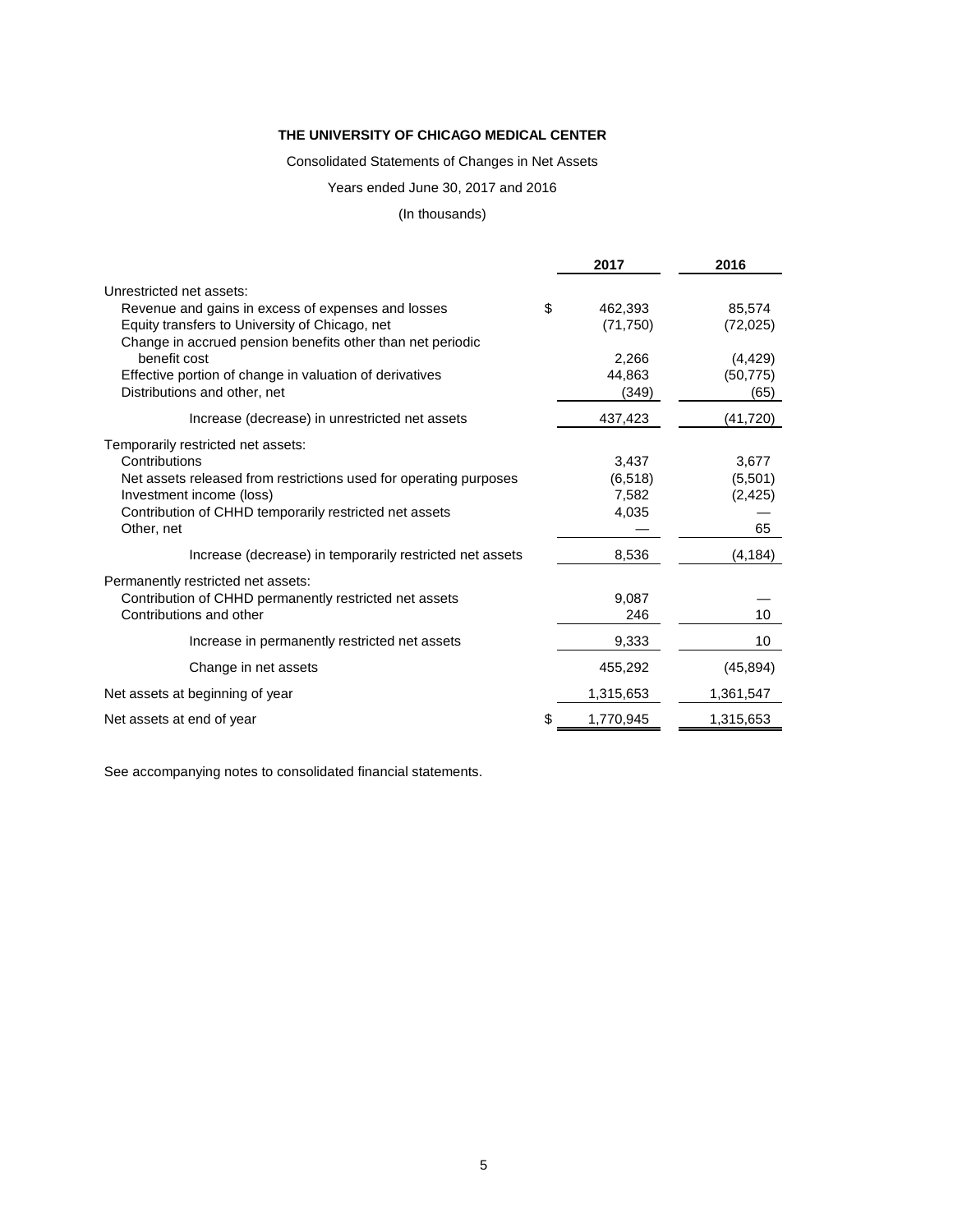Consolidated Statements of Cash Flows

Years ended June 30, 2017 and 2016

| Cash flows from operating activities:<br>\$<br>Change in net assets<br>455,292<br>(45, 894)<br>Adjustments to reconcile change in net assets to net cash provided by operating<br>activities:<br>Net change in unrealized gains and losses on investments<br>35,951<br>(18, 303)<br>Equity transfers to University of Chicago<br>71,750<br>72,025<br>Restricted contributions and investment return<br>(11, 265)<br>(1,262)<br>Realized gains on investments<br>(56, 460)<br>(6, 451)<br>Net change in valuation of derivatives<br>(48, 820)<br>54,970<br>Contribution of CHHD net assets<br>(322, 862)<br>Change in accrued pension benefits other than net period benefit cost and other<br>4,429<br>(2,266)<br>Loss on disposal of assets<br>91<br>853<br>152,888<br>Provision for doubtful accounts<br>84,243<br>27,028<br>Loss on extinguishment of debt<br>Net assets released from restrictions for operations<br>6,518<br>5,501<br>Depreciation and amortization<br>117,275<br>87,603<br>Changes in assets and liabilities:<br>Patient accounts receivable, net<br>(264, 110)<br>(162,908)<br>Other assets<br>(25, 472)<br>(27, 551)<br>35,105<br>6,985<br>Accounts payable and accrued expenses<br>Due to the University of Chicago<br>6,579<br>(37, 291)<br>Estimated settlements with third-party payors<br>16,750<br>23,267<br>Self-insurance liabilities<br>2,841<br>(1,732)<br>Other liabilities<br>4,133<br>4,651<br>Net cash provided by operating activities<br>142,637<br>101,444<br>Cash flows from investing activities:<br>Purchases of property, plant, and equipment<br>(170, 135)<br>(234, 191)<br>Change in construction payables<br>26,892<br>(39, 109)<br>Physician practice acquisitions<br>(1, 447)<br>Purchases of investments<br>(402, 496)<br>(46, 138)<br>100,894<br>Sales of investments<br>488,139<br>Cash received from contribution of CHHD<br>28,003<br>(95, 598)<br>(153,990)<br>Net cash used in investing activities<br>Cash flows from financing activities<br>Proceeds from issuance of long-term debt, including bond premium<br>256,396<br>Payments on long-term obligations<br>(220,069)<br>(14, 824)<br>Draws on revolving credit facility<br>3,000<br>Payments of bond issuance costs<br>(2,252)<br>Equity transfers to the University of Chicago, net<br>(72, 025)<br>(71, 750)<br>Net assets released from restriction for operations<br>(5,501)<br>(6, 518)<br>Restricted contributions and investment return<br>11,265<br>1,262<br>Net cash used in financing activities<br>(29, 928)<br>(91,088)<br>Net increase (decrease) in cash and cash equivalents<br>17,111<br>(143, 634)<br>Cash and cash equivalents:<br>Beginning of year<br>20,335<br>163,969<br>\$<br>37,446<br>20,335<br>End of year |  | 2017 | 2016 |
|--------------------------------------------------------------------------------------------------------------------------------------------------------------------------------------------------------------------------------------------------------------------------------------------------------------------------------------------------------------------------------------------------------------------------------------------------------------------------------------------------------------------------------------------------------------------------------------------------------------------------------------------------------------------------------------------------------------------------------------------------------------------------------------------------------------------------------------------------------------------------------------------------------------------------------------------------------------------------------------------------------------------------------------------------------------------------------------------------------------------------------------------------------------------------------------------------------------------------------------------------------------------------------------------------------------------------------------------------------------------------------------------------------------------------------------------------------------------------------------------------------------------------------------------------------------------------------------------------------------------------------------------------------------------------------------------------------------------------------------------------------------------------------------------------------------------------------------------------------------------------------------------------------------------------------------------------------------------------------------------------------------------------------------------------------------------------------------------------------------------------------------------------------------------------------------------------------------------------------------------------------------------------------------------------------------------------------------------------------------------------------------------------------------------------------------------------------------------------------------------------------------------------------------------------------------------------------------------------------------------------------------------------------------------------------------------------------------------------------------------------------|--|------|------|
|                                                                                                                                                                                                                                                                                                                                                                                                                                                                                                                                                                                                                                                                                                                                                                                                                                                                                                                                                                                                                                                                                                                                                                                                                                                                                                                                                                                                                                                                                                                                                                                                                                                                                                                                                                                                                                                                                                                                                                                                                                                                                                                                                                                                                                                                                                                                                                                                                                                                                                                                                                                                                                                                                                                                                        |  |      |      |
|                                                                                                                                                                                                                                                                                                                                                                                                                                                                                                                                                                                                                                                                                                                                                                                                                                                                                                                                                                                                                                                                                                                                                                                                                                                                                                                                                                                                                                                                                                                                                                                                                                                                                                                                                                                                                                                                                                                                                                                                                                                                                                                                                                                                                                                                                                                                                                                                                                                                                                                                                                                                                                                                                                                                                        |  |      |      |
|                                                                                                                                                                                                                                                                                                                                                                                                                                                                                                                                                                                                                                                                                                                                                                                                                                                                                                                                                                                                                                                                                                                                                                                                                                                                                                                                                                                                                                                                                                                                                                                                                                                                                                                                                                                                                                                                                                                                                                                                                                                                                                                                                                                                                                                                                                                                                                                                                                                                                                                                                                                                                                                                                                                                                        |  |      |      |
|                                                                                                                                                                                                                                                                                                                                                                                                                                                                                                                                                                                                                                                                                                                                                                                                                                                                                                                                                                                                                                                                                                                                                                                                                                                                                                                                                                                                                                                                                                                                                                                                                                                                                                                                                                                                                                                                                                                                                                                                                                                                                                                                                                                                                                                                                                                                                                                                                                                                                                                                                                                                                                                                                                                                                        |  |      |      |
|                                                                                                                                                                                                                                                                                                                                                                                                                                                                                                                                                                                                                                                                                                                                                                                                                                                                                                                                                                                                                                                                                                                                                                                                                                                                                                                                                                                                                                                                                                                                                                                                                                                                                                                                                                                                                                                                                                                                                                                                                                                                                                                                                                                                                                                                                                                                                                                                                                                                                                                                                                                                                                                                                                                                                        |  |      |      |
|                                                                                                                                                                                                                                                                                                                                                                                                                                                                                                                                                                                                                                                                                                                                                                                                                                                                                                                                                                                                                                                                                                                                                                                                                                                                                                                                                                                                                                                                                                                                                                                                                                                                                                                                                                                                                                                                                                                                                                                                                                                                                                                                                                                                                                                                                                                                                                                                                                                                                                                                                                                                                                                                                                                                                        |  |      |      |
|                                                                                                                                                                                                                                                                                                                                                                                                                                                                                                                                                                                                                                                                                                                                                                                                                                                                                                                                                                                                                                                                                                                                                                                                                                                                                                                                                                                                                                                                                                                                                                                                                                                                                                                                                                                                                                                                                                                                                                                                                                                                                                                                                                                                                                                                                                                                                                                                                                                                                                                                                                                                                                                                                                                                                        |  |      |      |
|                                                                                                                                                                                                                                                                                                                                                                                                                                                                                                                                                                                                                                                                                                                                                                                                                                                                                                                                                                                                                                                                                                                                                                                                                                                                                                                                                                                                                                                                                                                                                                                                                                                                                                                                                                                                                                                                                                                                                                                                                                                                                                                                                                                                                                                                                                                                                                                                                                                                                                                                                                                                                                                                                                                                                        |  |      |      |
|                                                                                                                                                                                                                                                                                                                                                                                                                                                                                                                                                                                                                                                                                                                                                                                                                                                                                                                                                                                                                                                                                                                                                                                                                                                                                                                                                                                                                                                                                                                                                                                                                                                                                                                                                                                                                                                                                                                                                                                                                                                                                                                                                                                                                                                                                                                                                                                                                                                                                                                                                                                                                                                                                                                                                        |  |      |      |
|                                                                                                                                                                                                                                                                                                                                                                                                                                                                                                                                                                                                                                                                                                                                                                                                                                                                                                                                                                                                                                                                                                                                                                                                                                                                                                                                                                                                                                                                                                                                                                                                                                                                                                                                                                                                                                                                                                                                                                                                                                                                                                                                                                                                                                                                                                                                                                                                                                                                                                                                                                                                                                                                                                                                                        |  |      |      |
|                                                                                                                                                                                                                                                                                                                                                                                                                                                                                                                                                                                                                                                                                                                                                                                                                                                                                                                                                                                                                                                                                                                                                                                                                                                                                                                                                                                                                                                                                                                                                                                                                                                                                                                                                                                                                                                                                                                                                                                                                                                                                                                                                                                                                                                                                                                                                                                                                                                                                                                                                                                                                                                                                                                                                        |  |      |      |
|                                                                                                                                                                                                                                                                                                                                                                                                                                                                                                                                                                                                                                                                                                                                                                                                                                                                                                                                                                                                                                                                                                                                                                                                                                                                                                                                                                                                                                                                                                                                                                                                                                                                                                                                                                                                                                                                                                                                                                                                                                                                                                                                                                                                                                                                                                                                                                                                                                                                                                                                                                                                                                                                                                                                                        |  |      |      |
|                                                                                                                                                                                                                                                                                                                                                                                                                                                                                                                                                                                                                                                                                                                                                                                                                                                                                                                                                                                                                                                                                                                                                                                                                                                                                                                                                                                                                                                                                                                                                                                                                                                                                                                                                                                                                                                                                                                                                                                                                                                                                                                                                                                                                                                                                                                                                                                                                                                                                                                                                                                                                                                                                                                                                        |  |      |      |
|                                                                                                                                                                                                                                                                                                                                                                                                                                                                                                                                                                                                                                                                                                                                                                                                                                                                                                                                                                                                                                                                                                                                                                                                                                                                                                                                                                                                                                                                                                                                                                                                                                                                                                                                                                                                                                                                                                                                                                                                                                                                                                                                                                                                                                                                                                                                                                                                                                                                                                                                                                                                                                                                                                                                                        |  |      |      |
|                                                                                                                                                                                                                                                                                                                                                                                                                                                                                                                                                                                                                                                                                                                                                                                                                                                                                                                                                                                                                                                                                                                                                                                                                                                                                                                                                                                                                                                                                                                                                                                                                                                                                                                                                                                                                                                                                                                                                                                                                                                                                                                                                                                                                                                                                                                                                                                                                                                                                                                                                                                                                                                                                                                                                        |  |      |      |
|                                                                                                                                                                                                                                                                                                                                                                                                                                                                                                                                                                                                                                                                                                                                                                                                                                                                                                                                                                                                                                                                                                                                                                                                                                                                                                                                                                                                                                                                                                                                                                                                                                                                                                                                                                                                                                                                                                                                                                                                                                                                                                                                                                                                                                                                                                                                                                                                                                                                                                                                                                                                                                                                                                                                                        |  |      |      |
|                                                                                                                                                                                                                                                                                                                                                                                                                                                                                                                                                                                                                                                                                                                                                                                                                                                                                                                                                                                                                                                                                                                                                                                                                                                                                                                                                                                                                                                                                                                                                                                                                                                                                                                                                                                                                                                                                                                                                                                                                                                                                                                                                                                                                                                                                                                                                                                                                                                                                                                                                                                                                                                                                                                                                        |  |      |      |
|                                                                                                                                                                                                                                                                                                                                                                                                                                                                                                                                                                                                                                                                                                                                                                                                                                                                                                                                                                                                                                                                                                                                                                                                                                                                                                                                                                                                                                                                                                                                                                                                                                                                                                                                                                                                                                                                                                                                                                                                                                                                                                                                                                                                                                                                                                                                                                                                                                                                                                                                                                                                                                                                                                                                                        |  |      |      |
|                                                                                                                                                                                                                                                                                                                                                                                                                                                                                                                                                                                                                                                                                                                                                                                                                                                                                                                                                                                                                                                                                                                                                                                                                                                                                                                                                                                                                                                                                                                                                                                                                                                                                                                                                                                                                                                                                                                                                                                                                                                                                                                                                                                                                                                                                                                                                                                                                                                                                                                                                                                                                                                                                                                                                        |  |      |      |
|                                                                                                                                                                                                                                                                                                                                                                                                                                                                                                                                                                                                                                                                                                                                                                                                                                                                                                                                                                                                                                                                                                                                                                                                                                                                                                                                                                                                                                                                                                                                                                                                                                                                                                                                                                                                                                                                                                                                                                                                                                                                                                                                                                                                                                                                                                                                                                                                                                                                                                                                                                                                                                                                                                                                                        |  |      |      |
|                                                                                                                                                                                                                                                                                                                                                                                                                                                                                                                                                                                                                                                                                                                                                                                                                                                                                                                                                                                                                                                                                                                                                                                                                                                                                                                                                                                                                                                                                                                                                                                                                                                                                                                                                                                                                                                                                                                                                                                                                                                                                                                                                                                                                                                                                                                                                                                                                                                                                                                                                                                                                                                                                                                                                        |  |      |      |
|                                                                                                                                                                                                                                                                                                                                                                                                                                                                                                                                                                                                                                                                                                                                                                                                                                                                                                                                                                                                                                                                                                                                                                                                                                                                                                                                                                                                                                                                                                                                                                                                                                                                                                                                                                                                                                                                                                                                                                                                                                                                                                                                                                                                                                                                                                                                                                                                                                                                                                                                                                                                                                                                                                                                                        |  |      |      |
|                                                                                                                                                                                                                                                                                                                                                                                                                                                                                                                                                                                                                                                                                                                                                                                                                                                                                                                                                                                                                                                                                                                                                                                                                                                                                                                                                                                                                                                                                                                                                                                                                                                                                                                                                                                                                                                                                                                                                                                                                                                                                                                                                                                                                                                                                                                                                                                                                                                                                                                                                                                                                                                                                                                                                        |  |      |      |
|                                                                                                                                                                                                                                                                                                                                                                                                                                                                                                                                                                                                                                                                                                                                                                                                                                                                                                                                                                                                                                                                                                                                                                                                                                                                                                                                                                                                                                                                                                                                                                                                                                                                                                                                                                                                                                                                                                                                                                                                                                                                                                                                                                                                                                                                                                                                                                                                                                                                                                                                                                                                                                                                                                                                                        |  |      |      |
|                                                                                                                                                                                                                                                                                                                                                                                                                                                                                                                                                                                                                                                                                                                                                                                                                                                                                                                                                                                                                                                                                                                                                                                                                                                                                                                                                                                                                                                                                                                                                                                                                                                                                                                                                                                                                                                                                                                                                                                                                                                                                                                                                                                                                                                                                                                                                                                                                                                                                                                                                                                                                                                                                                                                                        |  |      |      |
|                                                                                                                                                                                                                                                                                                                                                                                                                                                                                                                                                                                                                                                                                                                                                                                                                                                                                                                                                                                                                                                                                                                                                                                                                                                                                                                                                                                                                                                                                                                                                                                                                                                                                                                                                                                                                                                                                                                                                                                                                                                                                                                                                                                                                                                                                                                                                                                                                                                                                                                                                                                                                                                                                                                                                        |  |      |      |
|                                                                                                                                                                                                                                                                                                                                                                                                                                                                                                                                                                                                                                                                                                                                                                                                                                                                                                                                                                                                                                                                                                                                                                                                                                                                                                                                                                                                                                                                                                                                                                                                                                                                                                                                                                                                                                                                                                                                                                                                                                                                                                                                                                                                                                                                                                                                                                                                                                                                                                                                                                                                                                                                                                                                                        |  |      |      |
|                                                                                                                                                                                                                                                                                                                                                                                                                                                                                                                                                                                                                                                                                                                                                                                                                                                                                                                                                                                                                                                                                                                                                                                                                                                                                                                                                                                                                                                                                                                                                                                                                                                                                                                                                                                                                                                                                                                                                                                                                                                                                                                                                                                                                                                                                                                                                                                                                                                                                                                                                                                                                                                                                                                                                        |  |      |      |
|                                                                                                                                                                                                                                                                                                                                                                                                                                                                                                                                                                                                                                                                                                                                                                                                                                                                                                                                                                                                                                                                                                                                                                                                                                                                                                                                                                                                                                                                                                                                                                                                                                                                                                                                                                                                                                                                                                                                                                                                                                                                                                                                                                                                                                                                                                                                                                                                                                                                                                                                                                                                                                                                                                                                                        |  |      |      |
|                                                                                                                                                                                                                                                                                                                                                                                                                                                                                                                                                                                                                                                                                                                                                                                                                                                                                                                                                                                                                                                                                                                                                                                                                                                                                                                                                                                                                                                                                                                                                                                                                                                                                                                                                                                                                                                                                                                                                                                                                                                                                                                                                                                                                                                                                                                                                                                                                                                                                                                                                                                                                                                                                                                                                        |  |      |      |
|                                                                                                                                                                                                                                                                                                                                                                                                                                                                                                                                                                                                                                                                                                                                                                                                                                                                                                                                                                                                                                                                                                                                                                                                                                                                                                                                                                                                                                                                                                                                                                                                                                                                                                                                                                                                                                                                                                                                                                                                                                                                                                                                                                                                                                                                                                                                                                                                                                                                                                                                                                                                                                                                                                                                                        |  |      |      |
|                                                                                                                                                                                                                                                                                                                                                                                                                                                                                                                                                                                                                                                                                                                                                                                                                                                                                                                                                                                                                                                                                                                                                                                                                                                                                                                                                                                                                                                                                                                                                                                                                                                                                                                                                                                                                                                                                                                                                                                                                                                                                                                                                                                                                                                                                                                                                                                                                                                                                                                                                                                                                                                                                                                                                        |  |      |      |
|                                                                                                                                                                                                                                                                                                                                                                                                                                                                                                                                                                                                                                                                                                                                                                                                                                                                                                                                                                                                                                                                                                                                                                                                                                                                                                                                                                                                                                                                                                                                                                                                                                                                                                                                                                                                                                                                                                                                                                                                                                                                                                                                                                                                                                                                                                                                                                                                                                                                                                                                                                                                                                                                                                                                                        |  |      |      |
|                                                                                                                                                                                                                                                                                                                                                                                                                                                                                                                                                                                                                                                                                                                                                                                                                                                                                                                                                                                                                                                                                                                                                                                                                                                                                                                                                                                                                                                                                                                                                                                                                                                                                                                                                                                                                                                                                                                                                                                                                                                                                                                                                                                                                                                                                                                                                                                                                                                                                                                                                                                                                                                                                                                                                        |  |      |      |
|                                                                                                                                                                                                                                                                                                                                                                                                                                                                                                                                                                                                                                                                                                                                                                                                                                                                                                                                                                                                                                                                                                                                                                                                                                                                                                                                                                                                                                                                                                                                                                                                                                                                                                                                                                                                                                                                                                                                                                                                                                                                                                                                                                                                                                                                                                                                                                                                                                                                                                                                                                                                                                                                                                                                                        |  |      |      |
|                                                                                                                                                                                                                                                                                                                                                                                                                                                                                                                                                                                                                                                                                                                                                                                                                                                                                                                                                                                                                                                                                                                                                                                                                                                                                                                                                                                                                                                                                                                                                                                                                                                                                                                                                                                                                                                                                                                                                                                                                                                                                                                                                                                                                                                                                                                                                                                                                                                                                                                                                                                                                                                                                                                                                        |  |      |      |
|                                                                                                                                                                                                                                                                                                                                                                                                                                                                                                                                                                                                                                                                                                                                                                                                                                                                                                                                                                                                                                                                                                                                                                                                                                                                                                                                                                                                                                                                                                                                                                                                                                                                                                                                                                                                                                                                                                                                                                                                                                                                                                                                                                                                                                                                                                                                                                                                                                                                                                                                                                                                                                                                                                                                                        |  |      |      |
|                                                                                                                                                                                                                                                                                                                                                                                                                                                                                                                                                                                                                                                                                                                                                                                                                                                                                                                                                                                                                                                                                                                                                                                                                                                                                                                                                                                                                                                                                                                                                                                                                                                                                                                                                                                                                                                                                                                                                                                                                                                                                                                                                                                                                                                                                                                                                                                                                                                                                                                                                                                                                                                                                                                                                        |  |      |      |
|                                                                                                                                                                                                                                                                                                                                                                                                                                                                                                                                                                                                                                                                                                                                                                                                                                                                                                                                                                                                                                                                                                                                                                                                                                                                                                                                                                                                                                                                                                                                                                                                                                                                                                                                                                                                                                                                                                                                                                                                                                                                                                                                                                                                                                                                                                                                                                                                                                                                                                                                                                                                                                                                                                                                                        |  |      |      |
|                                                                                                                                                                                                                                                                                                                                                                                                                                                                                                                                                                                                                                                                                                                                                                                                                                                                                                                                                                                                                                                                                                                                                                                                                                                                                                                                                                                                                                                                                                                                                                                                                                                                                                                                                                                                                                                                                                                                                                                                                                                                                                                                                                                                                                                                                                                                                                                                                                                                                                                                                                                                                                                                                                                                                        |  |      |      |
|                                                                                                                                                                                                                                                                                                                                                                                                                                                                                                                                                                                                                                                                                                                                                                                                                                                                                                                                                                                                                                                                                                                                                                                                                                                                                                                                                                                                                                                                                                                                                                                                                                                                                                                                                                                                                                                                                                                                                                                                                                                                                                                                                                                                                                                                                                                                                                                                                                                                                                                                                                                                                                                                                                                                                        |  |      |      |
|                                                                                                                                                                                                                                                                                                                                                                                                                                                                                                                                                                                                                                                                                                                                                                                                                                                                                                                                                                                                                                                                                                                                                                                                                                                                                                                                                                                                                                                                                                                                                                                                                                                                                                                                                                                                                                                                                                                                                                                                                                                                                                                                                                                                                                                                                                                                                                                                                                                                                                                                                                                                                                                                                                                                                        |  |      |      |
|                                                                                                                                                                                                                                                                                                                                                                                                                                                                                                                                                                                                                                                                                                                                                                                                                                                                                                                                                                                                                                                                                                                                                                                                                                                                                                                                                                                                                                                                                                                                                                                                                                                                                                                                                                                                                                                                                                                                                                                                                                                                                                                                                                                                                                                                                                                                                                                                                                                                                                                                                                                                                                                                                                                                                        |  |      |      |
|                                                                                                                                                                                                                                                                                                                                                                                                                                                                                                                                                                                                                                                                                                                                                                                                                                                                                                                                                                                                                                                                                                                                                                                                                                                                                                                                                                                                                                                                                                                                                                                                                                                                                                                                                                                                                                                                                                                                                                                                                                                                                                                                                                                                                                                                                                                                                                                                                                                                                                                                                                                                                                                                                                                                                        |  |      |      |
|                                                                                                                                                                                                                                                                                                                                                                                                                                                                                                                                                                                                                                                                                                                                                                                                                                                                                                                                                                                                                                                                                                                                                                                                                                                                                                                                                                                                                                                                                                                                                                                                                                                                                                                                                                                                                                                                                                                                                                                                                                                                                                                                                                                                                                                                                                                                                                                                                                                                                                                                                                                                                                                                                                                                                        |  |      |      |
|                                                                                                                                                                                                                                                                                                                                                                                                                                                                                                                                                                                                                                                                                                                                                                                                                                                                                                                                                                                                                                                                                                                                                                                                                                                                                                                                                                                                                                                                                                                                                                                                                                                                                                                                                                                                                                                                                                                                                                                                                                                                                                                                                                                                                                                                                                                                                                                                                                                                                                                                                                                                                                                                                                                                                        |  |      |      |
|                                                                                                                                                                                                                                                                                                                                                                                                                                                                                                                                                                                                                                                                                                                                                                                                                                                                                                                                                                                                                                                                                                                                                                                                                                                                                                                                                                                                                                                                                                                                                                                                                                                                                                                                                                                                                                                                                                                                                                                                                                                                                                                                                                                                                                                                                                                                                                                                                                                                                                                                                                                                                                                                                                                                                        |  |      |      |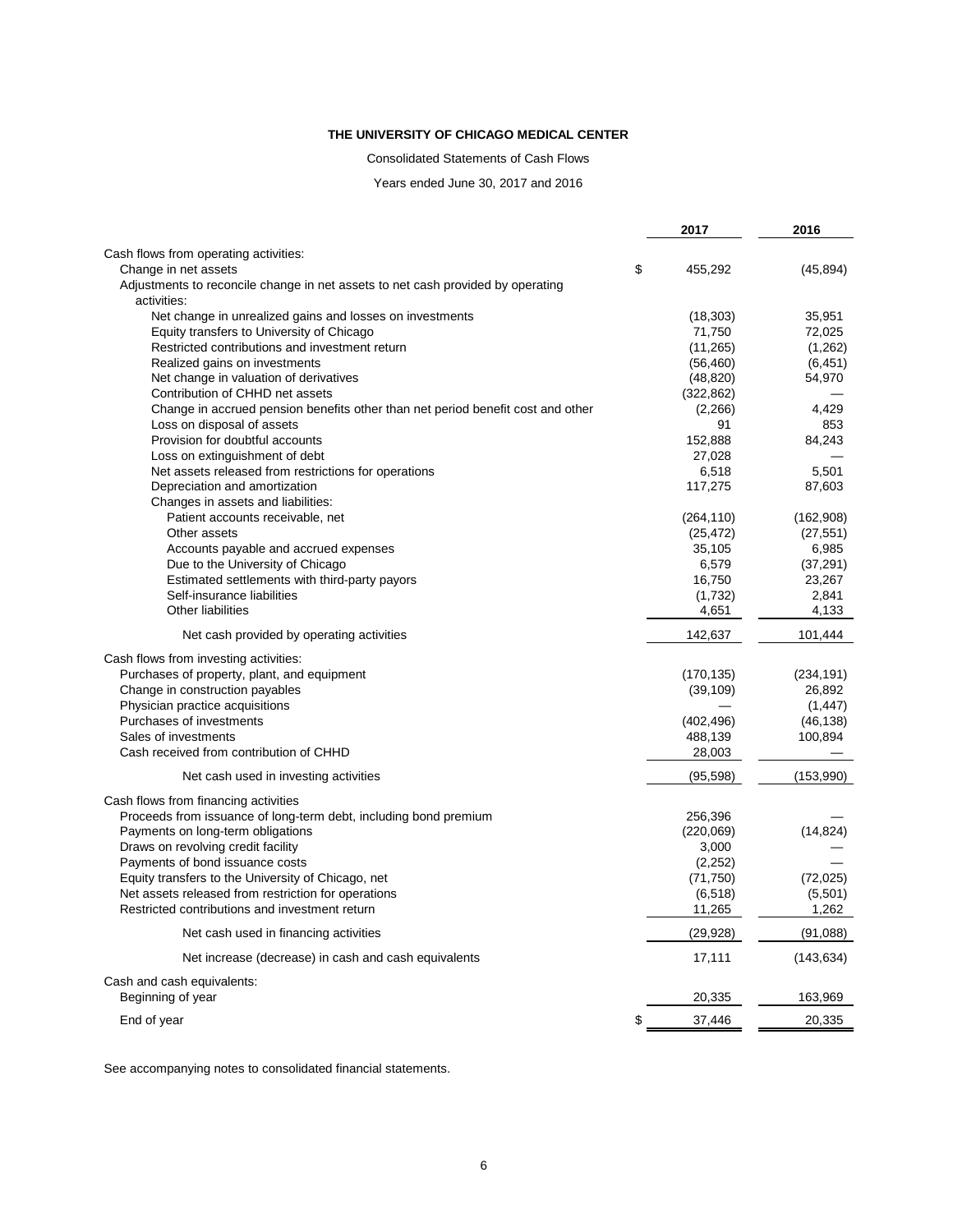Notes to Consolidated Financial Statements June 30, 2017 and 2016 (Dollars in thousands)

#### **(1) Organization and Basis of Presentation**

The accompanying consolidated financial statements represent the accounts of The University of Chicago Medical Center and its affiliates (the System). The University of Chicago Medical Center (UCMC) is the parent of an integrated nonprofit health care organization, partnering with the University of Chicago Biological Sciences Division, the University of Chicago Pritzker School of Medicine, and the University of Chicago Physicians Group to provide world-class medical care in an academic setting. UCMC operates the Center for Care and Discovery, the Bernard Mitchell Hospital, the Chicago Lying-In Hospital, the University of Chicago Comer Children's Hospital, the Duchossois Center for Advanced Medicine, the University of Chicago Medicine Care Network, the UCM Community Health and Hospital Division, Inc. (CHHD), and various other outpatient clinics and treatment areas. Additional affiliated entities include the University of Chicago Medicine Care Network, which provides support and healthcare services in the greater Chicago region to support the healthcare needs to the community, and the UCMC Title Holding Corporation and UCMC Title Holding Corporation II NFP, which cooperatively invest in facilities and equipment for the advancement of patient care.

On October 1, 2016, UCMC acquired Ingalls Health System (IHS) through an affiliation and member substitution. As a result of this transaction, IHS became a wholly owned subsidiary of UCMC through the newly created CHHD of UCMC. Accordingly, the 2017 consolidated system statement of operations and changes in unrestricted net assets includes the operating activity of IHS for the nine-month period from October 1, 2016 through June 30, 2017.

The University of Chicago (the University), as the sole corporate member of UCMC, elects UCMC's Board of Trustees and approves its bylaws. The UCMC President reports to the University's Executive Vice President for Medical Affairs. The relationship between UCMC and the University is defined in the Medical Center bylaws, an affiliation agreement, an operating agreement, and several leases. See note 4 for agreements and transactions with the University.

#### **(2) Summary of Significant Accounting Policies**

# *(a) Principles of Consolidation*

The consolidated financial statements of the System have been prepared on the accrual basis of accounting in accordance with U.S. generally accepted accounting principles (GAAP). All significant intercompany accounts and transactions have been eliminated in consolidation.

#### *(b) New Accounting Pronouncements*

During 2017, the System adopted the provisions of Accounting Standards Update (ASU) No. 2015-13, *Interest – Imputation of Interest* (ASU 2015-03). ASU 2015-03 amends Accounting Standards Codification (ASC) Topic 835, *Interest* by requiring debt issuance costs to be presented in the balance sheet as a direct deduction from the carrying amount of the debt liability, consistent with the debt discounts and premiums. The adoption of the ASU 2015-03 was effective for the System for the year ended June 30, 2017.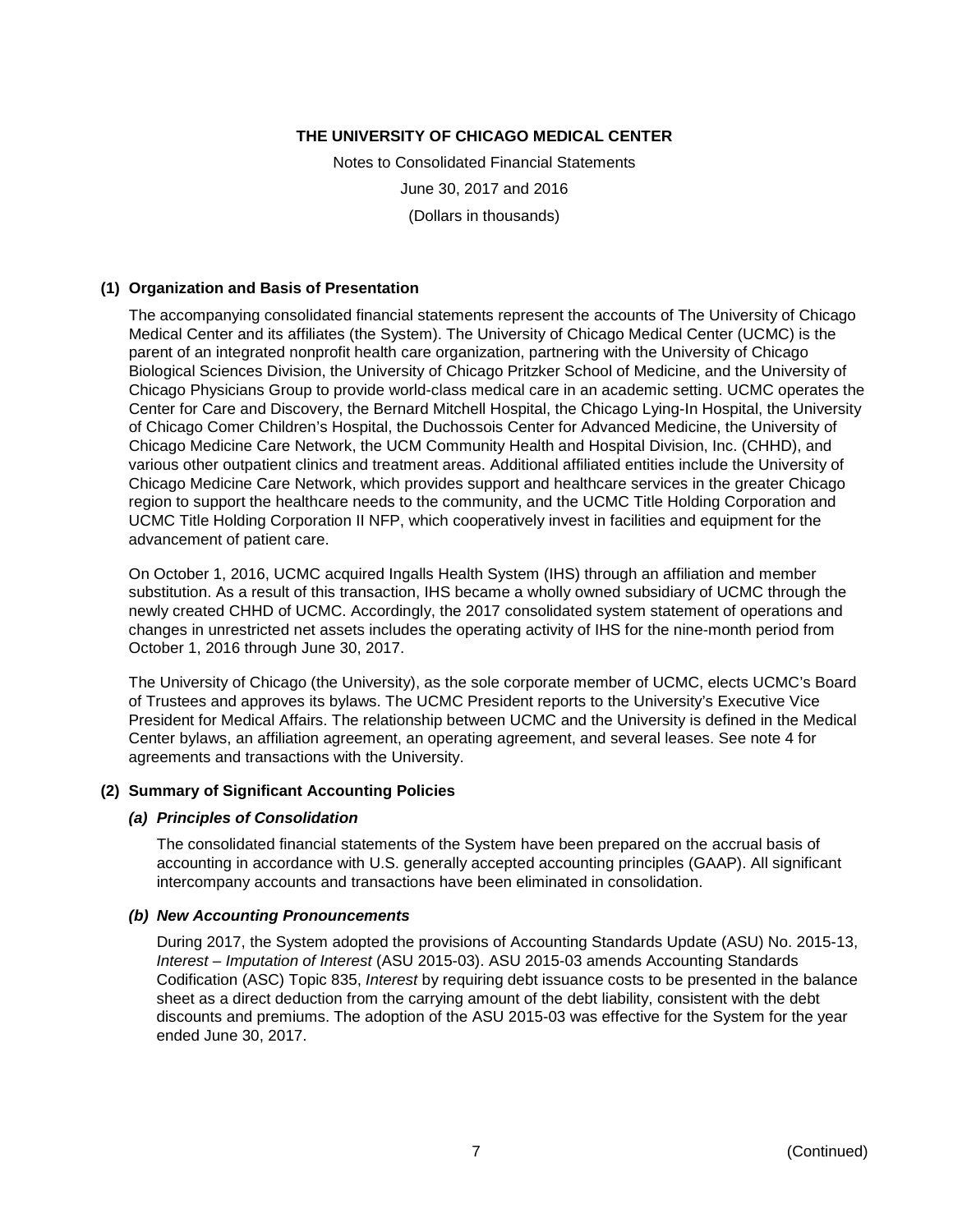Notes to Consolidated Financial Statements June 30, 2017 and 2016 (Dollars in thousands)

During 2017, the System adopted ASU No. 2017-07, *Compensation – Retirement Benefits (Topic 715): Improving the Presentation of Net Periodic Pension Cost and Net Periodic Postretirement Benefit Cost.* This guidance requires the service cost component of net periodic benefit cost for pension and other postretirement benefit costs be presented as a component part of employee benefit expense. The other components of net periodic benefit cost, such as interest, expected return on plan assets, and amortization of other actuarially determined amounts, are required to be presented as a nonoperating change in unrestricted net assets. The System adopted the changes for the year ended June 30, 2017.

In August 2016, Financial Accounting Standards Board (FASB) issued ASU No. 2016-14, *Presentation of Financial Statements of Not-for-Profit Entities* (ASU 2016-14). ASU 2016-14 represents phase 1 of FASB's not-for-profit financial reporting project and results reduce the number of net asset classes, require expense presentation by functional and natural classification, require quantitative and qualitative information in liquidity, retain the option to present the cash flow statement on a direct or indirect method, as well as include various other additional disclosure requirements. The System is assessing the impacts on financial statement presentation and disclosures for this ASU.

In May 2014, FASB issued ASU No. 2014-09, *Revenue from Contracts with Customers (Topic 606)*. This ASU establishes principles for reporting useful information to users of financial statements about the nature, amount, timing, and uncertainty of revenue and cash flows arising from the entity's contracts with customers. Particularly, that an entity recognizes revenue to depict the transfer of promised goods or services to customers in an amount that reflects the consideration to which the entity expects to be entitled in exchange for those goods or services. The requirements of this statement are effective for the System for the year ending June 30, 2019. The System expects to record a decrease in net patient service revenue and a corresponding decrease in the provision for uncollectible accounts upon adoption of the standard. However, the System is still in the process of assessing the impacts on financial statement presentation and disclosures for this ASU.

In February 2016, FASB issues ASU No. 2016-02, *Leases* (ASU 2016-02). ASU 2016-02 requires entities to recognize all leased assets as assets on the balance sheet with a corresponding liability resulting in a gross up of the balance sheet. Entities will also be required to present additional disclosures as the nature and extent of leasing activities. ASU 2016-02 is effective for nonpublic business entities for the annual reporting period beginning after December 31, 2018. The requirements of this statement are effective for the System for the year ending June 30, 2020. The System has not evaluated the impact of this statement.

#### *(c) Use of Estimates*

The preparation of consolidated financial statements in conformity with U.S. generally accepted accounting principles requires management to make estimates and assumptions that affect the reported amounts of assets and liabilities and disclosure of contingent assets and liabilities at the date of the consolidated financial statements. Estimates also affect the reported amounts of revenue and expenses during the reporting period. Actual results could differ from those estimates.

#### *(d) Community Benefits*

The System's policy is to treat patients in immediate need of medical services without regard to their ability to pay for such services, including patients transferred from other hospitals under the provisions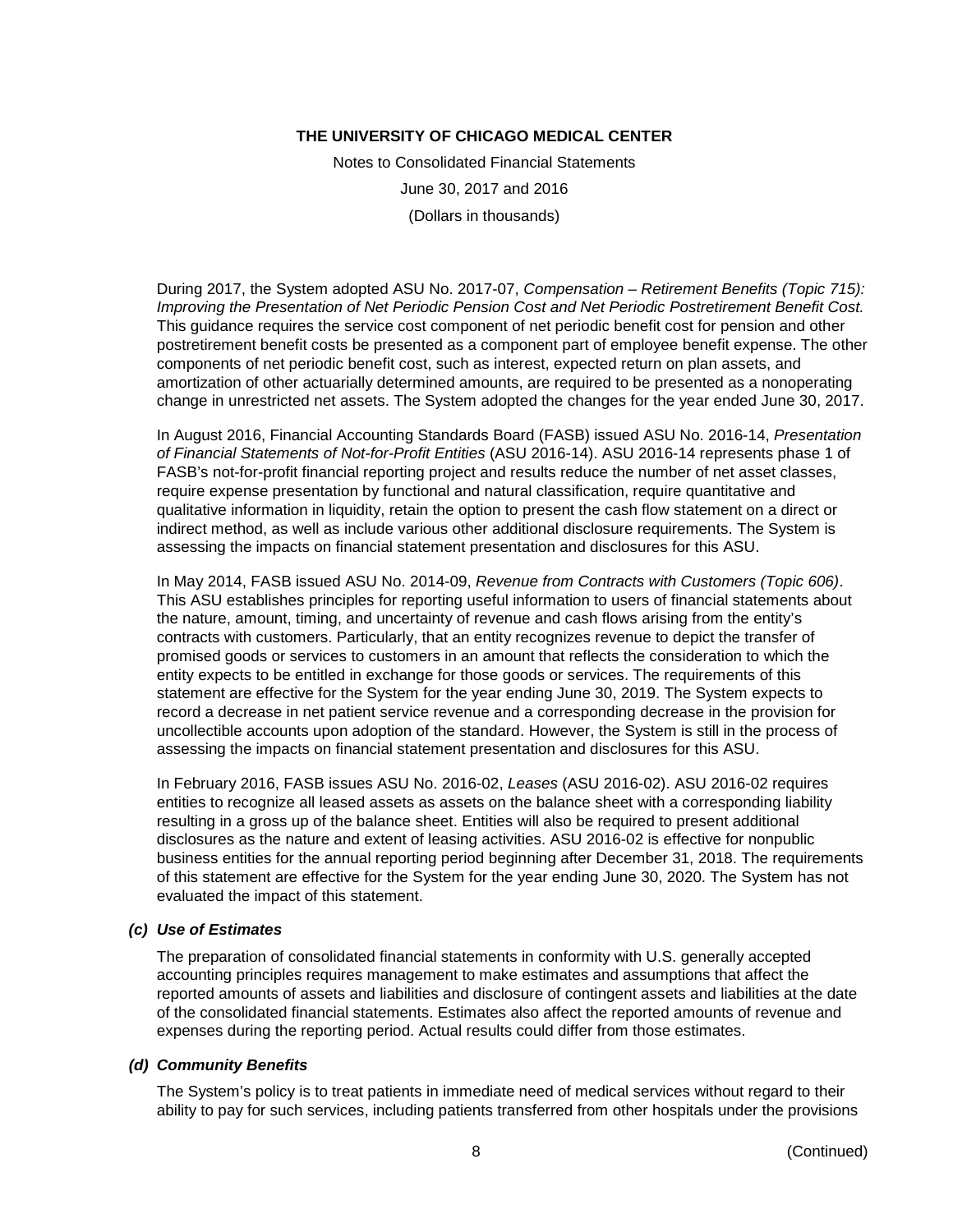Notes to Consolidated Financial Statements June 30, 2017 and 2016 (Dollars in thousands)

of the Emergency Medical Treatment and Active Labor Act. UCMC also accepts patients through the Perinatal and Pediatric Trauma Networks without regard to their ability to pay for services.

The System developed a Financial Assistance Policy (the Policy) under which patients are offered discounts of up to 100% of charges on a sliding scale. The Policy is based both on income as a percentage of the Federal Poverty Level guidelines and the charges for services rendered. The Policy also contains provisions that are responsive to those patients subject to catastrophic healthcare expenses. Since the System does not pursue collection of these amounts, they are not reported as net patient service revenue. The cost of providing care under this Policy, along with the unreimbursed cost of government sponsored indigent healthcare programs, unreimbursed cost to support education, clinical research, and other community programs for the years ended June 30, 2017 and 2016, are reported in note 6.

#### *(e) Fair Value of Financial Instruments*

Fair value is defined as the price that the System would receive upon selling an asset or pay to settle a liability in an orderly transaction between market participants.

The System uses a framework for measuring fair value that includes a hierarchy that categorizes and prioritizes the sources used to measure and disclose fair value. This hierarchy is broken down into three levels based on inputs that market participants would use in valuing the financial instruments based on market data obtained from sources independent of the System. Inputs refer broadly to the assumptions that market participants would use in pricing the asset, including assumptions about risk. Inputs may be observable or unobservable. Observable inputs are inputs that reflect the assumptions market participants would use in pricing the asset developed based on market data obtained from sources independent of the reporting entity. Unobservable inputs are inputs that reflect the reporting entity's own assumptions about the assumptions market participants would use in pricing the asset developed based on the best information available. The three tier hierarchy of inputs is summarized in the three broad levels as follows:

Level 1 – Quoted market prices in active markets for identical investments

Level 2 – Inputs other than quoted prices for similar investments in active markets, quoted prices for identical or similar investments in markets that are not active, or inputs other than quoted prices that are observable including model-based valuation techniques

Level 3 – Valuation techniques that use significant inputs that are unobservable because they trade infrequently or not at all

#### *(f) Cash and Cash Equivalents*

Cash equivalents include U.S. Treasury notes, commercial paper, and corporate notes with original maturities of three months or less, excluding investments whose use is limited or restricted.

#### *(g) Inventory*

The System values inventories at the lower of cost or market, using the first-in, first-out method. During 2016, UCMC changed its non-GAAP policy for recording certain inventory. This change resulted in an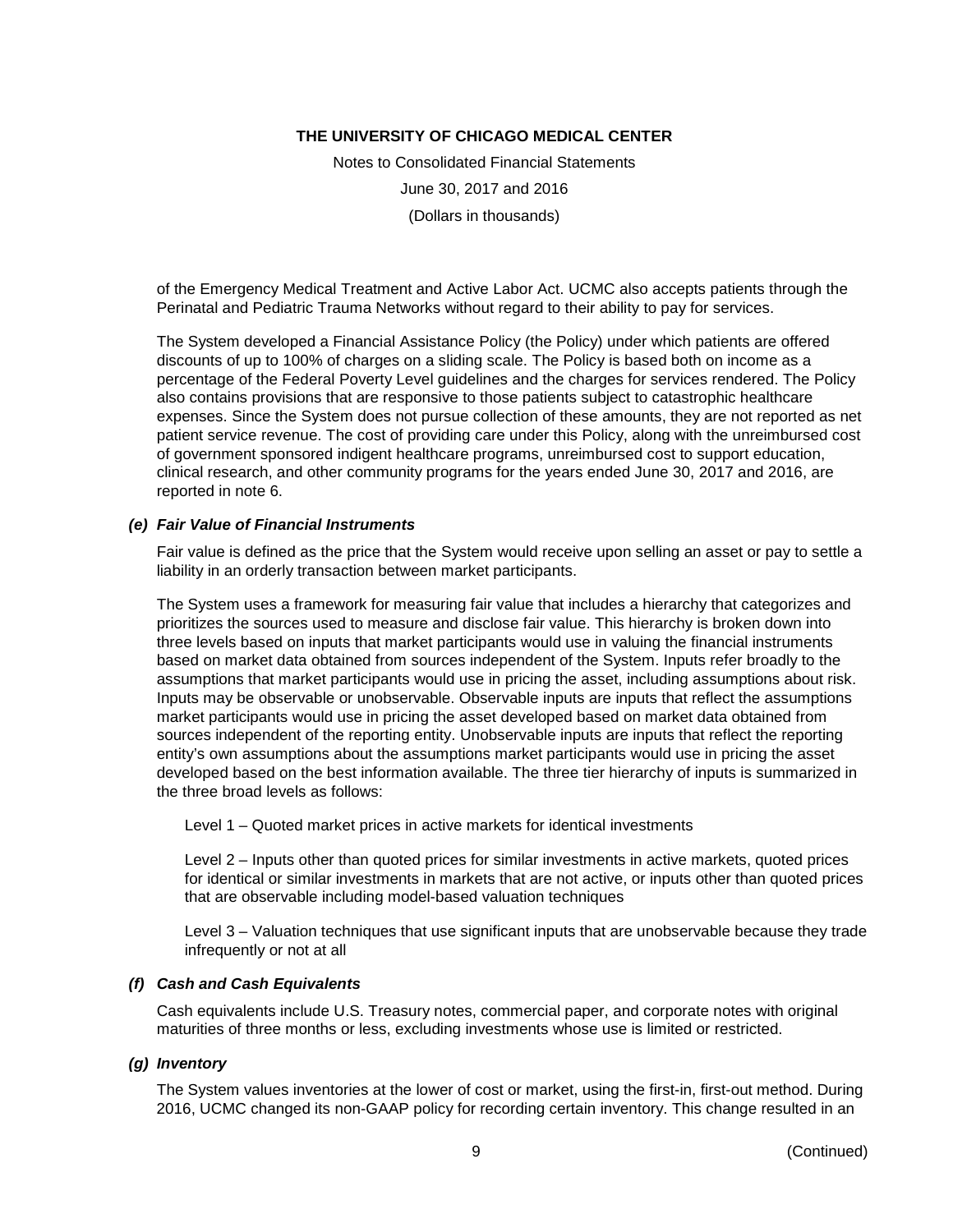Notes to Consolidated Financial Statements June 30, 2017 and 2016 (Dollars in thousands)

\$8,200 increase in inventory at June 30, 2016 and a corresponding \$8,200 reduction in supplies and other expense in the accompanying 2016 consolidated statement of operations and changes in unrestricted net assets.

#### *(h) Investments*

Investments are classified as trading securities. As such, investment income or loss (including realized or unrealized gains and losses on investments, interest, and dividends) is included in excess of revenue and gains over expenses and losses unless the income is restricted by donor or law.

Investments are recorded in the consolidated financial statements at estimated fair value. If an investment is held directly by an entity and an active market with quoted prices exists, the market price of an identical security is used as reported fair value. Reported fair values for shares in mutual funds are based on share prices reported by the funds as of the last business day of the fiscal year. The System's interests in alternative investment funds, such as private debt, private equity, real estate, natural resources, and absolute return, are generally reported at the net asset value (NAV) reported by the fund managers, which is used as a practical expedient to estimate the fair value, unless it is probable that all or a portion of the investment will be sold for an amount different from NAV. As of June 30, 2017 and 2016, the System had no plans to sell investments at amounts different from NAV.

A significant portion of the System's investments are part of the University's Total Return Investment Pool (TRIP). The System accounts for its investments in TRIP on the fair value method based on its share of the underlying securities and, accordingly, records the investment activity as if the System owned the investments directly using the fair value option election. The University does not engage directly in unhedged speculative investments; however, the Board of the University has authorized the use of derivative investments to adjust market exposure within asset class ranges.

A summary of the inputs used in valuing the System's investments as of June 30, 2017 and 2016 is included in note 7.

#### *(i) Endowment Funds with Deficits*

From time to time, the fair value of assets associated with individual donor-restricted endowment funds may fall below the value of the initial and subsequent donor gift amounts (deficit). When donor endowment deficits exist, they are classified as a reduction of unrestricted net assets. As of June 30, 2017 and 2016, endowments in deficit positions were \$0 and \$65, respectively.

#### *(j) Investments Limited as to Use*

Investments limited as to use primarily include assets held by trustees under debt and other agreements and designated assets set aside by the Board of Trustees for future capital improvements and other specific purposes, over which the Board retains control and may at its discretion subsequently use for other purposes. Investments limited as to use also include investments held under swap collateral posting requirements, investments under the workers' compensation self-insurance trust funds, and investments whose use is restricted by donors. Investments limited as to use are reported as unrestricted net assets. Investments whose use is restricted by donors are reported as temporarily restricted or permanently restricted.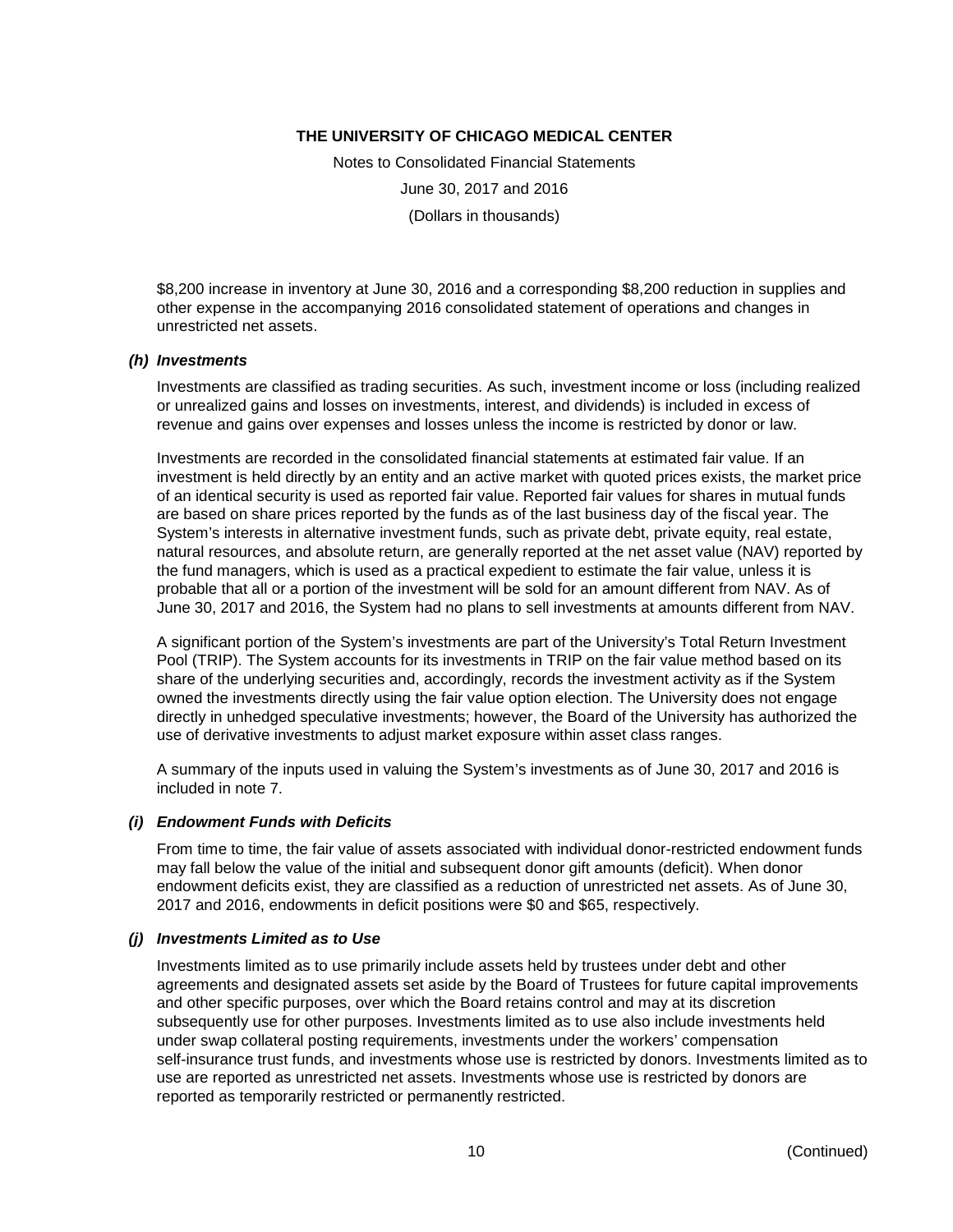Notes to Consolidated Financial Statements June 30, 2017 and 2016 (Dollars in thousands)

#### *(k) Derivative Instruments*

The System accounts for derivatives and hedging activities in accordance with ASC Topic 815, *Derivatives and Hedging*, which requires that all derivative instruments be recorded as either assets or liabilities in the balance sheet at their respective fair values.

For hedging relationships, the System formally documents the hedging relationship and its risk management objective and strategy for understanding the hedge, the hedging instrument, the nature of the risk being hedged, how the hedging investment's effectiveness in offsetting the hedged risk will be assessed, and a description of the method for measuring ineffectiveness. This process includes linking all derivatives that are presented as cash flow hedges to specific assets and liabilities in the balance sheet.

#### *(l) Property, Plant, and Equipment*

Property, plant, and equipment are reported on the basis of cost less accumulated depreciation and amortization. Depreciation of property, plant, and equipment is calculated by use of the straight-line method at rates intended to depreciate the cost of assets over their estimated useful lives, which generally range from three to eighty years. Interest costs incurred during the period of construction of capital assets are capitalized as a component of the cost of acquiring those assets.

Gifts of long-lived assets with explicit restrictions by donors that specify how the assets are to be used and gifts of cash or other assets that must be used to acquire long-lived assets are reported as restricted contributions. Absent explicit donor stipulations about how long those long-lived assets must be maintained, expirations of donor restrictions are reported when the donated or acquired long-lived assets are placed in service.

The System periodically assesses the recoverability of long-lived assets (including property, plant, and equipment) when indications of potential impairment, based on estimated, undiscounted future cash flows exist. Management considers factors, such as current results, trends, and future prospects, in addition to other economic factors, in determining whether there is an impairment of the asset.

#### *(m) Asset Retirement Obligation*

The System recognizes a liability for the fair value of a legal obligation to perform asset retirement activities in which the timing or method of settlement are conditional on a future event if the amount can be reasonably estimated. Upon recognition of a liability, the asset retirement cost is recorded as an increase in the carrying value of the related long-lived asset and then depreciated over the life of the asset. The System's asset retirement obligations arise primarily from regulations that specify how to dispose of asbestos if facilities are demolished or undergo major renovations or repairs. The System's obligation to remove asbestos was estimated using site-specific surveys where available and a per square foot estimate where surveys were unavailable.

#### *(n) Other Assets and Liabilities*

Goodwill and intangible assets principally relate to physician practice acquisitions. Intangible assets are being amortized over a period, generally not to exceed five years. Intangible assets were \$703 and \$996 for the years ended June 30, 2017 and 2016, respectively, and are included within other assets,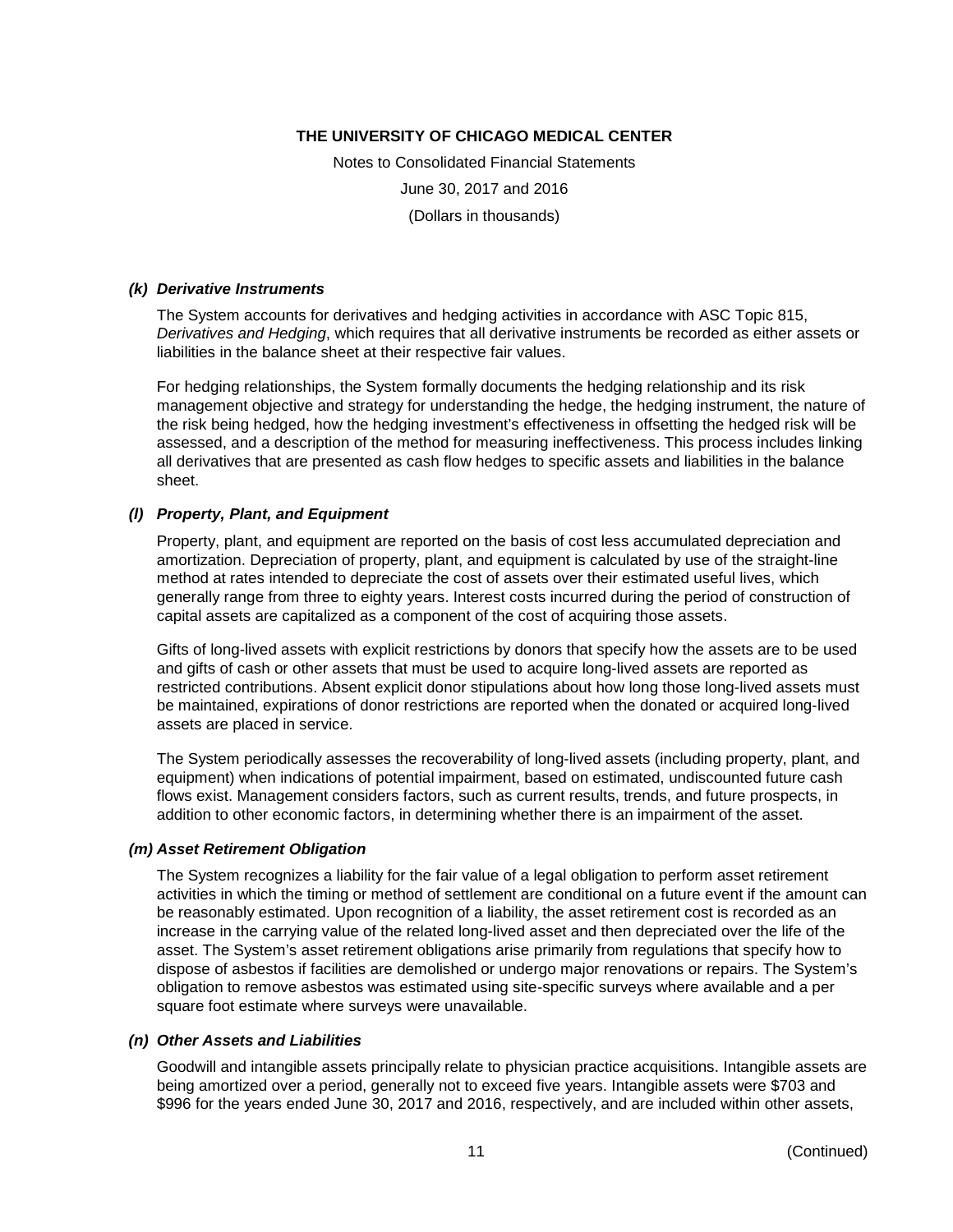Notes to Consolidated Financial Statements June 30, 2017 and 2016 (Dollars in thousands)

net in the consolidated balance sheets. The System follows the provisions of ASC Subtopic 958-805, *Not-for-Profit Entities – Business* Combinations, which discontinued the amortization of goodwill. Under ASC Subtopic 958-805, goodwill is to be reviewed for impairment at least annually using a two-step test. Goodwill at June 30, 2017 and 2016 was \$1,392 and \$1,140, respectively, and is included in other assets, net within the consolidated balance sheets. No goodwill impairment was recorded by the System in 2017 and 2016.

#### *(o) Net Assets*

Net assets are classified as either permanently or temporarily restricted when the use of the assets is limited by outside parties or as unrestricted net assets when outside parties place no restrictions on the use of the assets or when the assets arise as a result of the operations of the System.

Unconditional promises to give cash and other assets to the System are reported at fair value at the date the promise is received. Pledges receivable to be collected after one year are discounted using a risk-adjusted interest rate at the time the pledge is made. Conditional promises to give and indications of intentions to give are reported at fair value at the date the gift is received. The gifts are reported as either temporarily or permanently restricted support if they are received with donor stipulations that limits the use of the donated assets. When a donor restriction expires, that is, when a stipulated time restriction ends or purpose restriction is accomplished, temporarily restricted net assets are reclassified as unrestricted net assets and reported as operating revenue in the statements of operations and changes in unrestricted net assets if restricted for operating purposes and as an increase to unrestricted net assets if restricted to purchase property, plant, and equipment. Gifts for which donors have not stipulated restrictions, as well as contributions for which donors have not stipulated restrictions, as well as contributions for which donors have stipulated restrictions that are met within the same reporting period, are reported as other operating revenue.

#### *(p) Statement of Operations*

All activities of the System deemed by management to be ongoing, major, and central to the provision of healthcare services are reported as operating revenue and expenses.

The consolidated statement of operations and changes in unrestricted net assets includes revenue and gains in excess of expenses and losses. Changes in unrestricted net assets that are excluded from revenue and gains in excess of expenses and losses include transfers to the University, contributions of long-lived assets released from restrictions (including assets acquired using contributions which by donor restriction were to be used for acquisition of System assets), the effective portion of changes in the valuation of derivatives, and change in accrued pension benefits other than net periodic benefit costs, distributions and other.

#### *(q) Net Patient Service Revenue, Accounts Receivable, and Allowance for Doubtful Accounts*

The System maintains agreements with the Centers for Medicare and Medicaid Services under the Medicare Program, Blue Cross and Blue Shield of Illinois, Inc. (Blue Cross), and the State of Illinois under the Medicaid Program and various managed care payors that govern payment to the System for services rendered to patients covered by these agreements. The agreements generally provide for per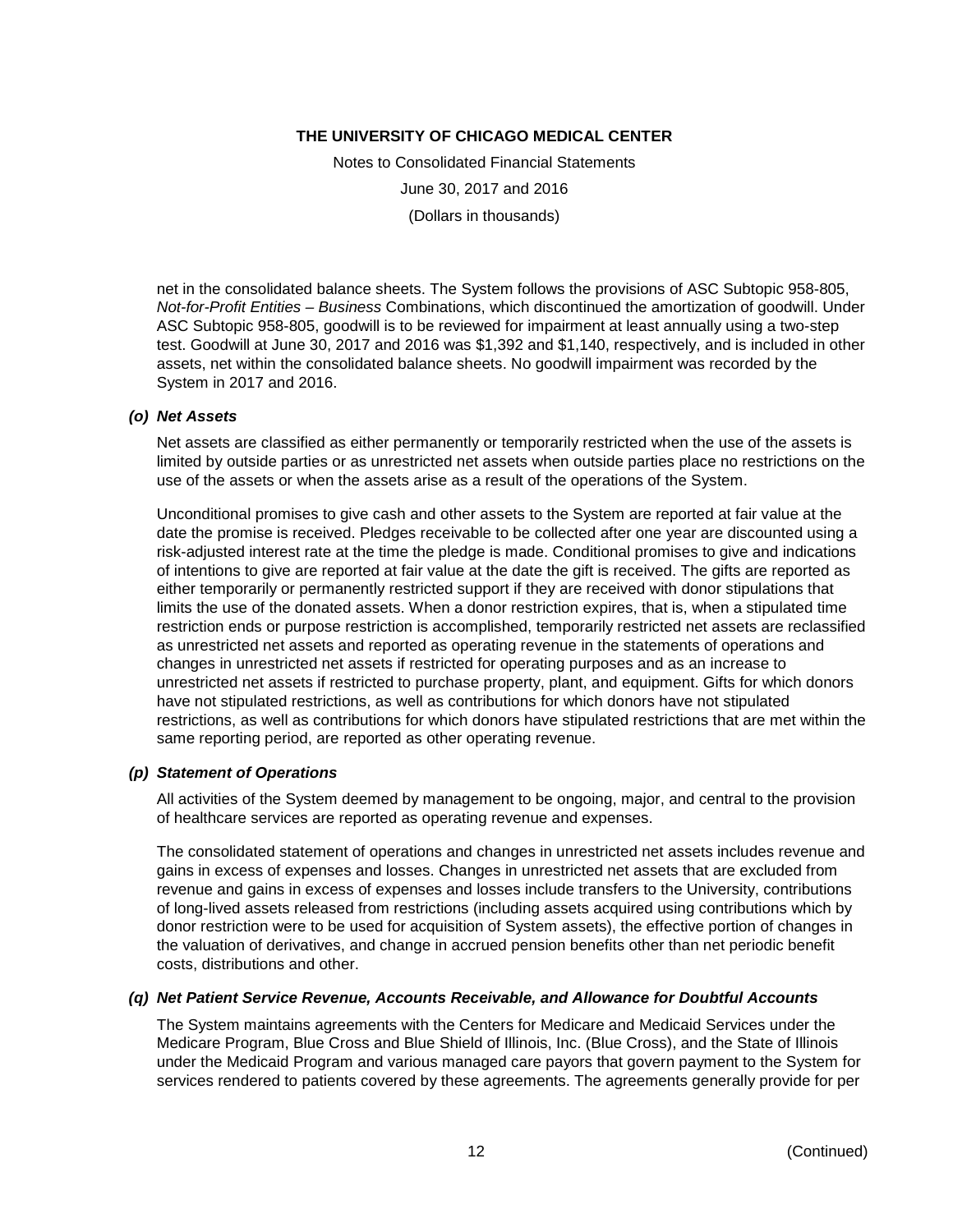Notes to Consolidated Financial Statements June 30, 2017 and 2016 (Dollars in thousands)

case or per diem rates or payments based on allowable costs, subject to certain limitations, for inpatient care and discounted charges or fee schedules for outpatient care.

Net patient service revenue is reported at estimated net realizable amounts from patients, third-party payors, and others for services rendered and include estimated retroactive revenue adjustments due to future audits, reviews, and investigations. Retroactive adjustments are considered in the recognition of revenue on an estimated basis in the period the related services are rendered, and System estimates are adjusted in future periods as adjustments become known or as years are no longer subject to System audits, reviews and investigations. Adjustments to prior year estimates for these items resulted in an increase in net patient service revenue of \$8,058 in 2017 and \$3,874 in 2016. Contracts, laws, and regulations governing Medicare, Medicaid, and Blue Cross are complex and subject to interpretation. As a result, there is at least a reasonable possibility that recorded estimates will change by a material amount in the near term.

The process for estimating the ultimate collectibility of receivables involves significant assumptions and judgment. The System has implemented a standardized approach to this estimation based on the payor classification and age of outstanding receivables. Account balances are written off against the allowance when management feels it is probable the receivable will not be recovered. The use of historical collection experience is an integral part of the estimation of the reserve for doubtful accounts. Revisions in the reserve for doubtful accounts are recorded as adjustments to the provision for doubtful accounts.

# *(r) Hospital Assessment Program/Medicaid Provider Tax*

In December 2008, the State of Illinois, after receiving approval by the federal government, implemented a hospital assessment program. The program assessed hospitals a provider tax based on occupied bed days and provided increases in hospitals' Medicaid payments. In 2017, reimbursement under the assessment programs resulted in a net increase of \$32,560 in operating income, which includes \$79,054 in Medicaid payments included in net patient service revenue offset by \$46,494 in Medicaid provider tax expense. In 2016, reimbursement under the assessment programs resulted in a net increase of \$29,190 in operating income, which includes \$65,300 in Medicaid payments included in net patient service revenue offset by \$36,110 in Medicaid provider tax expense.

# *(s) Affordable Care Act (ACA)*

In March 2010, the federal government passed the ACA, which expanded Medicaid coverage to millions of low-income Americans and made improvements to both the Medicaid and the Children's Health Insurance Program. Beginning in 2014, coverage for newly eligible adults would be funded by the federal government for three years. The System recognized \$16,239 and \$14,300 of net patient service revenue in 2017 and 2016, respectively, under this new law. Due to the timing of actual payments, UCMC recorded a receivable of \$4,440 and \$4,000 as of June 30, 2017 and 2016, respectively.

Beginning in 2016, coverage for newly eligible adults was expanded to include adults covered by an authorized Medicaid managed care organization. The coverage would be funded by the federal government for two years. For the year ended June 30, 2017, the System recognized as reimbursement under the new legislation a net increase of \$19,904 in operating income, which includes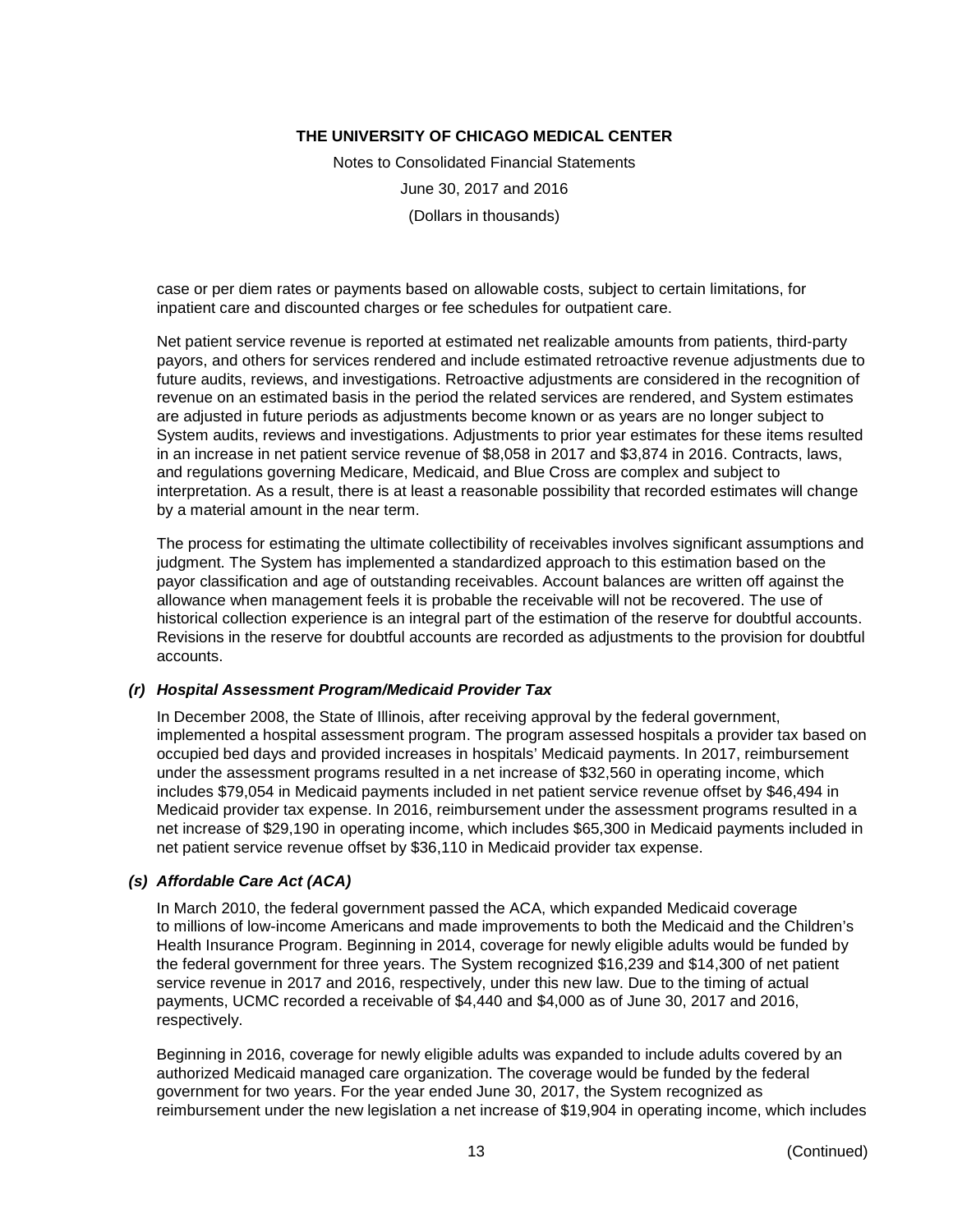Notes to Consolidated Financial Statements June 30, 2017 and 2016 (Dollars in thousands)

\$27,234 in Medicaid payments included in net patient service revenue offset by \$7,330 in Medicaid provider tax expenses. \$7,604 of the net revenue from Medicaid payments received and recognized in fiscal year 2017 were retroactive payments related to fiscal year 2016.

#### *(t) Income Taxes*

The System applies ASC Topic 740, *Income Taxes* (ASC 740), which clarifies the accounting for uncertainty in income taxes recognized in a company's financial statements. ASC 740 prescribes a more likely than not recognition threshold and measurement attribute for the financial statement recognition and measurement of a tax position taken or expected to be taken. Under ASC 740, tax positions are evaluated for recognition, derecognition, and measurement using consistent criteria and provide more information about the uncertainty in income tax assets and liabilities. As of June 30, 2017 and 2016, the System does not have an asset or liability recorded for unrecognized tax positions.

UCMC and a substantial number of its subsidiaries are not-for-profit corporations as described in Section 501(c)(3) of the Internal Revenue Code (the Code) and is exempt from federal income taxes on related income pursuant to Section 501(a) of the Code. The University of Chicago Medicine Care Network, LLC and several entities within CHHD, including Ingalls Captive Insurance, Ltd (ICI), Medcentrix, Inc. (MCX), and Ingalls Provider Group (IPG) are taxable entities under applicable sections of the Code.

Deferred income taxes on taxable entities are recognized for the tax consequences of "temporary differences" by applying enacted statutory tax rates applicable to future years to differences between the consolidated financial statement carrying amounts and the tax bases of existing assets and liabilities. As of June 30, 2017, ICI has a deferred tax asset related to net operating losses (NOL) of \$473, which is recorded within prepaids, inventory, and other current assets in the consolidated balance sheets. As of June 30, 2017, no valuation allowance against the ICI deferred tax assets was considered necessary as management believed that it was more likely than not that the results of future operations would generate sufficient taxable income to realize these deferred tax assets. IPG has an NOL of \$164 at June 30, 2017; however, it has a full valuation allowance as future realization of the NOL is not likely. As of June 30, 2017, MCX has an NOL of \$14,352; however, it has a full valuation allowance as future realization of the NOL is not likely. Income tax benefit for the year ended June 30, 2017 was \$9 and related to ICI. This amount is recorded within supplies and other on the consolidated statement of operations and changes in unrestricted net assets.

#### *(u) Reclassifications*

Certain 2016 amounts have been reclassified to conform to the 2017 consolidated financial statement presentation, including the reclassification of debt issuance costs from other assets to long-term debt, less current portion of \$7,213 within the 2016 consolidated balance sheet in accordance with the adoption of ASU 2015-13.

#### *(v) Subsequent Events*

The System has performed an evaluation of subsequent events through October 27, 2017, which is the date the consolidated financial statements were issued and other than noted above, there were no other items to disclose.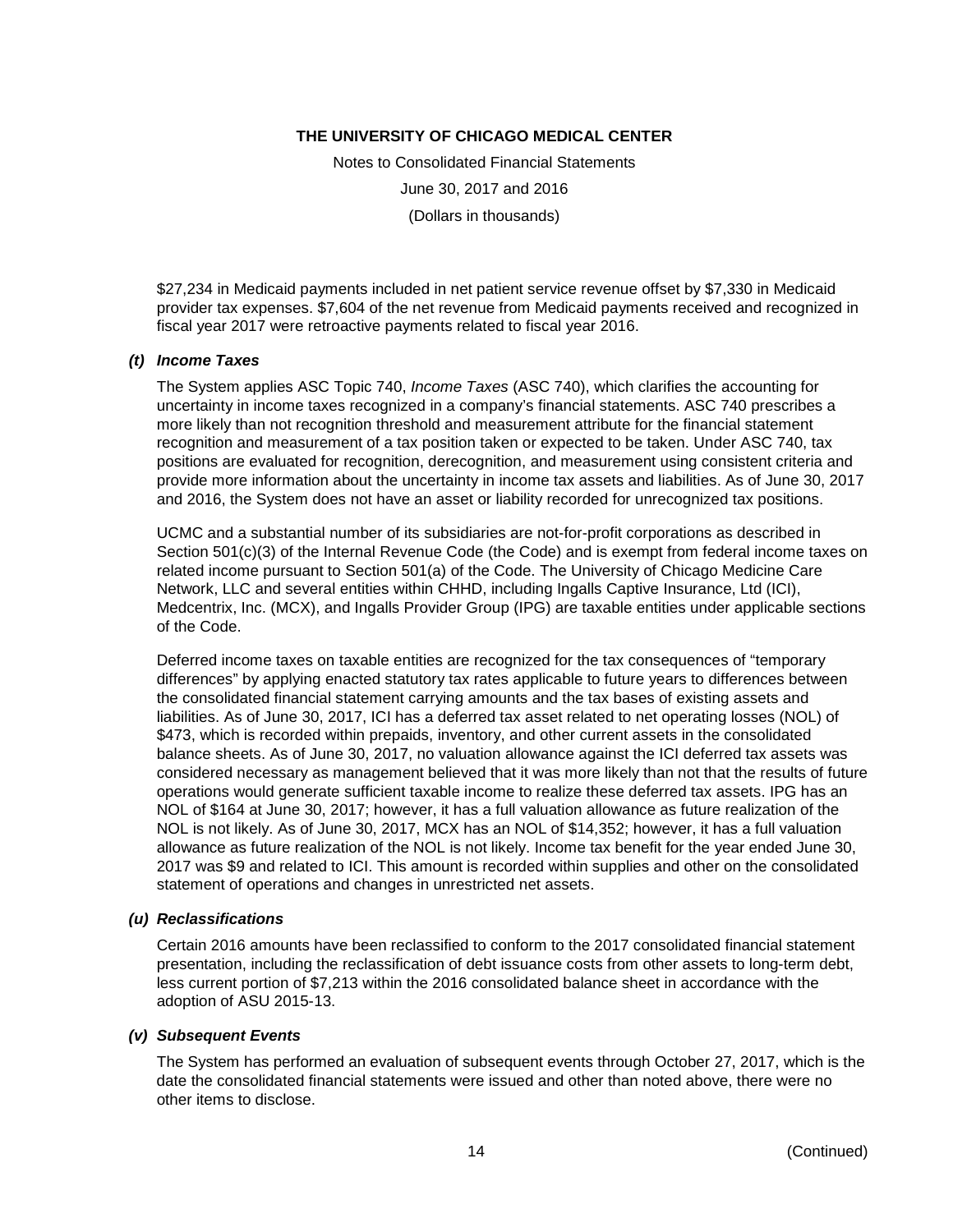Notes to Consolidated Financial Statements June 30, 2017 and 2016 (Dollars in thousands)

#### **(3) Acquisition**

On October 1, 2016, UCMC acquired IHS through an affiliation and member substitution agreement. As a result of this transaction, IHS became a wholly owned subsidiary of UCMC through the newly created CHHD of UCMC. This affiliation positions the System, under the University of Chicago Medicine brand, to expand its integrated academic health delivery system to the South and Southwest Suburbs of Chicago, providing patients access to care at the forefront of medicine where patients live and work.

The affiliation was effected through a member substitution with no consideration paid. For accounting purposes, this transaction is considered an acquisition under ASC Subtopic 958-805, and a contribution was recorded for the fair value of assets, net of liabilities of IHS in the consolidated statement of operations and changes in unrestricted net assets. No goodwill has been recorded as a result of this transaction.

The acquisition-date fair value of identifiable assets and liabilities of IHS at October 1, 2016 consisted of the following:

| Fair value of identifiable net assets: |    |           |
|----------------------------------------|----|-----------|
| Cash and cash equivalents              | \$ | 28,003    |
| Other current assets                   |    | 58,527    |
| Property and equipment                 |    | 187,641   |
| Investments                            |    | 289,888   |
| Other long-term assets                 |    | 2,720     |
| Restricted assets - investments        |    | 9,087     |
| Current liabilities                    |    | (82, 428) |
| Long-term debt                         |    | (111,990) |
| Other long-term liabilities            |    | (58,586)  |
| Contribution of net assets             | S  | 322,862   |

The valuation of the fair value of identifiable assets and liabilities has been completed. In valuing these assets and liabilities, fair values were based on, but not limited to, independent appraisals, discounted cash flows, replacement costs, and actuarially determined values.

Operating expenses for the year ended June 30, 2017 include costs related to the integration of IHS into the System, including support services, operating programs with other health practitioners, as well as costs of valuation and integration consulting.

Operating results and changes in net assets attributable to IHS since the date of acquisition included in the accompanying consolidated statement of operations and changes in net assets for the year ended June 30, 2017 are as follows:

| Total operating revenue        | -S | 263.549 |
|--------------------------------|----|---------|
| Excess of revenue over expense |    | 20.195  |
| Change in net assets           |    | 1.642   |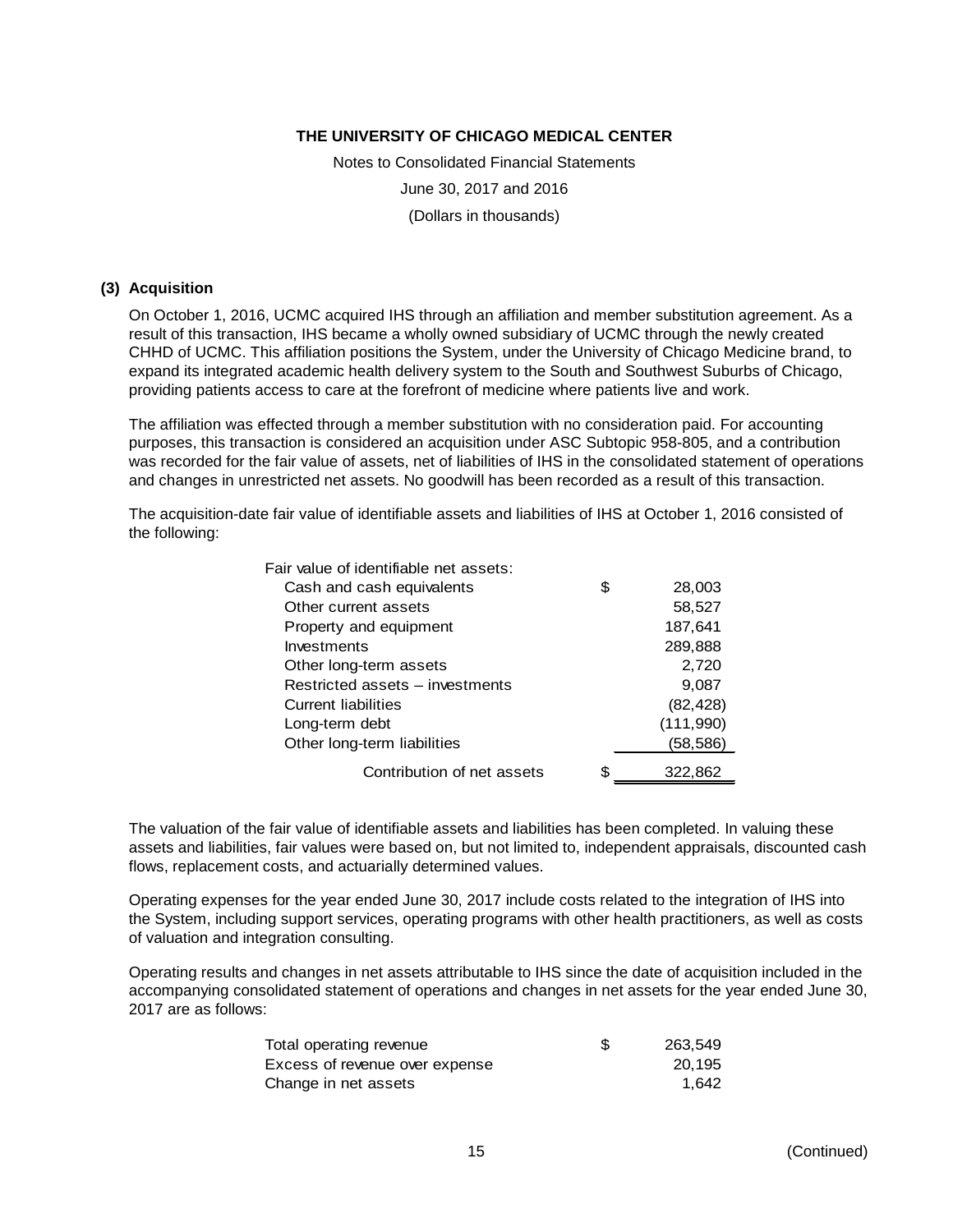Notes to Consolidated Financial Statements

June 30, 2017 and 2016

(Dollars in thousands)

The unaudited supplemental pro forma operating results of UCMC as if the IHS affiliation had occurred on July 1, 2015 are as follows:

|                                                      | Year ended June 30 |             |
|------------------------------------------------------|--------------------|-------------|
|                                                      | 2017               | 2016        |
|                                                      |                    | (Unaudited) |
| Total operating revenue                              | \$<br>2,092,155    | 1,960,094   |
| Operating income                                     | 76.793             | 88,329      |
| Excess of revenue over expenses attributable to UCMC |                    |             |
| and affiliates                                       | 149.622            | 75.679      |

The pro forma information provided should not be construed to be indicative of UCMC's results of operations had the acquisition been consummated on July 1, 2015, and is not intended to project UCMC's results of operations for any future period.

#### **(4) Agreements and Transactions with the University**

The affiliation agreement with the University provides, among other things, that all members of the medical staff will have academic appointments in the University. The affiliation agreement has an initial term of 40 years ending October 1, 2026 unless sooner terminated by mutual consent or as a result of a continuing breach of a material obligation therein or in the operating agreement. The affiliation agreement automatically renews for additional successive 10-year terms following expiration of the initial term, unless either party provides the other with at least two years' prior written notice of its election not to renew.

The operating agreement, as amended, provides, among other things, that the University gives UCMC the right to use and operate certain facilities. The operating agreement is coterminous with the affiliation agreement.

The Lease Agreements provide, among other things, that UCMC will lease from the University certain of the healthcare facilities and land that UCMC operates and occupies. The lease agreements are coterminous with the affiliation agreement.

UCMC purchases various services from the University, including certain employee benefits, utilities, security, telecommunications, and insurance. In addition, certain UCMC accounting records are maintained by the University. During the years ended June 30, 2017 and 2016, the University charged UCMC \$30,014 and \$29,109, respectively, for utilities, security, telecommunications, insurance, and overhead.

The University's Division of Biological Sciences (BSD) provides physician services to UCMC. In 2017 and 2016, UCMC recorded \$229,863 and \$215,727, respectively, in expense related to these services.

UCMC's Board of Trustees adopted a plan of support under which it would provide annual net asset transfers to the University for support of academic programs in biology and medicine. All commitments under this plan are subject to the approval of UCMC's Board of Trustees and do not represent legally binding commitments until that approval. Unpaid portions of commitments approved by the UCMC Board of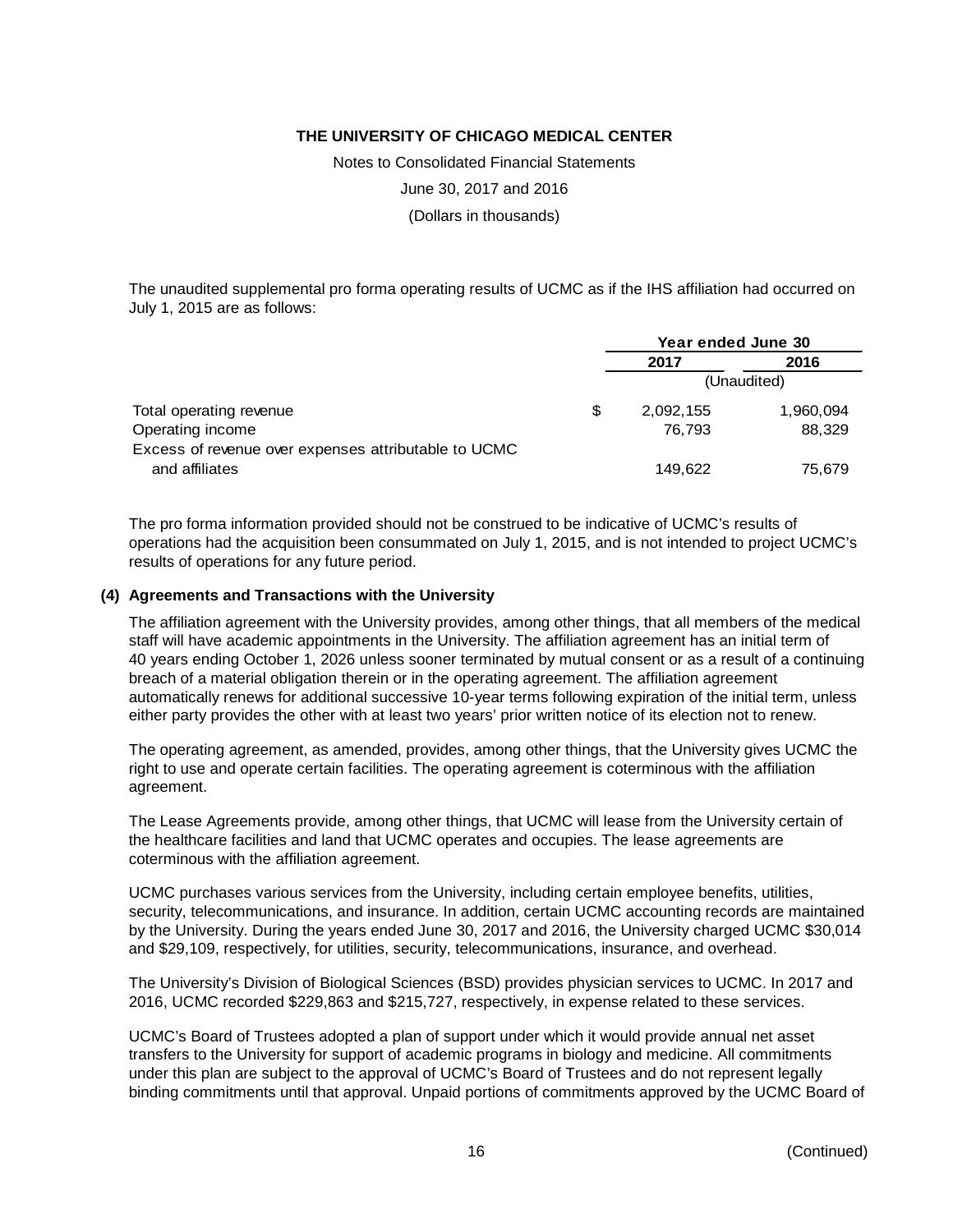Notes to Consolidated Financial Statements June 30, 2017 and 2016 (Dollars in thousands)

Trustees are reflected as current liabilities. UCMC recorded net asset transfers of \$71,750 and \$72,025 in 2017 and 2016, respectively, for this support.

#### **(5) Third-Party Reimbursement Programs**

The System follows the provisions of ASU No. 2011-07, *Presentation and Disclosure of Patient Service Revenue, Provision for Bad Debts, and the Allowance for Doubtful Accounts for Certain Health Care Entities*. ASU No. 2011-07 requires that entities that recognize significant amounts of patient service revenue at the time the services are rendered even though they do not assess the patient's ability to pay must present the provision for bad debts related to patient service revenue as a deduction from patient service revenue (net of contractual allowances and discounts) on their consolidated statements of operations and changes in unrestricted net assets. In addition, there are enhanced disclosures about the entity's policies for recognizing revenue and assessing bad debts. The ASU also requires disclosures of patient service revenue, as well as qualitative and quantitative information about changes in the allowance for doubtful accounts. The provision for doubtful accounts on the accompanying consolidated statements of operations and changes in unrestricted net assets for the years ended June 30, 2017 and 2016 has been presented on a separate line as a deduction from net patient service revenue (net of contractual allowances and discounts) to reflect the application of ASU No. 2011-07.

The System has agreements with third-party payors that provide for reimbursement at amounts different from their established rates. Estimated contractual adjustments arising under third-party reimbursement programs principally represent the differences between the System's billings at list price and the amounts reimbursed by Medicare, Blue Cross, and certain other contracted third-party payors; the difference between the System's billings at list price and the allocated cost of services provided to Medicaid patients; and any differences between estimated third-party reimbursement settlements for prior years and subsequent final settlements. A summary of the reimbursement methodologies with major third-party payors is as follows:

#### *(a) Medicare*

The System is paid for various services rendered to Medicare program beneficiaries under prospectively determined rates. These rates vary according to patient classification systems that are based on clinical, diagnostic, and other factors. The prospectively determined rates are not subject to retroactive adjustment. The System's classification of patients under the prospective payment systems and the appropriateness of the patients' admissions are subject to validation reviews.

Other services rendered to Medicare beneficiaries are reimbursed based upon a combination of prospectively determined rates and cost reimbursement methodologies. For the cost reimbursement, the System is reimbursed at a tentative rate with final settlement determined after submission of annual cost reports by the System and audits by the Medicare fiscal intermediary. UCMC's Medicare reimbursement reports through June 30, 2012 have been audited by the Medicare fiscal intermediary. CHHD's Medicare reimbursement reports through September 30, 2013 have been audited by the Medicare fiscal intermediary.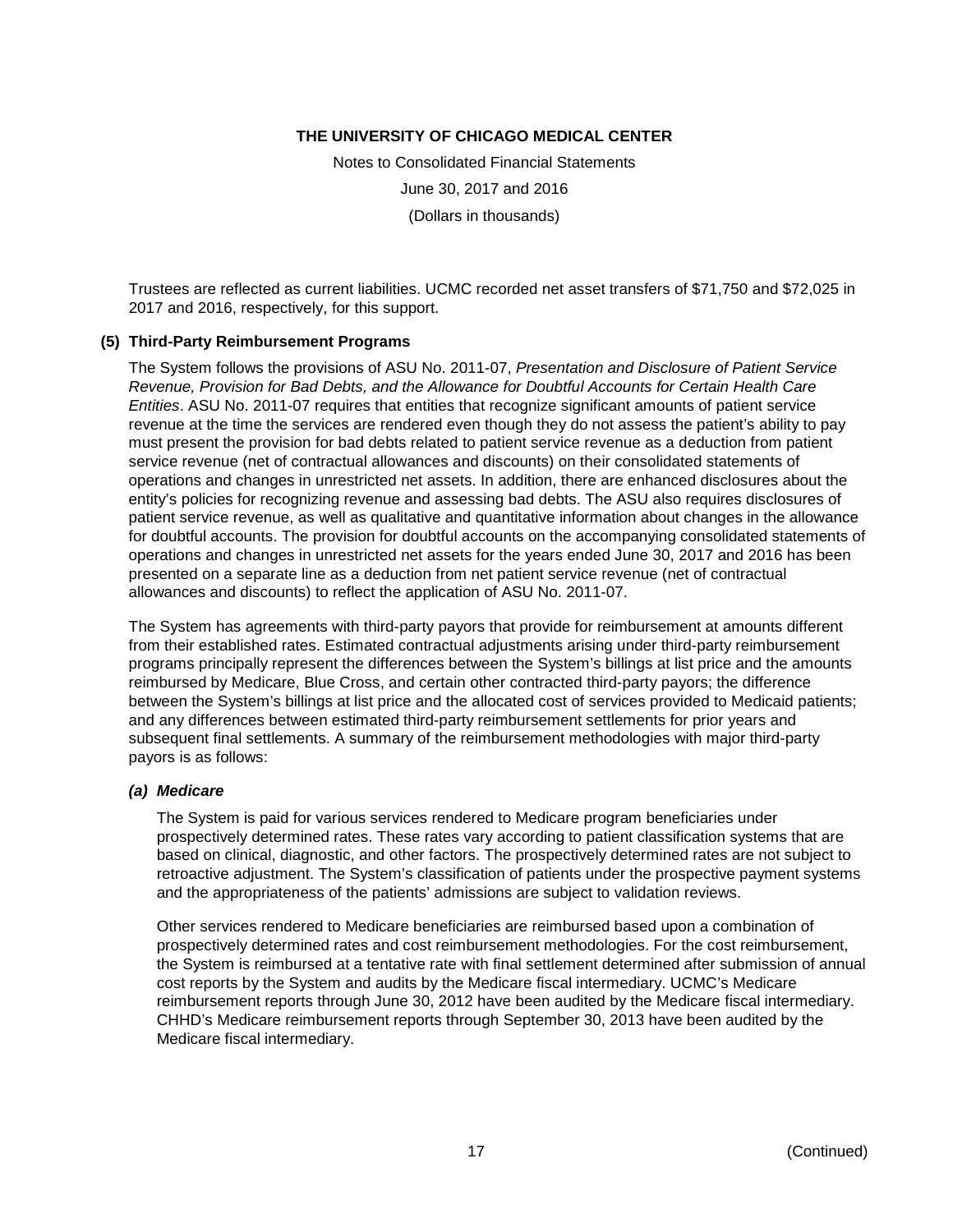Notes to Consolidated Financial Statements June 30, 2017 and 2016 (Dollars in thousands)

#### *(b) Medicaid*

The System is paid for inpatient acute care services rendered to Medicaid program beneficiaries under prospectively determined rates-per-discharge. For inpatient acute care services, payment rates vary according to a patient classification system that is based on clinical, diagnostic, and other factors. Medicaid outpatient services are reimbursed based on fee schedules. Medicaid reimbursement methodologies may be subject to periodic adjustment, as well as to changes in existing payment levels and rates, based on the amount of funding available to the State of Illinois Medicaid program and any such changes could have a significant effect on the System's revenue.

#### *(c) Blue Cross*

The System also participates as a provider of healthcare services under reimbursement agreements with Blue Cross under its indemnity program. The provisions of the agreements stipulate that services will be reimbursed at a tentative reimbursement rate and that final reimbursement for these services is determined after the submission of an annual cost report by the System and a review by Blue Cross. UCMC's Blue Cross reimbursement reports for 2016 and prior years have been reviewed by Blue Cross. CHHD's Blue Cross reimbursement reports for 2015 and prior years have been reviewed by Blue Cross.

#### *(d) Other*

The System has also entered into payment agreements with certain commercial insurance carriers, health maintenance organizations, and preferred provider organizations. The basis for payment under these agreements is negotiated by the System and includes prospectively determined rates-per-discharge, discounts from established charges, and prospectively determined per diem rates.

Accruals for settlements with third-party payors are made based on estimates of amounts to be received or paid under the terms of the respective contracts and related settlement principles and regulations of the federal Medicare program, the Illinois Medicaid program, and the Blue Cross Plan of Illinois.

Patients' accounts receivable are reduced by an allowance for uncollectible accounts. In evaluating the collectibility of patients' accounts receivable, the System analyzes its past history and identifies trends for each of its major payor sources of revenue to estimate the appropriate allowance for uncollectible accounts and provision for uncollectible accounts receivable. Management regularly reviews data about these major payor sources of revenue in evaluating the sufficiency of the allowance for uncollectible accounts. For receivables associated with services provided to patients who have third-party coverage, the System analyzes contractually due amounts and provides an allowance for uncollectible accounts and a provision for accounts receivable, if necessary. For receivables associated with patient responsibility (which includes both patients without insurance and patients with deductible and copayment balances due for which third-party coverage exists for part of the bill), the patients are screened against the System's charity care policy. For any remaining patient responsibility balance, the System records a provision for uncollectible accounts receivable in the period of service on the basis of its past experience, which indicates that many patients are unable or unwilling to pay the portion of their bill for which they are financially responsible. The difference between the standard rates (or the discounted rates if negotiated) and the amounts actually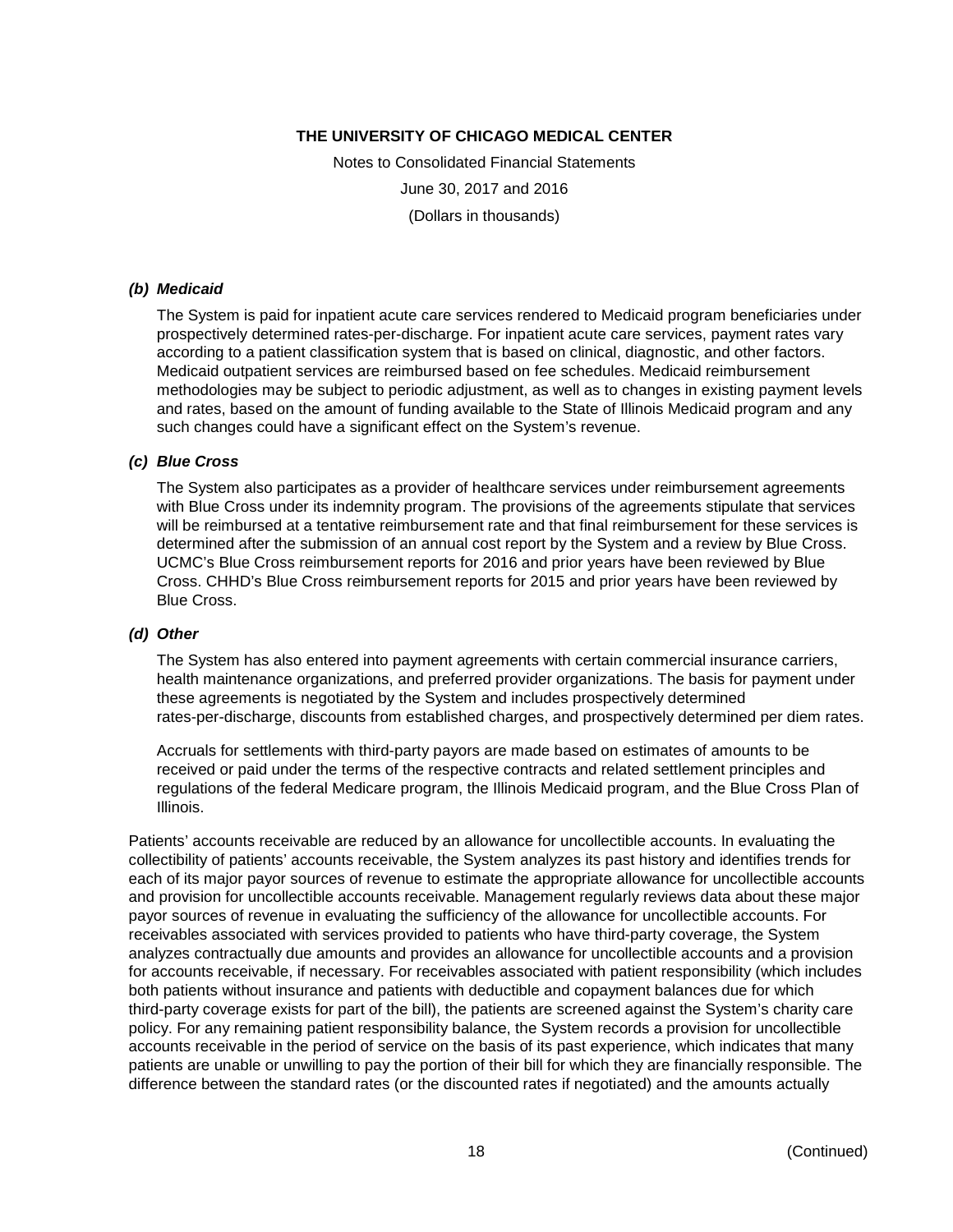Notes to Consolidated Financial Statements June 30, 2017 and 2016 (Dollars in thousands)

collected after all reasonable collection efforts have been exhausted is charged off against the allowance for uncollectible accounts.

The System's allowance for uncollectible accounts, which includes uninsured patients, residual copayments, and deductibles for which managed care has already paid, and certain aged Medicaid and Medicaid managed care accounts receivable, increased from 20.4% of accounts receivable at June 30, 2016 to 24.6% of accounts receivable at June 30, 2017. Gross write-offs increased from approximately \$146,200 in fiscal year 2016 to \$210,841 in fiscal year 2017. The System did not have significant write-offs from third-party payors.

Patient service revenue, net of contractual allowances and discounts (but before the provision for uncollectible accounts), recognized in the period from these major payor sources are as follows:

|                                                  | 2017          | 2016      |
|--------------------------------------------------|---------------|-----------|
| Medicare                                         | \$<br>493,691 | 369,511   |
| Medicaid                                         | 391,528       | 272,302   |
| Managed care                                     | 1,082,368     | 911,886   |
| Patients and other                               | 41,972        | 20,553    |
| Net patient service revenue before provision for |               |           |
| doubtful accounts                                | 2,009,559     | 1,574,252 |

The System grants credit without collateral to its patients, most of whom are local residents and are insured under third-party payor agreements. The mix of receivables from patients and third-party payors as of June 30, 2017 and 2016 are as follows:

|                    | 2017   | 2016   |
|--------------------|--------|--------|
| Medicare           | 17.7 % | 11.1%  |
| Medicaid           | 30.0   | 27.9   |
| Managed care       | 48.4   | 60.8   |
| Patients and other | 3.9    | 0.2    |
|                    | 100.0% | 100.0% |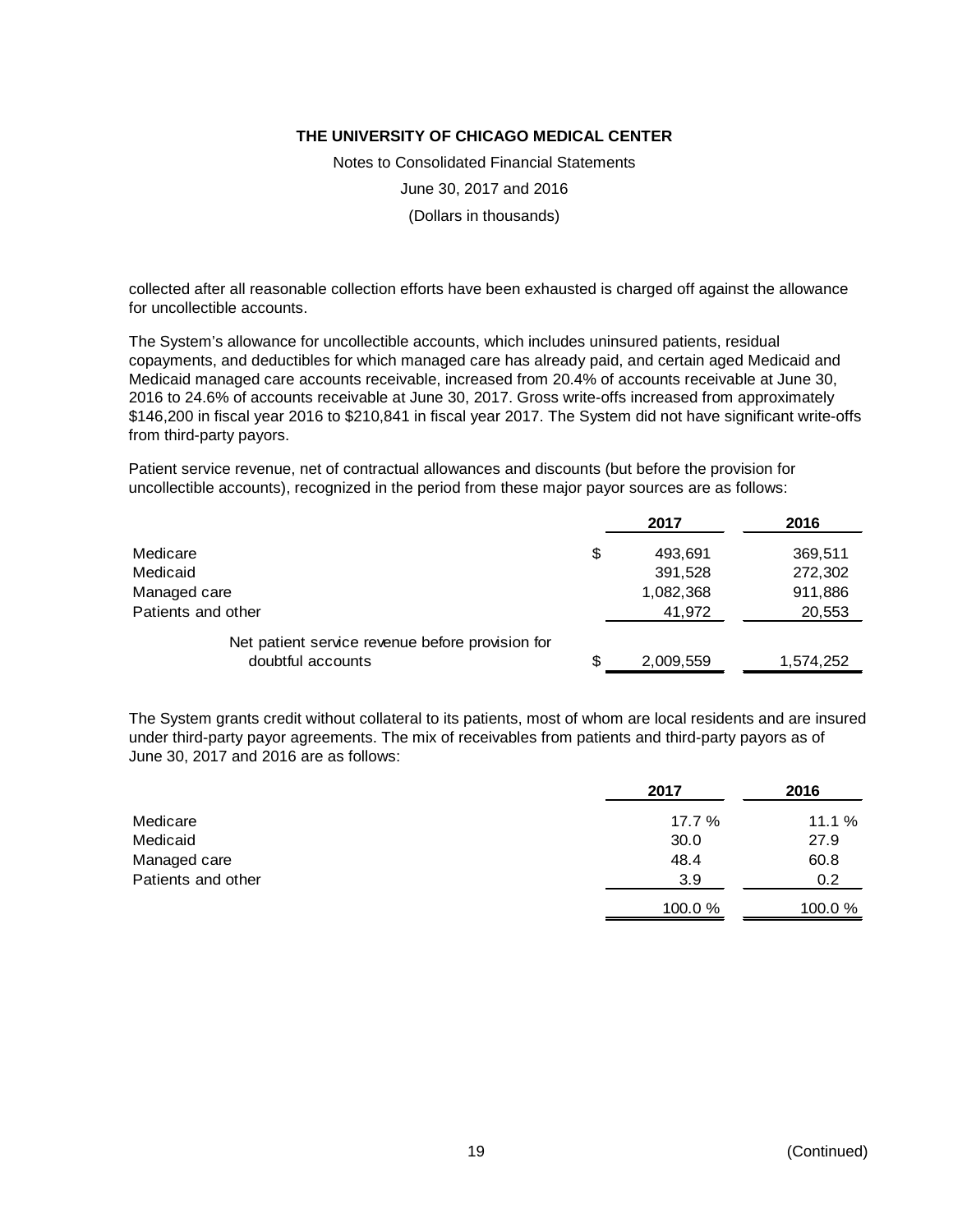Notes to Consolidated Financial Statements

June 30, 2017 and 2016

(Dollars in thousands)

A summary of the System's utilization percentages based upon gross patient service revenue is as follows:

|                    | 2017   | 2016   |
|--------------------|--------|--------|
| Medicare           | 38.3%  | 37.2%  |
| Medicaid           | 23.5   | 23.7   |
| Managed care       | 36.5   | 37.8   |
| Patients and other | 1.7    | 1.3    |
|                    | 100.0% | 100.0% |

#### **(6) Community Benefits**

The following is a summary of the System's unreimbursed cost of providing care, as defined under its Financial Assistance Policy, along with the unreimbursed cost of government sponsored indigent healthcare programs, unreimbursed cost to support education, clinical research, and other community programs for the years ended June 30, 2017 and 2016:

|                                                             | Year ended June 30 |         |
|-------------------------------------------------------------|--------------------|---------|
|                                                             | 2017               | 2016    |
| Uncompensated care:                                         |                    |         |
| Medicaid sponsored indigent healthcare                      | \$<br>72,905       | 72,619  |
| Medicare sponsored indigent healthcare – cost report        | 118,486            | 94,965  |
| Medicare sponsored indigent healthcare - physician services | 37,323             | 11,145  |
| Total uncompensated care                                    | 228,714            | 178,729 |
| Charity care                                                | 27,199             | 36,230  |
|                                                             | 255,913            | 214,959 |
| Unreimbursed education and research:                        |                    |         |
| Education (Unaudited)                                       | 71,044             | 65,632  |
| Research (Unaudited)                                        | 48,000             | 48,000  |
| Total unreimbursed education and research                   | 119,044            | 113,632 |
| Total community benefits                                    | 374,957            | 328,591 |

The System determines the costs associated with providing charity care by aggregating the applicable direct and indirect costs, including salaries, wages and benefits, supplies, and other operating expenses, based on data from its costing system to determine a cost-to-charge ratio. The cost to charge ratio is applied to the charity care charge to calculate the charity care amount reported above. The System amended its financial assistance policies in 2016 to remain in compliance with federal and state regulations.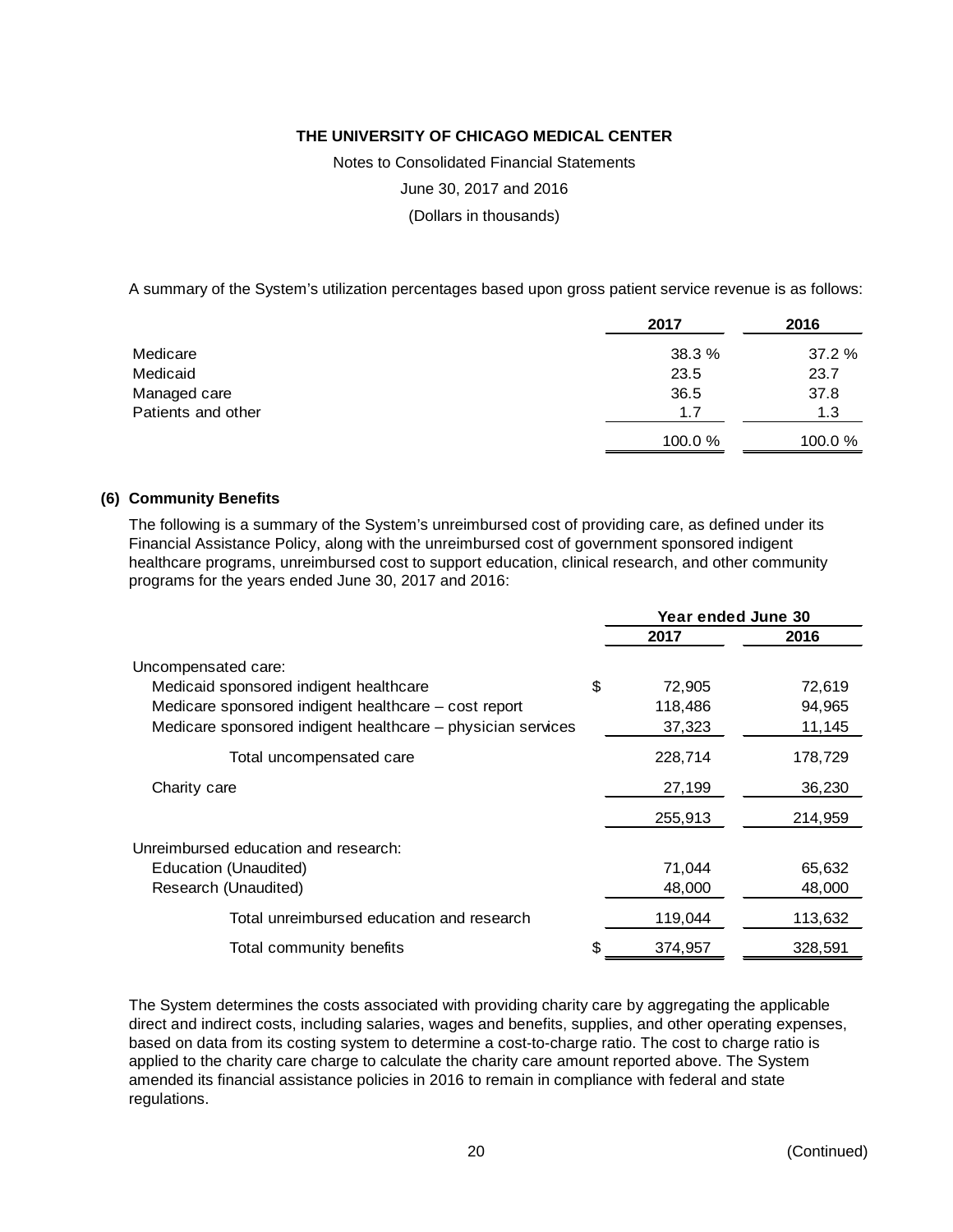Notes to Consolidated Financial Statements

June 30, 2017 and 2016

(Dollars in thousands)

#### **(7) Investments Limited as to Use**

The composition of investments limited as to use is as follows at June 30 2017 and 2016:

|                                    | <b>Separately</b> |             |              |           |         |
|------------------------------------|-------------------|-------------|--------------|-----------|---------|
|                                    | invested          | <b>TRIP</b> | <b>Other</b> | Total     | 2016    |
| Investments carried at fair value: |                   |             |              |           |         |
| \$<br>Cash equivalents             | 7,544             | 36,208      | 2,988        | 46,740    | 14,392  |
| Global public equities             | 128,942           | 178,813     |              | 307,755   | 218,912 |
| Private debt                       |                   | 37,896      |              | 37,896    | 33,297  |
| Private equity:                    |                   |             |              |           |         |
| U.S. venture capital               | 93,376            | 38,737      |              | 132,113   | 36,382  |
| U.S. corporate finance             |                   | 30,516      |              | 30,516    | 28,994  |
| International                      | 117               | 44,659      |              | 44,776    | 37,351  |
| Real assets:                       |                   |             |              |           |         |
| Real estate                        | 15,891            | 45,993      |              | 61,884    | 43,056  |
| Natural resources                  |                   | 57,826      |              | 57,826    | 42,660  |
| Absolute return:                   |                   |             |              |           |         |
| Equity oriented                    |                   | 76,486      |              | 76,486    | 71,437  |
| Global macro/relative value        |                   | 51,259      |              | 51,259    | 47,520  |
| Multistrategy                      |                   | 60,244      |              | 60,244    | 53,981  |
| Credit-oriented                    |                   | 43,409      |              | 43,409    | 33,928  |
| Protection-oriented                |                   | 14,041      |              | 14,041    | 13,036  |
| Fixed income:                      |                   |             |              |           |         |
| U.S. Treasuries, including TIPS    |                   | 47,810      |              | 47,810    | 28,679  |
| Other fixed income                 | 149,645           | 6,136       |              | 155,781   | 176,433 |
| Beneficial interests in trust      |                   |             | 9,284        | 9,284     |         |
| Funds in trust                     |                   |             | 45,760       | 45,760    | 51,518  |
| \$<br>Total investments            | 395,515           | 770,033     | 58,032       | 1,223,580 | 931,576 |

Investments classified as other consist of construction and debt proceeds to pay interest, donor restricted investments in beneficial interests in trusts, workers' compensation, self-insurance, and trustee-held funds. Investments limited as to use are classified as current assets to the extent they are available to meet current liabilities. Investments are presented in the consolidated financial statements as follows:

|                                                  | 2017      | 2016    |
|--------------------------------------------------|-----------|---------|
| Current portion of investments limited to use    | 20.608    | 36,768  |
| Investments limited to use, less current portion | 1,202,972 | 894,808 |
| Total investments limited to use                 | 1,223,580 | 931,576 |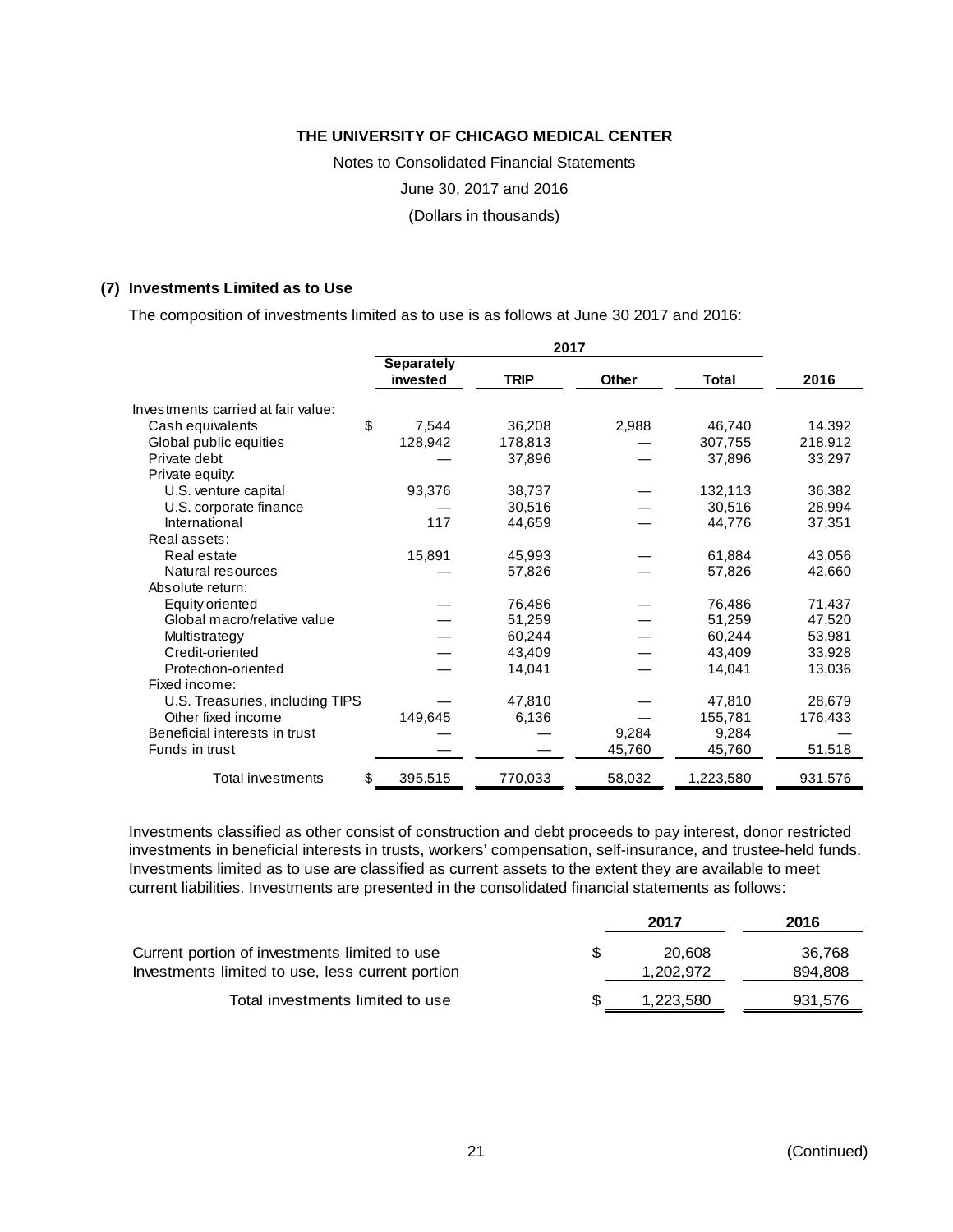Notes to Consolidated Financial Statements

June 30, 2017 and 2016

(Dollars in thousands)

A summary of investments limited as to use for the years ended June 30 is as follows:

|                                          | <b>UCMC</b>   | <b>CHHD</b> | Total     | 2016    |
|------------------------------------------|---------------|-------------|-----------|---------|
| Investments limited as to use:           |               |             |           |         |
| By the board for capital improvements/   |               |             |           |         |
| restrictions by donors                   | \$<br>221.013 | 194.258     | 415.271   | 214.017 |
| Funds held by custodian/trustee          |               |             |           |         |
| under indenture agreements               | 241           | 2.187       | 2.428     | 69      |
| Funds held by trustee for self-insurance | 10.444        | 11.203      | 21.647    | 14.749  |
| Collateral for interest rate swap        | 13,580        | 620         | 14.200    | 36.700  |
| <b>TRIP</b> investments                  | 672.256       | 97,778      | 770.034   | 666.041 |
| Total investments limited                |               |             |           |         |
| to use                                   | \$<br>917,534 | 306,046     | 1,223,580 | 931,576 |

The composition of net investment income is as follows for the years ended June 30:

|                                                                 | <b>UCMC</b> | <b>CHHD</b> | Total  | 2016      |
|-----------------------------------------------------------------|-------------|-------------|--------|-----------|
| Interest and dividend income, net \$<br>Realized gains on sales | 11.249      | 3.142       | 14.391 | 11.141    |
| of securities, net<br>Unrealized gains (losses) on              | 22.694      | 33.766      | 56.460 | 6,451     |
| securities, net                                                 | 38,613      | (20, 310)   | 18,303 | (35,951)  |
|                                                                 | 72,556      | 16.598      | 89,154 | (18, 359) |

Outside of TRIP, UCMC also invests in private equity limited partnerships. As of June 30, 2017, UCMC has commitments of \$1,700 remaining to fund private equity limited partnerships.

#### *Fair Value of Financial Instruments*

The overall investment objective of the System is to invest its assets in a prudent manner that will achieve a long-term rate of return sufficient to fund a portion of its annual operating activities and increase investment value after inflation. The System diversifies its investments among various asset classes incorporating multiple strategies and external investment managers, including the University Investment Office. Major investment decisions for investments held in TRIP and managed by the University are authorized by the University Board of Trustee's Investment Committee, which oversees the University's investment program in accordance with established guidelines.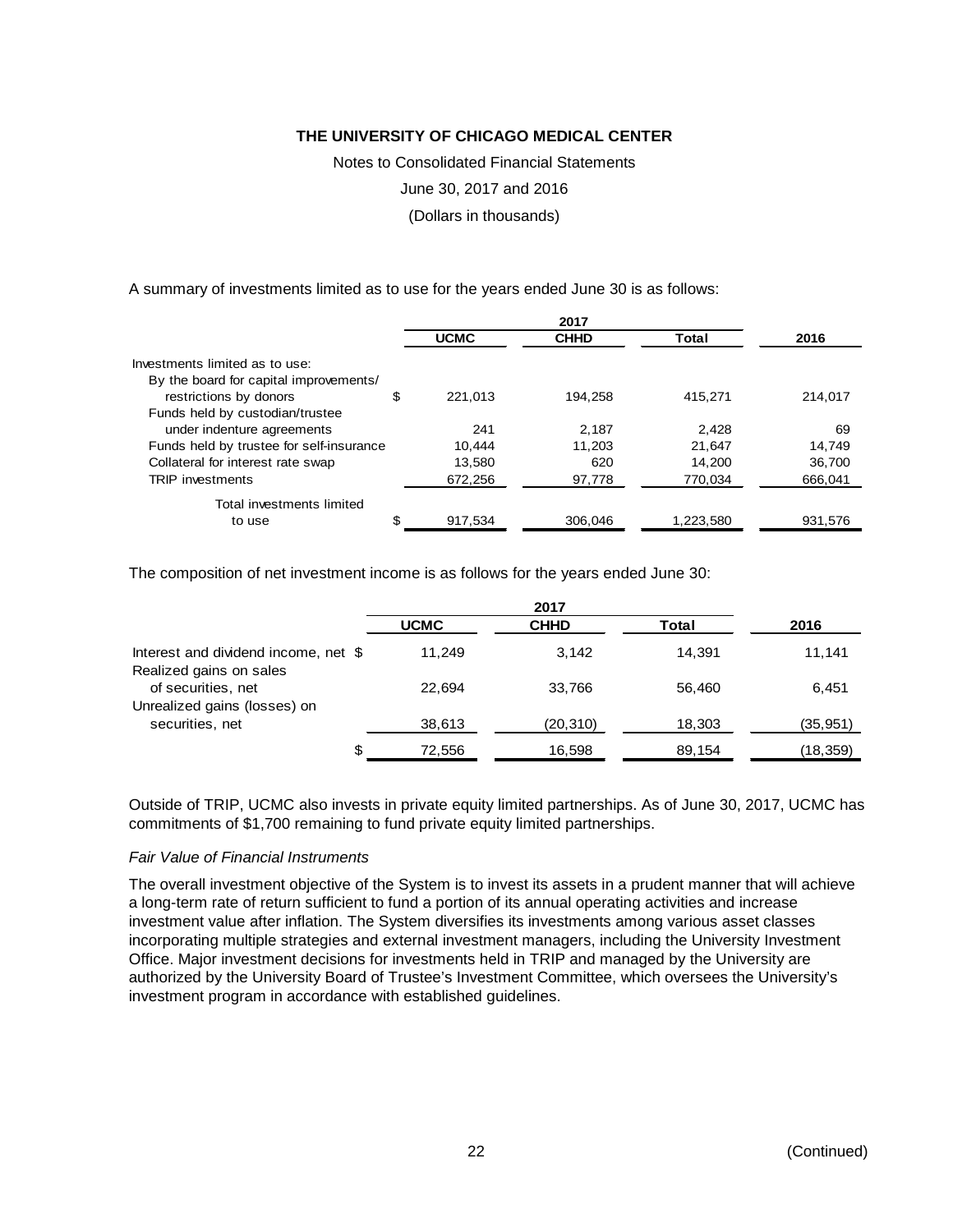Notes to Consolidated Financial Statements June 30, 2017 and 2016 (Dollars in thousands)

The carrying amount reported in the consolidated statements of financial position for the following approximates fair value because of the short maturities of these instruments: cash and cash equivalents, accounts payable and accrued expenses, and estimated payables under third-party reimbursement programs. Cash equivalent investments include cash equivalents and fixed-income investments, with maturities of less than one year, which are valued based on quoted market prices in active markets. The majority of these investments are held in U.S. money market accounts. Global public equity investments consist of separate accounts, commingled funds with liquidity ranging from daily to monthly, and limited partnerships. Securities held in separate accounts and daily traded commingled funds are generally valued based on quoted market prices in active markets. Commingled funds with monthly liquidity are valued based on independently determined NAV. Limited partnership interests in equity-oriented funds are valued based upon NAV provided by external fund managers.

Investments in private debt, private equity, real estate, and natural resources are in the form of limited partnership interests, which typically invest in private securities for which there is no readily determinable market value. In these cases, market value is determined by external managers based on a combination of discounted cash flow analysis, industry comparables, and outside appraisals. Where private equity, real estate, and natural resources managers hold publicly traded securities, these securities are generally valued based on market prices. The value of the limited partnership interests is held at the manager's reported NAV, unless information becomes available indicating the reported NAV may require adjustment. The methods used by managers to assess the NAV of these external investments vary by asset class. The University's Investment Office monitors the valuation methodologies and practices of managers on behalf of the System.

The absolute return portfolio comprises investments of limited partnership interests in hedge funds and drawdown private equity style partnerships whose managers have the authority to invest in various asset classes at their discretion, including the ability to invest long and short. The majority of the underlying holdings are marketable securities. The remainder of the underlying holdings is held in marketable securities that trade infrequently or in private investments, which are valued by the manager on the basis of an appraised value, discounted cash flow, industry comparables, or some other method. Most hedge funds that hold illiquid investments designate them in special side pockets, which are subject to special restrictions on redemption.

Fixed-income investments consist of directly held actively traded treasuries, separately managed accounts, commingled funds, and bond mutual funds that hold securities, the majority of which have maturities greater than one year. These are valued based on quoted market prices in active markets.

Beneficial interests in trusts represent restricted investments that are assets held by third-party trustees for beneficial interests in perpetual trusts, comprising equities, fixed-income securities, and money market funds.

Funds in trust investments consist primarily of project construction funds and workers' compensation trust funds. Funds in trust comprise 4% cash and cash equivalents, 62% fixed income investments and 34% equity investments at June 30, 2017 and comprised 72% cash and cash equivalents, 16% fixed income investments, and 12% equity investments at June 30, 2016.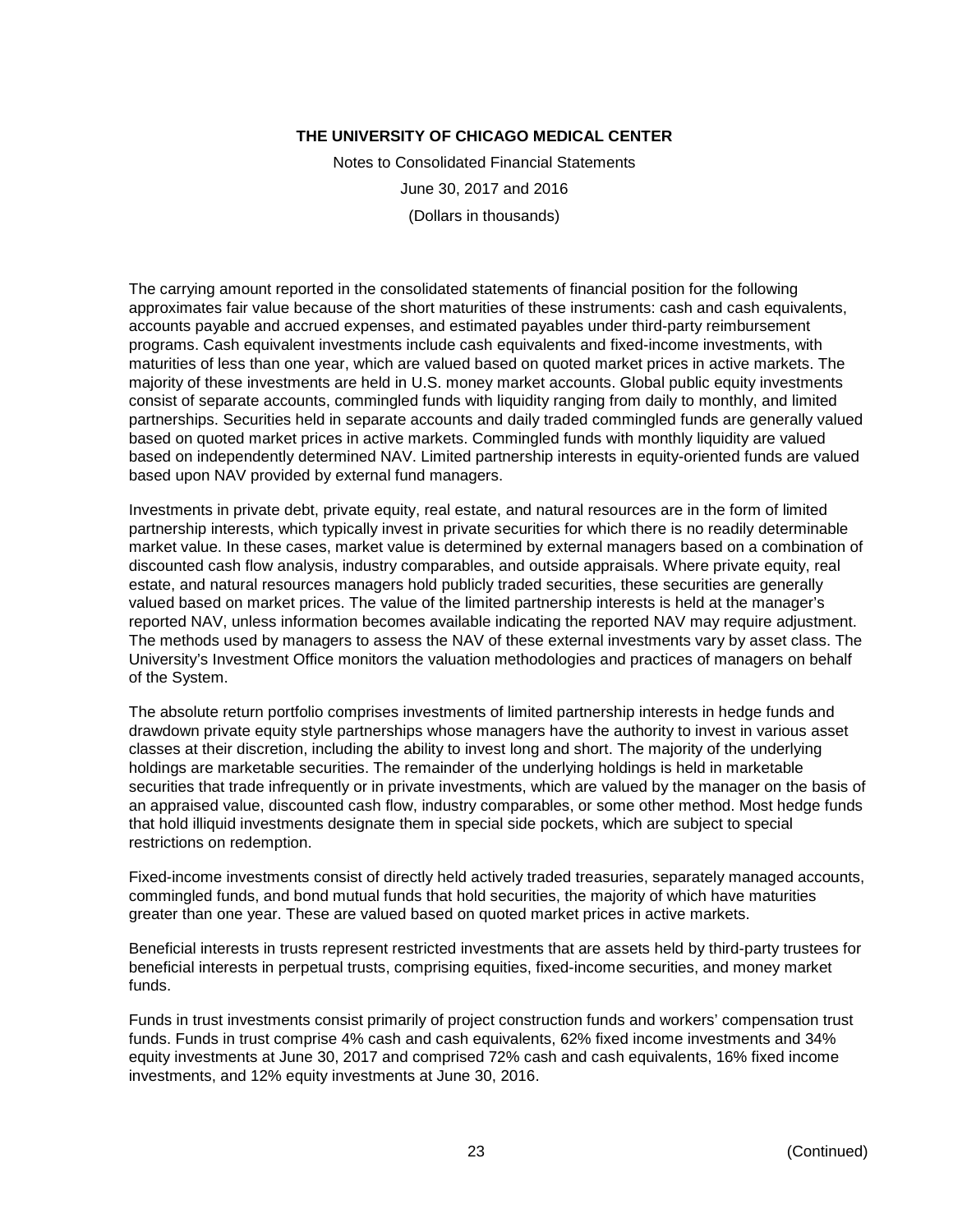Notes to Consolidated Financial Statements

June 30, 2017 and 2016

(Dollars in thousands)

The System believes that the reported amount of its investments is a reasonable estimate of fair value as of June 30, 2017 and 2016. Because of the inherent uncertainties of valuation, these estimated fair values may differ significantly from values that would have been used had a ready market existed. Assets and liabilities recorded at fair value as of June 30, 2017 and 2016 were as follows:

| <b>Assets</b>                 | Quoted<br>prices in<br>active<br>markets<br>(Level 1) | Significant<br>other<br>observable<br>inputs<br>(Level 2) | Significant<br>unobservable<br>inputs<br>(Level 3) | 2017<br><b>Total</b><br>fair value |
|-------------------------------|-------------------------------------------------------|-----------------------------------------------------------|----------------------------------------------------|------------------------------------|
| Cash and cash equivalents     | \$<br>37,446                                          |                                                           |                                                    | 37,446                             |
| Investments:                  |                                                       |                                                           |                                                    |                                    |
| Cash equivalents              | 46,742                                                |                                                           |                                                    | 46,742                             |
| Global public equities        | 130,742                                               | 4,470                                                     |                                                    | 135,212                            |
| Private equity $- U.S.$       |                                                       |                                                           |                                                    |                                    |
| Venture Capital               |                                                       |                                                           |                                                    |                                    |
| Real assets:                  |                                                       |                                                           |                                                    |                                    |
| Real estate                   | 8,419                                                 |                                                           |                                                    | 8,419                              |
| Natural resources             | 4,861                                                 |                                                           |                                                    | 4,861                              |
| Absolute return:              |                                                       |                                                           |                                                    |                                    |
| Equity oriented               |                                                       |                                                           |                                                    |                                    |
| Global macro/relative value   | 8,312                                                 | 2,760                                                     |                                                    | 11,072                             |
| Fixed income:                 |                                                       |                                                           |                                                    |                                    |
| U.S. Treasuries,              |                                                       |                                                           |                                                    |                                    |
| including TIPS                | 47,810                                                |                                                           |                                                    | 47,810                             |
| Other fixed income            | 119,634                                               |                                                           |                                                    | 119,634                            |
| <b>Restricted investments</b> |                                                       |                                                           | 9,284                                              | 9,284                              |
| Funds in trust                | 25,390                                                | 20,370                                                    |                                                    | 45,760                             |
| Investments measured at net   |                                                       |                                                           |                                                    |                                    |
| asset value <sup>1</sup>      |                                                       |                                                           |                                                    | 794,786                            |
| Total investments at          |                                                       |                                                           |                                                    |                                    |
| fair value                    | 429,356                                               | 27,600                                                    | 9,284                                              | 1,261,026                          |
| Other assets                  | 6,587                                                 |                                                           |                                                    | 6,587                              |
| Total assets at               |                                                       |                                                           |                                                    |                                    |
| fair value                    | \$<br>435,943                                         | 27,600                                                    | 9,284                                              | 1,267,613                          |
| <b>Liabilities</b>            |                                                       |                                                           |                                                    |                                    |
| Interest rate swap payable    | \$                                                    | 129,450                                                   |                                                    | 129,450                            |
| Total liabilities at          |                                                       |                                                           |                                                    |                                    |
| fair value                    | \$                                                    | 129,450                                                   |                                                    | 129,450                            |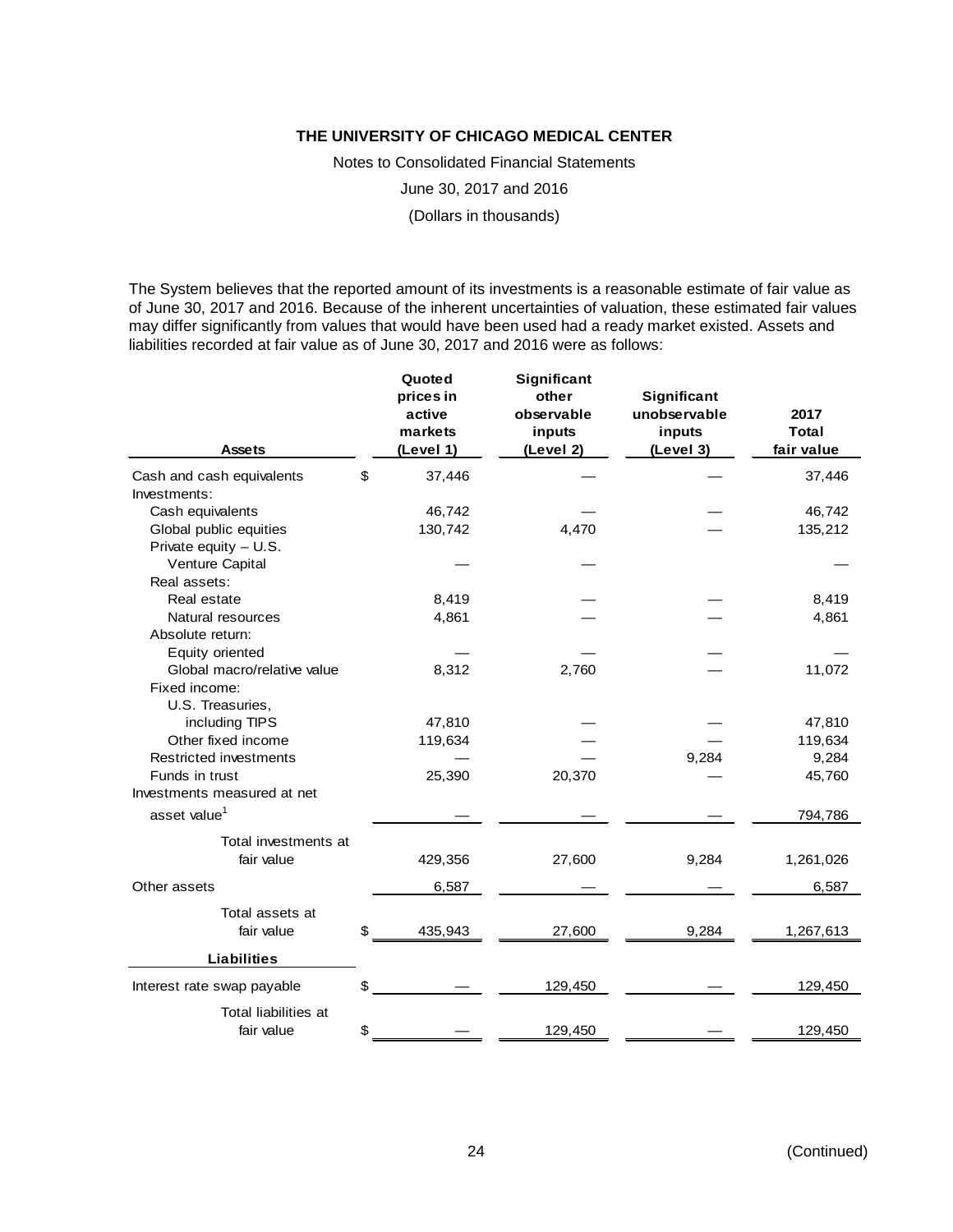Notes to Consolidated Financial Statements

June 30, 2017 and 2016

(Dollars in thousands)

| <b>Assets</b>                   | Quoted<br>prices in<br>active<br>markets<br>(Level 1) | <b>Significant</b><br>other<br>observable<br>inputs<br>(Level 2) | <b>Significant</b><br>unobservable<br>inputs<br>(Level 3) | 2016<br><b>Total</b><br>fair value |
|---------------------------------|-------------------------------------------------------|------------------------------------------------------------------|-----------------------------------------------------------|------------------------------------|
| Cash and cash equivalents       | \$<br>20,335                                          |                                                                  |                                                           | 20,335                             |
| Investments:                    |                                                       |                                                                  |                                                           |                                    |
| Cash equivalents                | 14,392                                                |                                                                  |                                                           | 14,392                             |
| Global public equities          | 96,930                                                | 4,104                                                            |                                                           | 101,034                            |
| Real assets:                    |                                                       |                                                                  |                                                           |                                    |
| Real estate                     | 3,163                                                 |                                                                  |                                                           | 3,163                              |
| Absolute return:                |                                                       |                                                                  |                                                           |                                    |
| Equity oriented                 |                                                       | 4,702                                                            |                                                           | 4,702                              |
| Global macro/relative value     | 7,979                                                 | 2,417                                                            |                                                           | 10,396                             |
| Fixed income:                   |                                                       |                                                                  |                                                           |                                    |
| U.S. Treasuries, including TIPS | 28,679                                                |                                                                  |                                                           | 28,679                             |
| Other fixed income              | 165,294                                               |                                                                  |                                                           | 165,294                            |
| Funds in trust                  | 51,518                                                |                                                                  |                                                           | 51,518                             |
| Investments measured at net     |                                                       |                                                                  |                                                           |                                    |
| asset value <sup>1</sup>        |                                                       |                                                                  |                                                           | 552,398                            |
| Total investments at fair value | 388,290                                               | 11,223                                                           |                                                           | 951,911                            |
| Other assets                    | 5,850                                                 |                                                                  |                                                           | 5,850                              |
| Total assets at fair value      | \$<br>394,140                                         | 11,223                                                           |                                                           | 957,761                            |
| <b>Liabilities</b>              |                                                       |                                                                  |                                                           |                                    |
| Interest rate swap payables     |                                                       | 165,417                                                          |                                                           | 165,417                            |
| Total liabilities at fair value | \$                                                    | 165,417                                                          |                                                           | 165,417                            |

<sup>1</sup> Certain investments that are measured at fair value using the NAV per share (or its equivalent) practical expedient have not been categorized in the fair value hierarchy. The fair value amounts presented in this table are intended to permit reconciliation of the fair value hierarchy to the amounts presented in the balance sheets.

During 2017, there were no transfers between investment Levels 1 and 2 or between Levels 2 and 3. The interest rate swap arrangement has inputs, which can generally be corroborated by market data and is therefore classified within Level 2.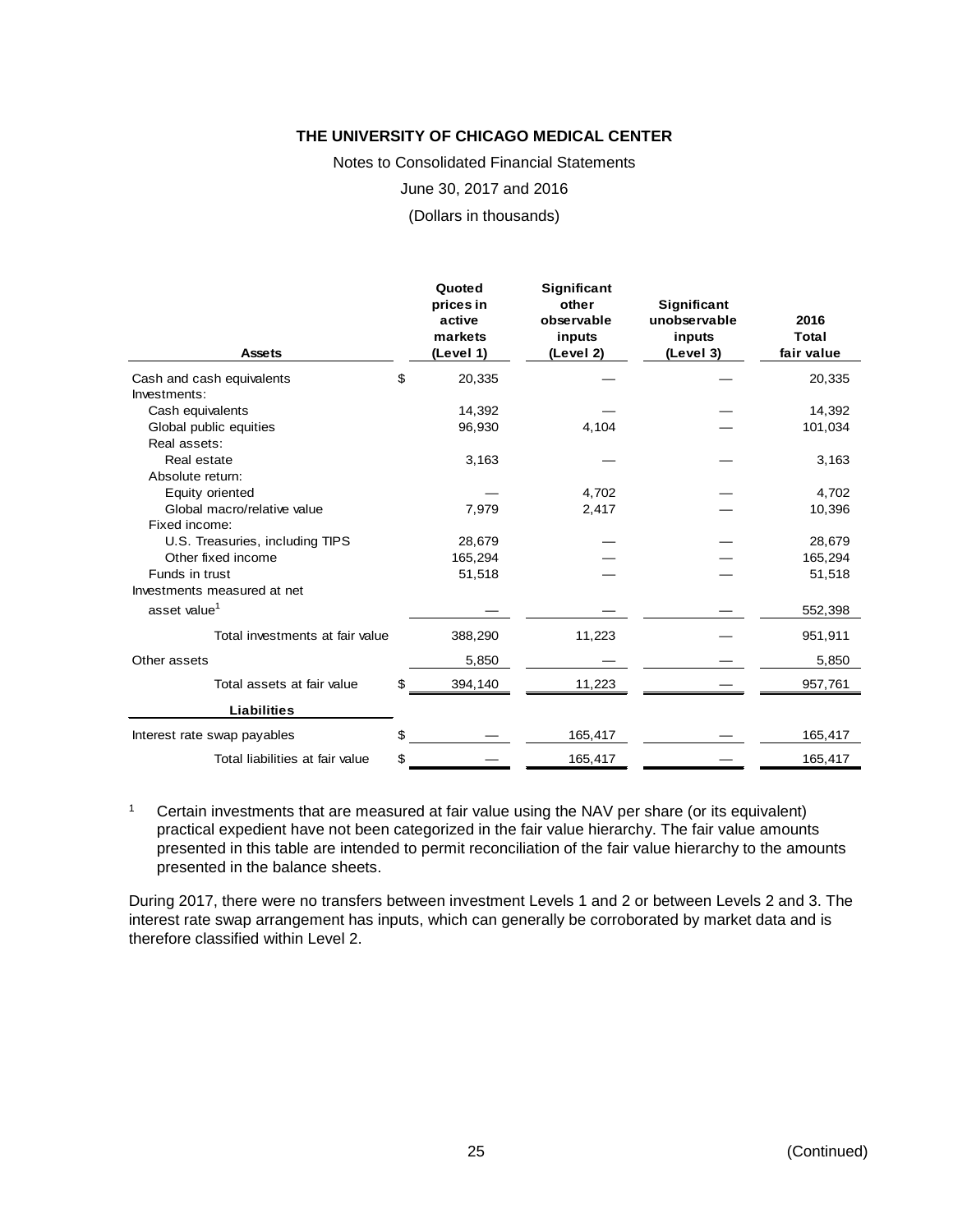Notes to Consolidated Financial Statements

June 30, 2017 and 2016

(Dollars in thousands)

The following table presents activity for the year ended June 30, 2017 for assets measured at fair value using unobservable inputs classified in Level 3:

|                                            |   | Level 3<br>rollforward |
|--------------------------------------------|---|------------------------|
| Beginning fair value                       | S |                        |
| Contribution of CHHD Level 3 net assets    |   | 9,087                  |
| Change in unrealized gains and losses, net |   | 197                    |
| Ending fair value                          | S | .284                   |

In addition, investment securities are exposed to various risks, such as interest rate, credit, and overall market volatility. Due to the level of risk associated with certain investment securities, it is reasonably possible that changes in the values of the System's investments could occur in the next term and that such changes could materially affect the amounts reported in the consolidated financial statements. The methods described above may produce a fair value calculation that may not be indicative of net realizable value or reflective of future fair values. Furthermore, while the System believes its valuation methods are appropriate and consistent with other market participants, the use of different methodologies or assumptions to determine the fair value of certain financial instruments could result in a different estimate of fair value at the reporting date.

The significant unobservable inputs used in the fair value measurement of the System's long-lived partnership investments include a combination of cost, discounted cash flow analysis, industry comparables, and outside appraisals. Significant changes in any inputs used by investment managers in determining NAVs in isolation would result in a significant changes in fair value measurement.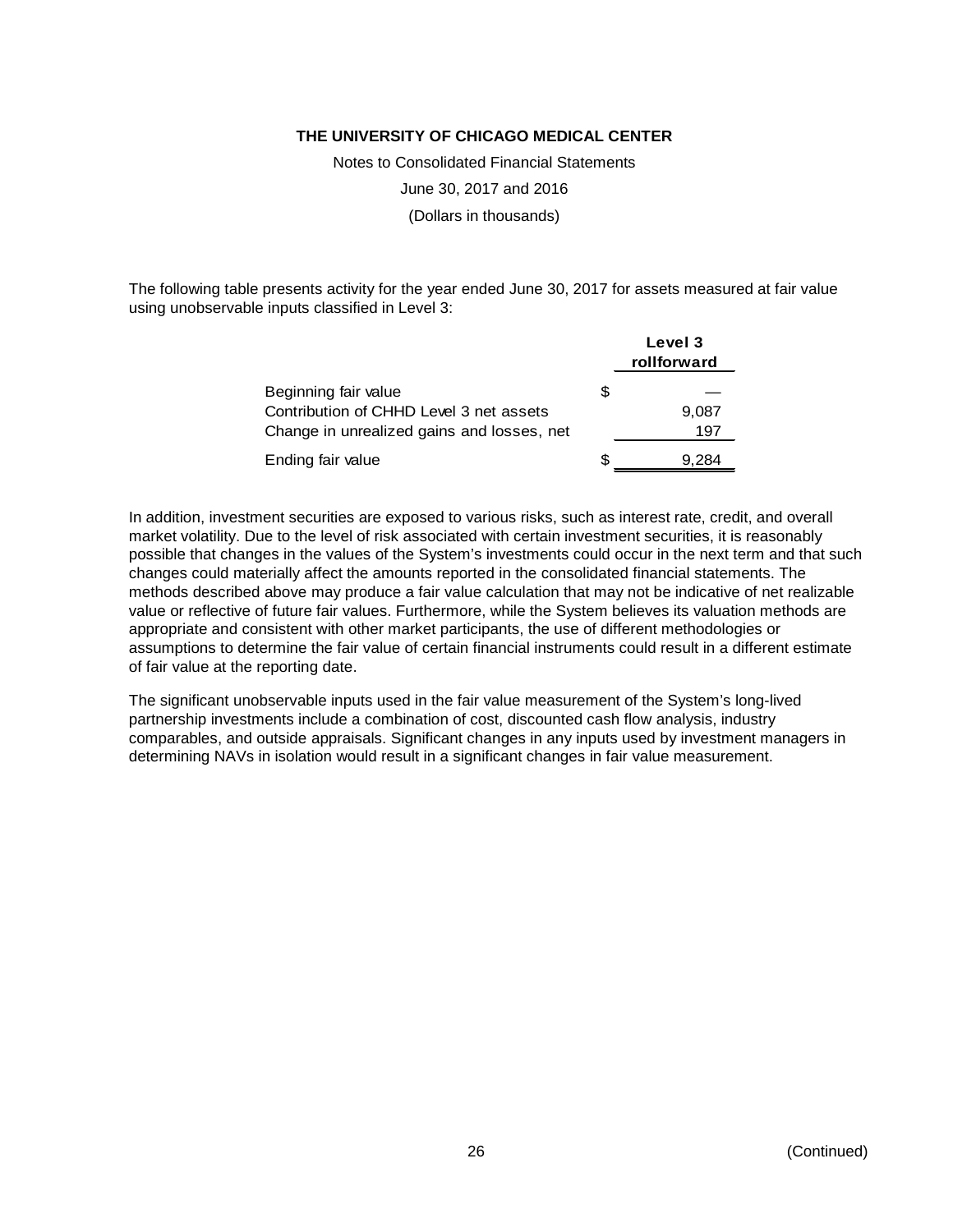Notes to Consolidated Financial Statements

June 30, 2017 and 2016

(Dollars in thousands)

The System has made investments in various long-lived partnerships and, in other cases, has entered into contractual agreements that may limit its ability to initiate redemptions due to notice periods, lockups, and gates. Details on typical redemption terms by asset class and type of investment are provided below:

|                                 | Remaining<br>life<br><b>Redemption terms</b> |                                                               | <b>Redemption restrictions</b><br>and terms                                                                                                  |  |  |
|---------------------------------|----------------------------------------------|---------------------------------------------------------------|----------------------------------------------------------------------------------------------------------------------------------------------|--|--|
| Cash                            | N/A                                          | Daily                                                         | None                                                                                                                                         |  |  |
| Global public equities:         |                                              |                                                               |                                                                                                                                              |  |  |
| Commingled funds                | N/A                                          | Daily to triennial with notice<br>periods of 2 to 180 days    | Lock-up provisions for up to 3 years:<br>some investments have a portion<br>of capital held in side pockets<br>with no redemptions permitted |  |  |
| Partnerships                    | N/A                                          | Monthly to biennial with notice<br>periods of 7 to 90 days    | Lock-up provisions for up to 4 years;<br>some investments have a portion<br>of capital held in side pockets<br>with no redemptions permitted |  |  |
| Separate accounts               | N/A                                          | Daily with notice periods of<br>1 to 7 days                   | Lock-up provisions ranging for up to<br>1 year                                                                                               |  |  |
| Private debt:                   |                                              |                                                               |                                                                                                                                              |  |  |
| Drawdown partnerships           | 1 to 11 years                                | Redemptions not permitted                                     | N/A                                                                                                                                          |  |  |
| Partnerships                    | N/A                                          | Redemptions not permitted                                     | Capital held in side pockets with no<br>redemptions permitted                                                                                |  |  |
| Mutual bond and equity<br>funds | N/A                                          | Daily to monthly with notice<br>periods of 1 to 30 days       | None                                                                                                                                         |  |  |
| Real estate funds               | N/A                                          | Quarterly with notice periods<br>of 45 to 90 days             | None                                                                                                                                         |  |  |
| Funds of funds                  | N/A                                          | Monthly to quarterly with notice<br>periods of 15 to 185 days | None                                                                                                                                         |  |  |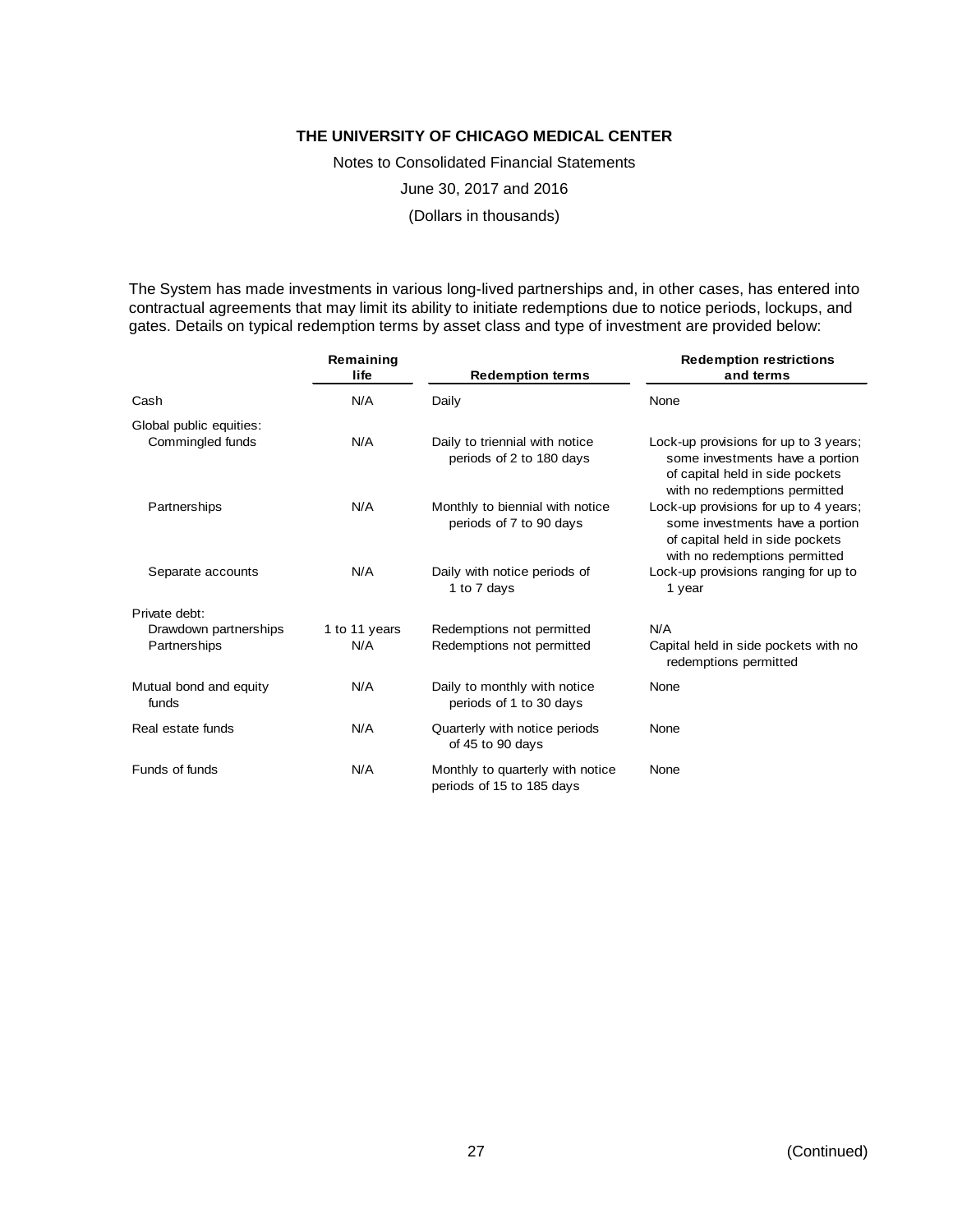Notes to Consolidated Financial Statements June 30, 2017 and 2016

(Dollars in thousands)

| Remaining<br>life<br><b>Redemption terms</b> |                      | <b>Redemption restrictions</b><br>and terms                        |                                                                                                                                              |  |
|----------------------------------------------|----------------------|--------------------------------------------------------------------|----------------------------------------------------------------------------------------------------------------------------------------------|--|
| Private equity:                              |                      |                                                                    |                                                                                                                                              |  |
| Drawdown partnerships<br>Separate accounts   | 1 to 21 years<br>N/A | Redemptions not permitted<br>Daily with notice period of 1 day     | N/A<br>None                                                                                                                                  |  |
| Partnerships                                 | N/A                  | Semi-annual with notice period<br>of 90 days                       | A portion of capital is held in side<br>pockets with no redemptions<br>permitted                                                             |  |
| Real estate:                                 |                      |                                                                    |                                                                                                                                              |  |
| Drawdown partnerships                        | 1 to 16 years        | Redemptions not permitted                                          | N/A                                                                                                                                          |  |
| Separate accounts                            | N/A                  | Daily with notice period of 5 days                                 | None                                                                                                                                         |  |
| Natural resources:                           |                      |                                                                    |                                                                                                                                              |  |
| Drawdown partnerships                        | 1 to 17 years        | Redemptions not permitted                                          | N/A                                                                                                                                          |  |
| Commingled funds                             | N/A                  | Daily with notice period of 1 day                                  | None                                                                                                                                         |  |
| Absolute return:                             |                      |                                                                    |                                                                                                                                              |  |
| Commingled funds                             | N/A                  | Daily to triennial with notice<br>periods of 1 to 122 days         | Lock-up provisions for up to 3 years;<br>some investments have a portion<br>of capital held in side pockets<br>with no redemptions permitted |  |
| Drawdown partnerships                        | 1 to 4 years         | Redemptions not permitted                                          | N/A                                                                                                                                          |  |
| Partnerships                                 | N/A                  | Quarterly to triennial with<br>notice periods of 45 to<br>180 days | Lock-up provisions for up to 5 years;<br>some investments have a portion<br>of capital held in side pockets<br>with no redemptions permitted |  |
| Fixed income:                                |                      |                                                                    |                                                                                                                                              |  |
| Commingled funds                             | N/A                  | Weekly to monthly with notice<br>periods of 5 to 10 days           | None                                                                                                                                         |  |
| Separate accounts                            | N/A                  | Daily to monthly with notice<br>periods of 1 to 30 days            | None                                                                                                                                         |  |
| Funds in trust                               | N/A                  | Daily                                                              | None                                                                                                                                         |  |

#### **(8) Endowments**

The System's endowment consists of individual donor restricted endowment funds and board-designated endowment funds for a variety of purposes plus the following where the assets have been designated for endowment: pledges receivable, split interest agreements, and other net assets. The endowment includes both donor-restricted endowment funds and funds designated by the Board of Trustees to function as endowments. The net assets associated with endowment funds including funds designated by the Board of Trustees to function as endowments, are classified and reported based on the existence or absence of donor-imposed restrictions.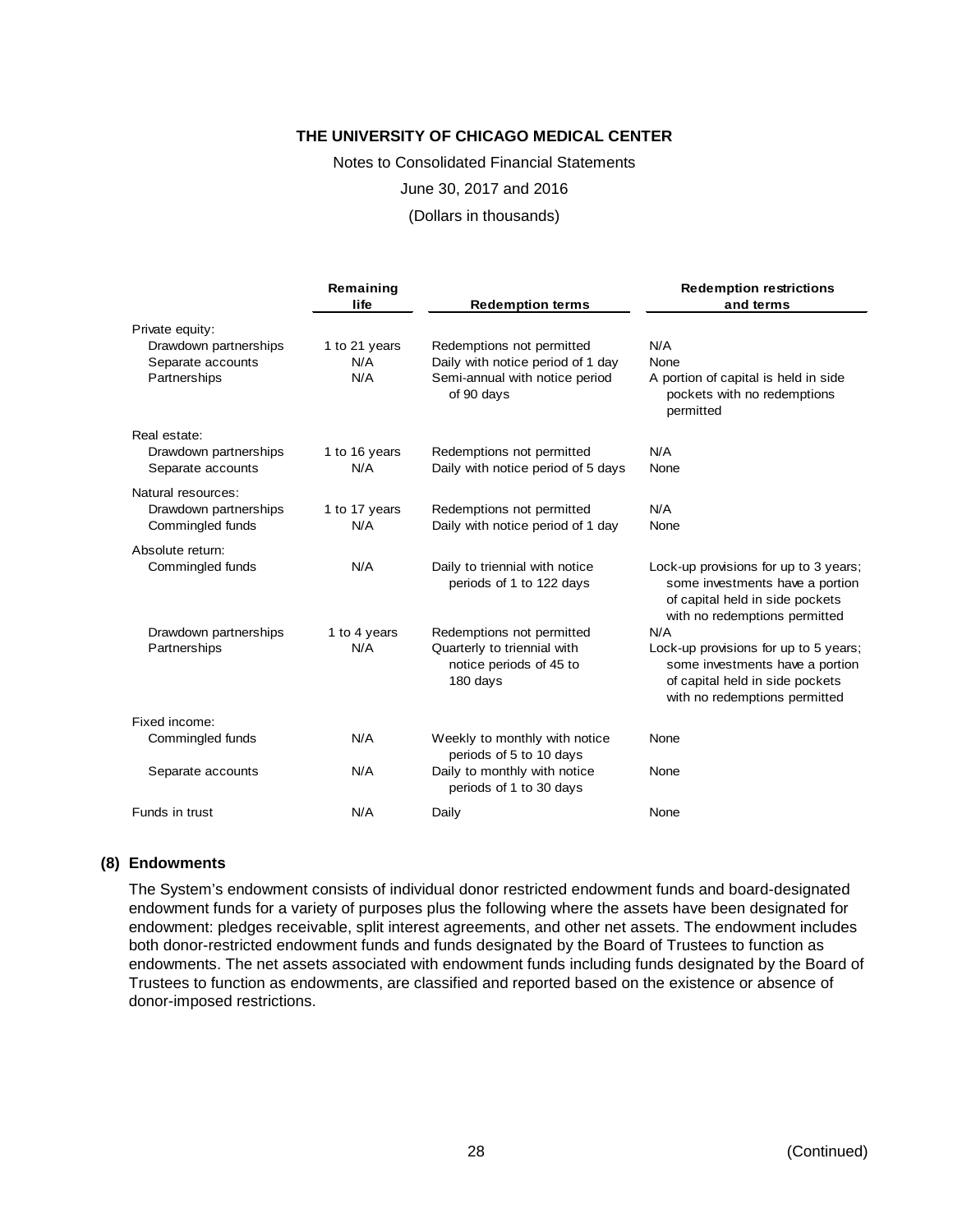Notes to Consolidated Financial Statements June 30, 2017 and 2016 (Dollars in thousands)

Illinois is governed by the Uniform Prudent Management of Institutional Funds Act (UPMIFA). The Board of Trustees of UCMC has interpreted UPMIFA as sustaining the preservation of the original gift as of the gift date of the donor-restricted endowment funds absent explicit donor stipulations to the contrary. As a result of this interpretation, the System classifies as permanently restricted net assets, (a) the original value of gifts donated to the permanent endowment, (b) the original value of subsequent gifts to the permanent endowment, and (c) accumulations to the permanent endowment made in accordance with the direction of the applicable donor gift instrument at the time the accumulation is added to the fund. The remaining portion of the donor-restricted endowment fund that is not classified in permanently restricted net assets is classified as temporarily restricted net assets until those amounts are appropriated for expenditure by the System in a manner consistent with the standard of prudence prescribed by UPMIFA.

The System has beneficial interests in trusts. The System has recorded its share of the principal of the trusts as permanently restricted net assets. Distributions from the trusts are recorded within unrestricted net assets if unrestricted; otherwise, they are classified as temporarily restricted net assets until appropriated for expenditure. In some instances the historical costs basis of the funds is not available as the System received the shares in 1929. The fair value of assets associated with individual donor-restricted endowment funds may fall below the amount of the original donation as a result of unfavorable market conditions. There were no such deficiencies at June 30, 2017 and 2016, respectively.

The System has the following donor-restricted endowment activities during the years ended June 30, 2017 and 2016 delineated by net asset class:

|                                            | Unrestricted<br><b>Funds</b><br>functioning <sup>1</sup> | Temporarily<br>restricted | Permanently<br>restricted | 2017<br>Total |
|--------------------------------------------|----------------------------------------------------------|---------------------------|---------------------------|---------------|
|                                            |                                                          |                           |                           |               |
| Endowment net assets, beginning of year    | \$<br>804.437                                            | 67.401                    | 8,112                     | 879,950       |
| Investment return:                         |                                                          |                           |                           |               |
| Investment income                          | 29,989                                                   | 804                       | 197                       | 30,990        |
| Net appreciation (realized and unrealized) | 42,567                                                   | 6,843                     |                           | 49,410        |
| Total investment return                    | 72,556                                                   | 7,647                     | 197                       | 80,400        |
| Gifts and other additions                  |                                                          | 750                       | 49                        | 799           |
| Contributions - CHHD net assets            |                                                          | 4,035                     | 9,087                     | 13,122        |
| Appropriation of endowment assets for      |                                                          |                           |                           |               |
| expenditure                                | (40, 953)                                                | (4,997)                   |                           | (45, 950)     |
| Appropriation of endowment assets for      |                                                          |                           |                           |               |
| capital                                    | (25,000)                                                 |                           |                           | (25,000)      |
| Other                                      | 2,953                                                    | 371                       |                           | 3,324         |
| Endowment net assets, end of year          | \$<br>813,993                                            | 75,207                    | 17,445                    | 906,645       |

<sup>1</sup> Funds functioning relate to UCMC only as CHHD does not have such funds at June 30, 2017.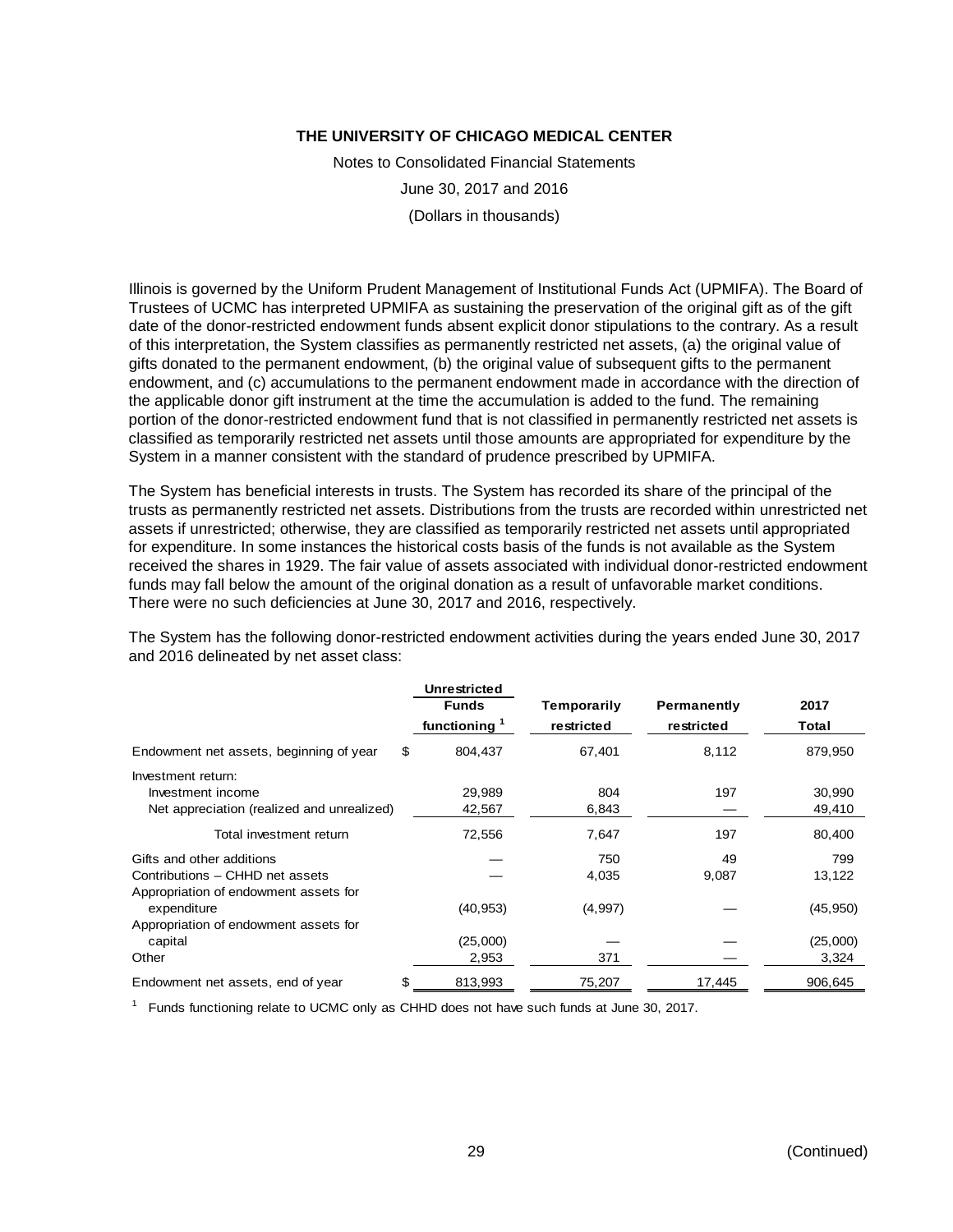Notes to Consolidated Financial Statements

June 30, 2017 and 2016

(Dollars in thousands)

|                                            | <b>Unrestricted</b>         |                           |                           |               |
|--------------------------------------------|-----------------------------|---------------------------|---------------------------|---------------|
|                                            | <b>Funds</b><br>functioning | Temporarily<br>restricted | Permanently<br>restricted | 2016<br>Total |
| Endowment net assets, beginning of year    | \$<br>914,479               | 73,568                    | 8,102                     | 996,149       |
| Investment return:                         |                             |                           |                           |               |
| Investment income                          | 16,383                      | 737                       |                           | 17,120        |
| Net appreciation (realized and unrealized) | (34,742)                    | (3, 162)                  |                           | (37, 904)     |
| Total investment return                    | (18, 359)                   | (2, 425)                  |                           | (20, 784)     |
| Gifts and other additions                  |                             |                           | 10                        | 10            |
| Appropriation of endowment assets for      |                             |                           |                           |               |
| expenditure                                | (44, 622)                   | (4,229)                   |                           | (48, 851)     |
| Appropriation of endowment assets for      |                             |                           |                           |               |
| capital                                    | (50,000)                    |                           |                           | (50,000)      |
| Other                                      | 2,939                       | 487                       |                           | 3,426         |
| Endowment net assets, end of year          | \$<br>804,437               | 67,401                    | 8,112                     | 879,950       |

The description of amounts classified as permanently restricted net assets and temporarily restricted net assets (endowments only) as of June 30, 2017 and 2016 is as follows:

|                                                                   | Perpetual | Time-<br>restricted<br>by donor | Time-<br>restricted<br>by law | 2017<br>Total |
|-------------------------------------------------------------------|-----------|---------------------------------|-------------------------------|---------------|
| Restricted for pediatric healthcare \$                            | 1,865     |                                 | 16.143                        | 18,008        |
| Restricted for adult healthcare<br>Restricted for educational and | 11.220    |                                 | 56,560                        | 67,780        |
| scientific programs                                               | 4,360     |                                 | 2,504                         | 6,864         |
| S                                                                 | 17,445    |                                 | 75,207                        | 92,652        |

|                                                                   | Perpetual | Time-<br>restricted<br>by donor | Time-<br>restricted<br>by law | 2016<br>Total |
|-------------------------------------------------------------------|-----------|---------------------------------|-------------------------------|---------------|
| Restricted for pediatric healthcare \$                            | 1,865     |                                 | 15,760                        | 17,625        |
| Restricted for adult healthcare<br>Restricted for educational and | 1.925     |                                 | 49,412                        | 51,337        |
| scientific programs                                               | 4,322     |                                 | 2,229                         | 6,551         |
| ß.                                                                | 8.112     |                                 | 67,401                        | 75,513        |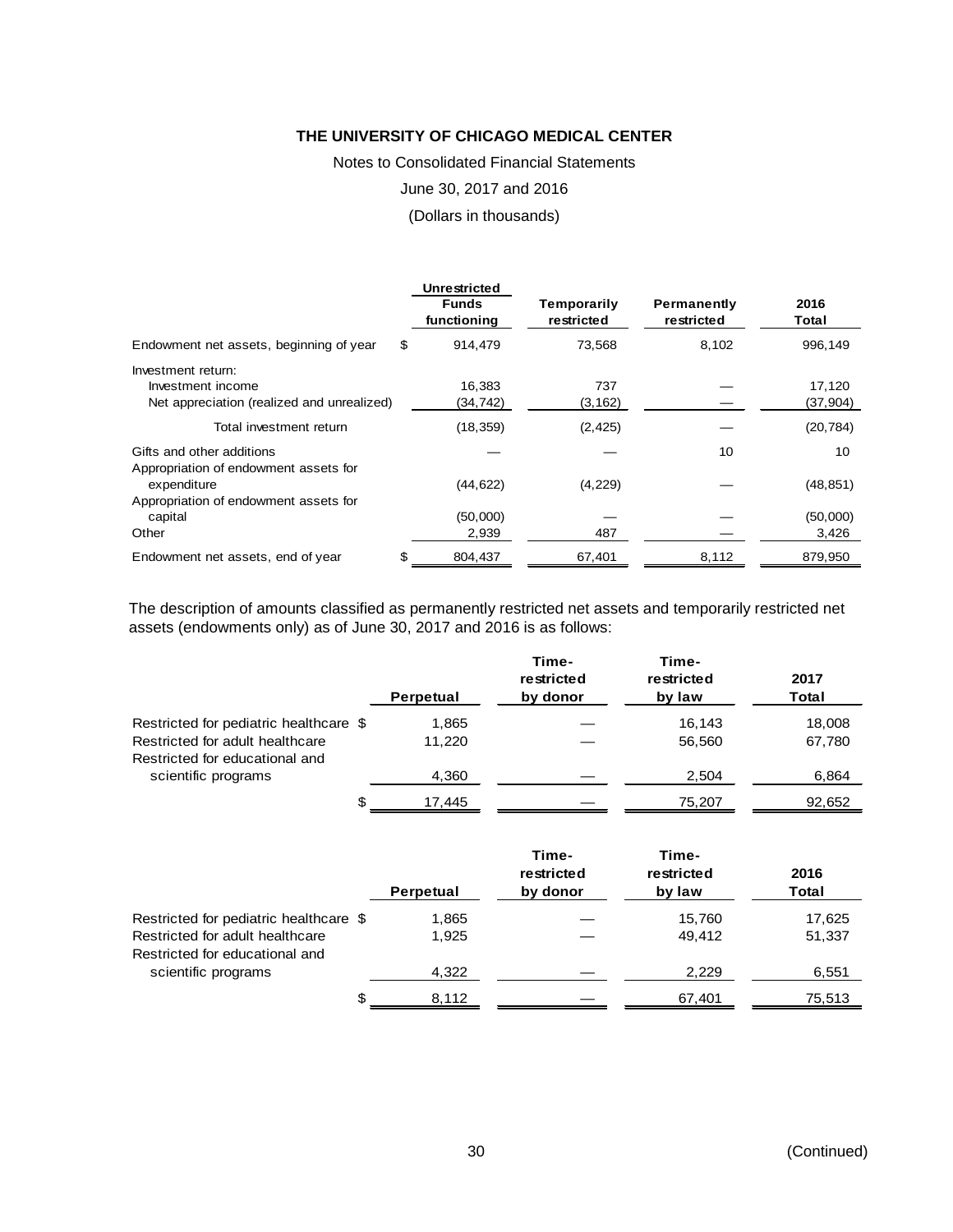Notes to Consolidated Financial Statements June 30, 2017 and 2016 (Dollars in thousands)

#### *Investment and Spending Policies*

The System has adopted endowment investment and spending policies that attempt to provide a predictable stream of funding to programs supported by its endowment while seeking to maintain the purchasing power of endowment assets. The System expects its endowment funds to provide an average rate of return of approximately 6% annually. To achieve its long-term rate of return objectives, the System relies on a total return strategy in which investment returns are achieved through both capital appreciation (realized and unrealized gains) and current yield (interest and dividends). Actual returns in any given year may vary from this amount.

For endowments invested in TRIP, the Board of Trustees of the System has adopted the University's method to be used to appropriate endowment funds for expenditure, including following the University's payout formula. The University utilizes the total return concept in allocating endowment income. In accordance with the University's total return objective, between 4.5% and 5.5% of a 12-quarter moving average of the fair value of endowment investments, lagged by one year, is available each year for expenditure in the form of endowment payout. The exact payout percentage, which is set each year by the Board of Trustees with the objective of a 5% average payout over time, was 5.5% for the fiscal years ended June 30, 2017 and 2016. If endowment income received is not sufficient to support the total return objective, the balance is provided from capital gains. If income received is in excess of the objective, the balance is reinvested in the endowment.

For endowments invested apart from TRIP, the System calculates a payout of 4% annually on a rolling 24-month average market value. In establishing this policy, the Board considered the expected long term rate of return on its endowment.

#### **(9) Property, Plant, and Equipment**

The components of property, plant, and equipment as of June 30 are as follows:

|                                           | 2017         | 2016      |
|-------------------------------------------|--------------|-----------|
| Land and land rights                      | \$<br>54,505 | 36,008    |
| Buildings and improvements                | 1,765,121    | 1,417,450 |
| Equipment                                 | 667,388      | 524,676   |
| Construction in progress                  | 38,456       | 197,346   |
|                                           | 2,525,470    | 2,175,480 |
| Less accumulated depreciation             | (900,265)    | (795,348) |
| Total property, plant, and equipment, net | 1,625,205    | 1,380,132 |

UCMC's net property, plant, and equipment cost includes \$8,700 and \$9,200 at June 30, 2017 and 2016 representing assets under capital leases with the University. The cost of buildings that are jointly used by the University and UCMC is allocated based on the lease provisions. In addition, land and land rights include \$22,500 and \$15,000 for 2017 and 2016, respectively, which represents the unamortized portion of initial lease payments made to the University.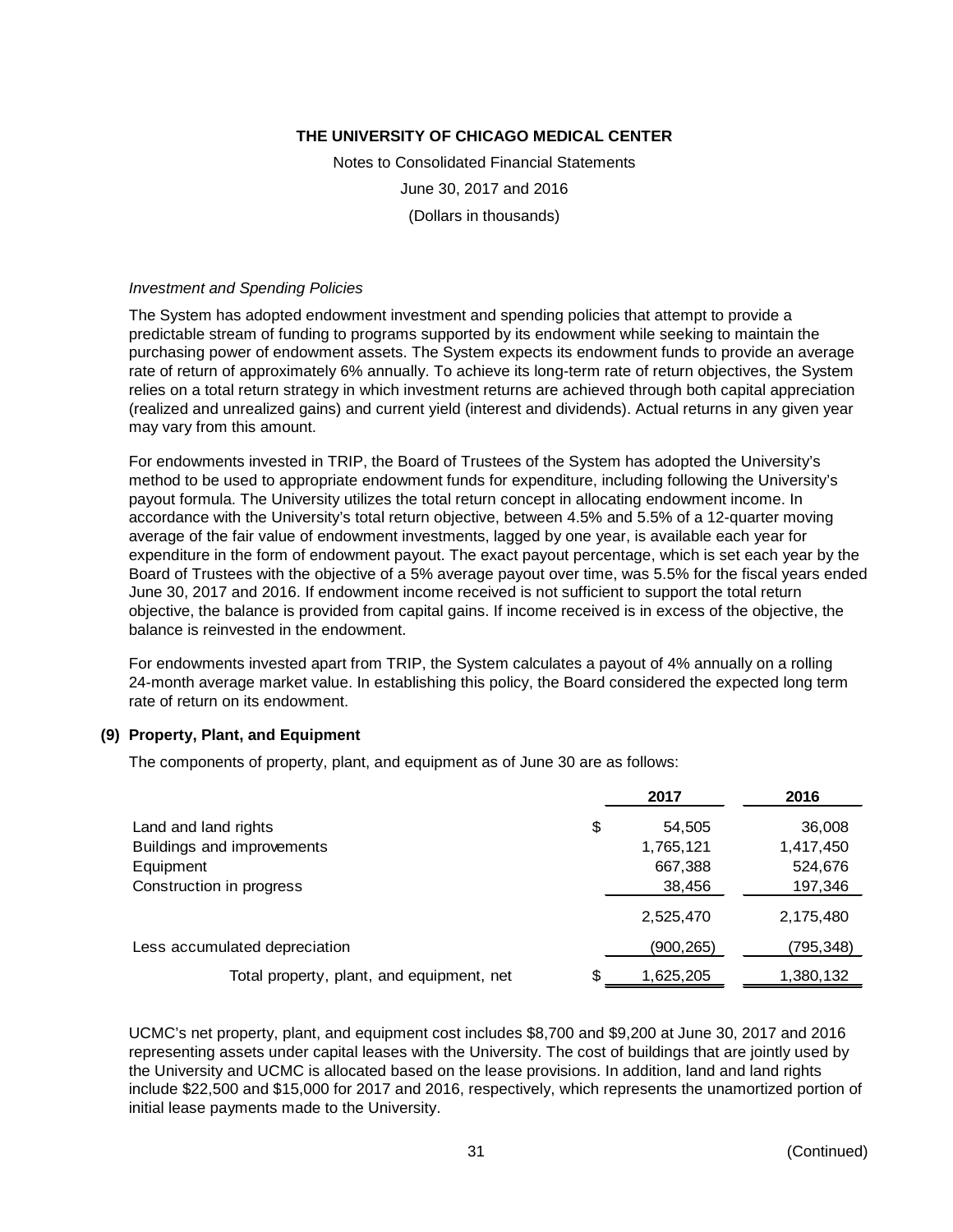Notes to Consolidated Financial Statements June 30, 2017 and 2016 (Dollars in thousands)

A new ambulatory center in Orland Park and the build out for the Center for Care and Discovery third and fourth floors were placed into service in 2017. Capitalized interest costs in 2017 and 2016 were approximately \$2,800 and \$3,200, respectively. Construction in progress consists primarily of a new Adult Emergency Department and Trauma Center scheduled to open in 2018 and various other renovation projects. As of June 30, 2017, the System had total contractual commitments associated with ongoing capital projects of approximately \$181,700.

#### **(10) Long-Term Debt**

The UCMC Obligated Group's long-term debt is issued pursuant to the UCMC Amended and Restated Master Trust Indenture (MTI) dated as of November 1, 1998, as subsequently amended and supplemented. UCMC is the only member of the Obligated Group. UCM Care Network, Title Holding Corporation, and CHHD are not members of the UCMC Obligated Group. Each series of bonds is collateralized by the unrestricted receivables of UCMC and subject to certain restrictions under the Master Trust Indenture.

The CHHD Obligated Group's long-term debt is issued pursuant to the CHHD Amended and Restated Master Trust Indenture dated as of October 15, 1995. The CHHD Obligated Group consists of CHHD, Ingalls Memorial Hospital, Ingalls Home Care, and Ingalls Development Foundation.

Long-term debt at June 30, 2017 and 2016 consists of the following:

|                                                                  | Fiscal year<br>maturity | Interest rate | 2017      | 2016      |
|------------------------------------------------------------------|-------------------------|---------------|-----------|-----------|
| University of Chicago Medical Center:                            |                         |               |           |           |
| Fixed rate:                                                      |                         |               |           |           |
| Illinois Finance Authority:                                      |                         |               |           |           |
| Series 2009A and 2009B, 2009B partially legally defeased in 2017 | 2027                    | $5.0\%$ \$    | 105,160   | 138,915   |
| Series 2009C, legally defeased in 2017                           | 2037                    | 4.7           |           | 60.900    |
| Series 2009D1 and 2009D2 (Synthetically fixed rate)              | 2044                    | 3.9           | 70.000    | 70,000    |
| Series 2009E1 and 2009E2 (Synthetically fixed rate)              | 2044                    | 3.9           | 70.000    | 70.000    |
| Series 2010A and 2010B (Synthetically fixed rate)                | 2045                    | 3.9           | 92,500    | 92,500    |
| Series 2011A and 2011B (Synthetically fixed rate)                | 2045                    | 3.9           | 92,500    | 92,500    |
| Series 2011C, legally defeased in 2017                           | 2042                    | 5.5           |           | 90,000    |
| Series 2012A                                                     | 2037                    | 4.7           | 64.615    | 66.565    |
| Series 2015A                                                     | 2029                    | 5.0           | 21.895    | 21.895    |
| Series 2016A                                                     | 2027                    | 5.0           | 22.830    |           |
| Series 2016B                                                     | 2042                    | 5.0           | 164,490   |           |
| Teachers Insurance and Annuity Association of America (TIAA)     |                         |               |           |           |
| Series 2017A                                                     | 2047                    | 4.4           | 30,000    |           |
| Unamortized premium                                              |                         |               | 28,412    | 10,804    |
| Total fixed rate                                                 |                         |               | 762,402   | 714,079   |
| Variable rate:                                                   |                         |               |           |           |
| Series 2013A                                                     | 2020                    | 1.3           | 72,477    | 73,757    |
| Illinois Educational Facilities Authority (IEFA)                 | 2038                    | 0.7           | 72,567    | 75,671    |
| Total variable rate                                              |                         |               | 145,044   | 149,428   |
| Unamortized debt issuance costs                                  |                         |               | (7, 108)  | (7, 213)  |
| Less current portion of long-term debt                           |                         |               | (13, 868) | (13, 255) |
| Total UCMC long-term portion of debt, less current portion       |                         |               | 886,470   | 843,039   |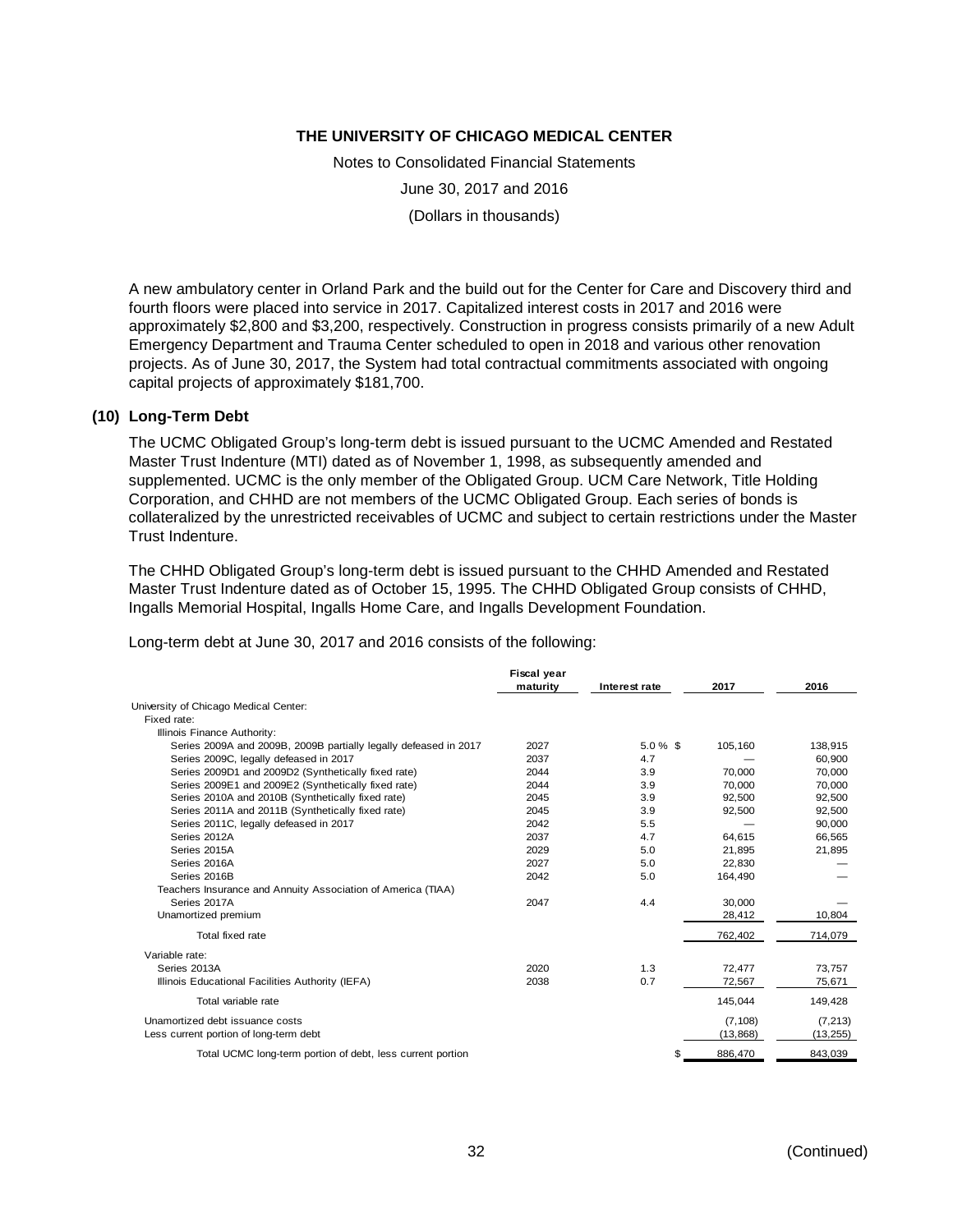Notes to Consolidated Financial Statements

June 30, 2017 and 2016

(Dollars in thousands)

|                                                               | Fiscal year |                 |                 |           |
|---------------------------------------------------------------|-------------|-----------------|-----------------|-----------|
|                                                               | maturity    | Interest rate   | 2017            | 2016      |
| <b>UCMC Title Holding Corporation:</b>                        |             |                 |                 |           |
| Fixed rate:                                                   |             |                 |                 |           |
| Brownfield Revitalization 40 - Promissory note A              | 2024        | $1.5 \%$ \$     | 4.850           |           |
| Urban Development Fund XLVI - Promissory note A               | 2024        | 1.5             | 4.850           |           |
| Urban Development Fund LI - Promissory note A                 | 2024        | 1.8             | 6,500           |           |
| Citi NMTC - OLICI                                             | 2032        | 1.2             | 3.476           |           |
| Citi NMTC - QLICI                                             | 2032        | 1.2             | 1.620           |           |
| Total UCMC Title Holding Corporation debt                     |             |                 | \$<br>21,296    |           |
| Community Health and Hospital Division:                       |             |                 |                 |           |
| Fixed Rate: Series 2013                                       | 2043        | $3.5 - 5.0%$    | \$<br>61.565    |           |
| Variable Rate: Series 2004                                    | 2034        | Varies          | 43.925          |           |
| Revolving credit agreement                                    |             | $LIBOR + 1.25%$ | 3,000           |           |
| Unamortized debt fair value adjustment as part of acquisition |             |                 | 4,739           |           |
| Unamortized debt issuance costs                               |             |                 | (618)           |           |
| Total debt and unamortized premiums (discount)                |             |                 | 112,611         |           |
| Less current portion of long-term debt                        |             |                 | (5, 550)        |           |
| Total CHHD debt, excluding current portion                    |             |                 | \$<br>107,061   |           |
| Total notes and bonds payable:                                |             |                 |                 |           |
| Less current portion                                          |             |                 | \$<br>1,034,245 | 863,507   |
| Long-term debt, excluding current portion                     |             |                 | (19, 418)       | (13, 225) |
|                                                               |             |                 | \$<br>1,014,827 | 850,282   |

Scheduled annual repayments for the next five years and thereafter are as follows at June 30:

|            | <b>Amount</b>   |
|------------|-----------------|
| Year:      |                 |
| 2018       | \$<br>19,418    |
| 2019       | 17,183          |
| 2020       | 18,003          |
| 2021       | 18,875          |
| 2022       | 19,788          |
| Thereafter | 940,978         |
|            | \$<br>1,034,245 |

#### **UCMC Obligated Group**

Under its various credit agreements, UCMC is subject to certain financial covenants, including maintaining a minimum debt service coverage ratio; maintaining minimum levels of days' cash on hand; maintaining debt to capitalization at certain levels; limitations on selling, leasing, or otherwise, disposing of UCMC property; and certain other nonfinancial covenants.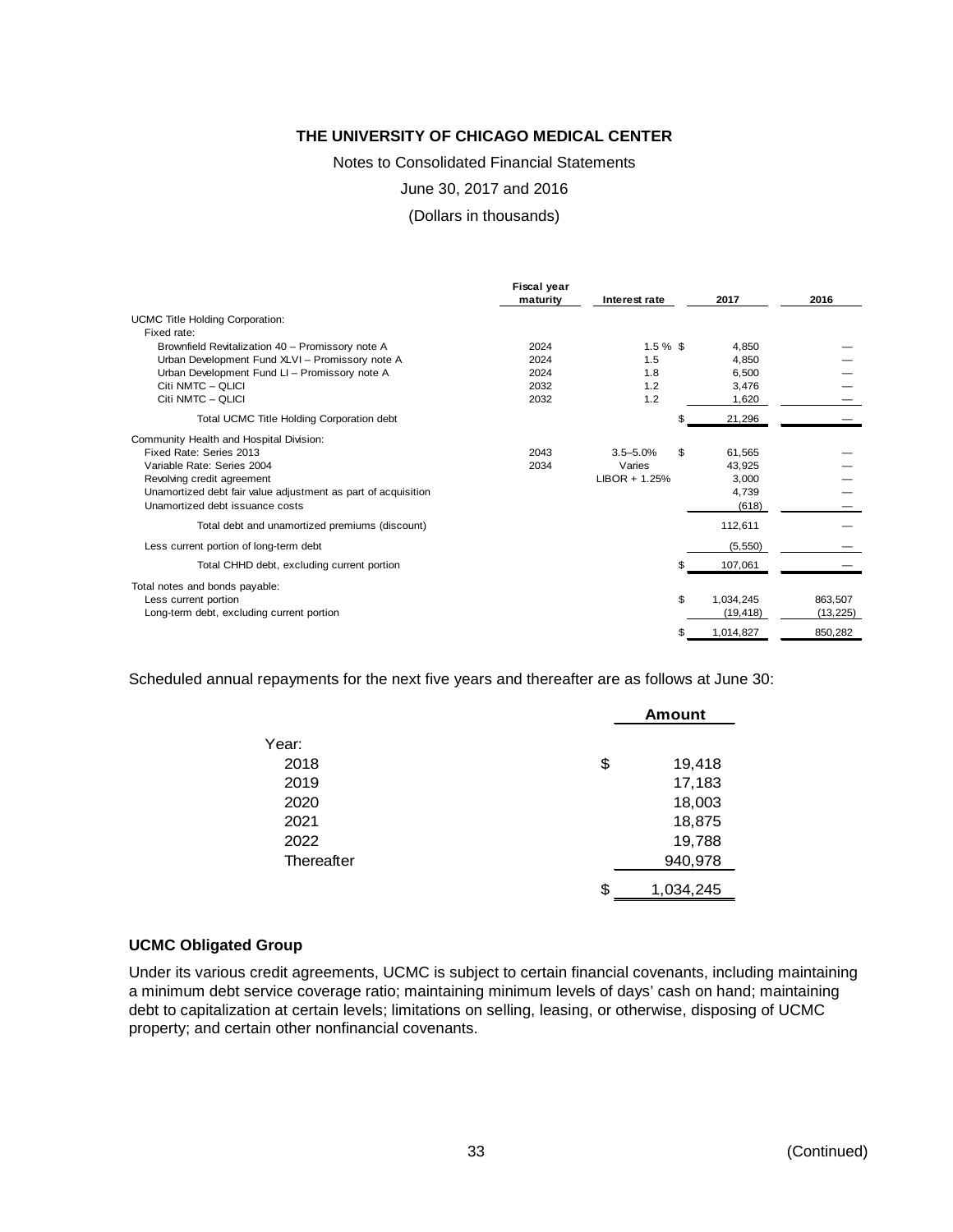Notes to Consolidated Financial Statements June 30, 2017 and 2016 (Dollars in thousands)

#### *Recent Financing Activity*

In November 2016, the Illinois Finance Authority issued \$22,830 and \$164,490 of Series 2016A and Series 2016B Revenue Refunding Bonds, respectively, allocated to UCMC with Series 2016A bonds refunding a portion of the 2009B bonds and the Series 2016B bonds refunding all of Series 2009C and Series 2011C bonds via a legal defeasance. The Series 2016A and 2016B bonds are secured by a Direct Note Obligation, and were issued pursuant to the Master Trust Indenture. The extinguishment of the Series 2009C and 2011C bonds resulted in a loss on extinguishment of debt of \$27,028 recorded as a nonoperating loss in 2017 within the consolidated statements of operations and changes in unrestricted net assets.

In February 2017, UCMC secured a taxable private placement loan through the Teachers Insurance and Annuity Association of America (TIAA) in the amount of \$30,000 with interest fixed at 4.4% annually. The proceeds from the financing are utilized for projects, such as the relocation of the adult emergency department, the addition of an adult trauma center, and other capital projects at the medical center campus.

During 2017, UCMC entered into New Market Tax Credit (NMTC) financing agreements with various entities for the purposes of financing various projects at UCMC that would benefit the surrounding community. The NMTC program was established in 2000 by the United States Congress and is administered by the Department of Treasury to encourage private investment in qualifying low-income communities. Pursuant to Section 45(D) of the Internal Revenue Code, UCMC's NMTC structure consists of an NMTC investor (Investor) who provided qualified equity investments to a community development entity (CDE) who in turn provided debt financing to a separate not for profit tax exempt entity, which is a qualified active low income community business (QALICB).

In July 2016, UCMC was a lender in the NMTC structure for the financing of certain equipment. Because UCMC has the power to appoint all board members of UCMC Title Holding Corporation, the QALICB has been consolidated in the financial statements. The Investor made qualifying equity investments into various CDE funds, including Twain Investment Fund 177, LLC and USBCDC Investment Fund 147, LLC (the CDE Funds), which in turn provided debt financing of \$16,200 to UCMC Title Holding Corporation to fund qualified costs of equipment, as required under the terms of the agreement. Management anticipates that the NMTC structure will stay in effect through July 2023 when the NMTC tax compliance period expires. At that time, management believes the Investor will exercise its Put Option in the Put and Call Agreement, allowing UCMC to acquire a 100% equity interest in the investment fund for \$1. If the Put Option is not exercised, UCMC has the right to call for the purchase of a 100% equity interest in the investment fund at a fair market value. In either case, once the option is exercised, UCMC's loan to the Investment Fund would be extinguished, the investment fund and the CDE Funds would be dissolved, and the loans from the CDE Funds to UCMC Title Holding Corporation would be extinguished.

In June 2017, UCMC was a lender in the NMTC structure for the construction of a new emergency department and adult trauma center. Because UCMC has the power to appoint all board members of UCMC Title Holding Corporation II NFP, the QALICB has been consolidated in the financial statements. The Investor made qualifying equity investments into various CDE funds, including UCMC Trauma Center NMTC Investment Fund, LLC (the CDE Funds), which in turn provided debt financing of \$5,096 to UCMC Title Holding Corporation to fund qualified construction costs and equipment, as required under the terms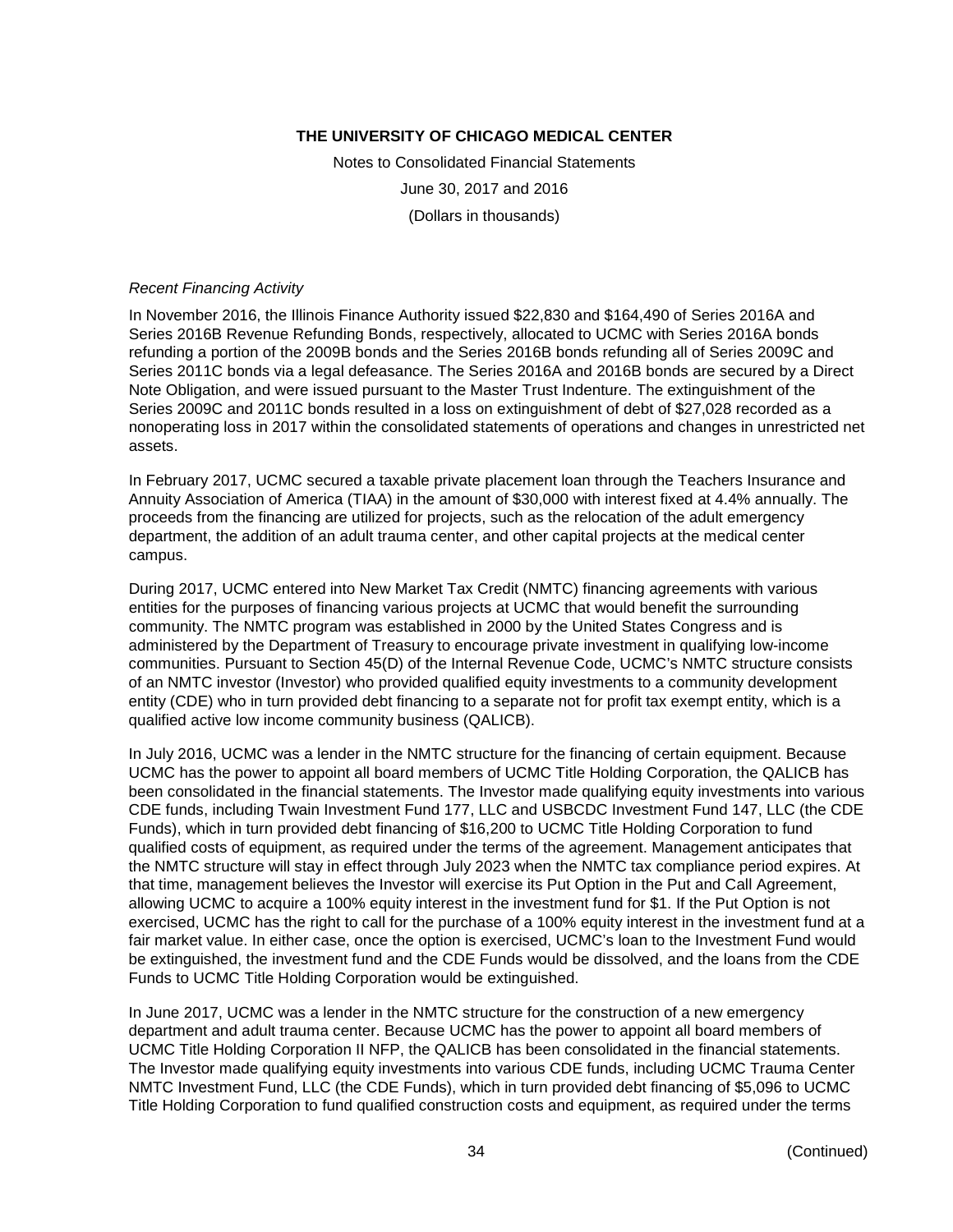Notes to Consolidated Financial Statements June 30, 2017 and 2016 (Dollars in thousands)

of the agreement. Management anticipates that the NMTC structure will stay in effect through July 2024 when the NMTC tax compliance period expires. At that time, management believes the Investor will exercise its Put Option in the Put and Call Agreement, allowing UCMC to acquire a 100% equity interest in the investment fund for \$5. If the Put Option is not exercised, UCMC has the right to call for the purchase of a 100% equity interest in the investment fund at a fair market value. In either case, once the option is exercised, UCMC's loan to the investment fund would be extinguished, the investment fund and the CDE Funds would be dissolved, and the loans from the CDE Funds to UCMC Title Holding Corporation II NFP would be extinguished.

#### *Letters of Credit*

Payment on each of the variable rate demand revenue bonds is also collateralized by a letter of credit. The letter of credit that supports the Series 2009D bonds expires in June 2019. The letter of credit that supports the 2009E bonds expires in December 2018. The letters of credit that support the Series 2010A and Series 2010B bonds expire in November 2020 and November 2018, respectively, and the letters of credit that support the Series 2011A and Series 2011B bonds expire in May 2021. The letters of credit are subject to certain restrictions, which include financial ratio requirements and consent to future indebtedness. The most restrictive financial ratio is to maintain a debt service coverage ratio of 1:25:1. Payment on each of the IEFA bonds is collateralized by a letter of credit maturing November 2019. The letter of credit is subject to certain restrictions, which include financial ratio requirements. The most restrictive financial ratio is to maintain a debt service coverage ratio of 1.75:1. UCMC was in compliance with all applicable debt covenants at June 30, 2017.

Included in UCMC's debt is \$72,567 of commercial paper revenue notes and \$325,000 of variable rate demand bonds. In the event that UCMC's remarketing agents are unable to remarket the bonds, the trustee of the bonds will tender them under the letters of credit. Scheduled repayments under the letters of credit are between one and three years, beginning after a grace period of at least one year from the event, and bear interest rates different from those associated with the original bond issue. Any bonds tendered are still eligible to be remarketed. Bonds subsequently remarketed would be subject to the original bond repayment schedules.

#### **Community Health and Hospital Division**

The Series 2004 Variable Rate Revenue Bonds bear interest at a weekly rate. Holders of the Series 2004 Variable Rate Demand Revenue Bonds have a put option that allows them to require redemptions of the bonds prior to maturity. CHHD Obligated Group has an agreement with an underwriter to remarket any bonds redeemed based on the exercise of put options. The Series 2004 Variable Rate Demand Revenue Bonds are collateralized by a letter of credit, which expires on July 3, 2018, and liquidity facility agreement, as well as a financial guaranty insurance policy. In the event the bank does not renew the letter of credit and a substitute letter of credit is not secured, the Series 2004 bonds would be subject to acceleration. Any liquidity advances as a result of failed remarketing are repayable to the bank commencing 367 days after the liquidity drawing date and continue every quarter thereafter with the outstanding portion of the liquidity advance fully paid on the fifth anniversary of the liquidity drawing date. The Series 2004 bonds have been classified as long-term debt in the accompanying 2016 and 2015 consolidated balance sheets in accordance with the terms of the letter of credit and liquidity facility agreement. The effective interest rate on the Series 2004 bonds was 0.55% for 2017.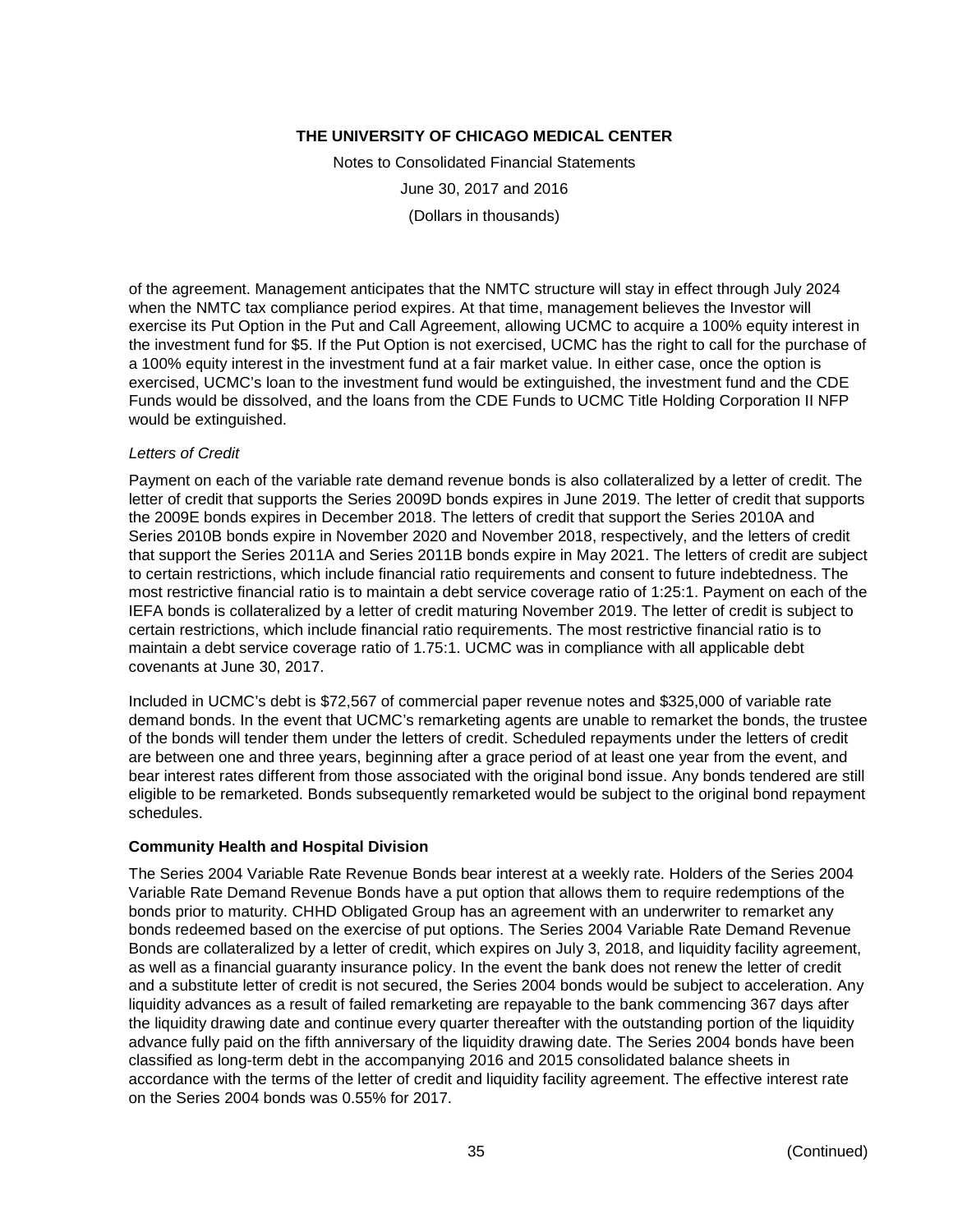Notes to Consolidated Financial Statements June 30, 2017 and 2016 (Dollars in thousands)

On January 17, 2013, CHHD issued fixed rate revenue bonds, Series 2013, in the amount of \$61,860 through the IFA. The Series 2013 bonds were issued pursuant to the MTI and are subject to mandatory, optional, and extraordinary redemption prior to maturity and mandatory tender. Mandatory redemption or payment at maturity will occur, without premium, on May 15 of each year, beginning in 2017 and continuing through 2043. The Series 2013 obligation will be equally and ratably secured by a security interest in the unrestricted receivables of the members of the CHHD Obligated Group.

UCMC has a \$100,000 line of credit from a commercial bank, which expires September 28, 2017. As of June 30, 2017 and 2016, no amount was outstanding under this line. CHHD has a revolving credit agreement of \$10,000, which expires on October 31, 2018. As of June 30, 2017, there was \$3,000 of outstanding borrowings under this agreement. Interest is paid on draws at LIBOR + 1.25%, which was 2.26% as of June 30, 2017. The effective interest rate for the year ended June 30, 2017 was 2.26%.

#### *Other Debt Related Items*

Scheduled principal repayments on long-term debt based on the variable rate demand notes being put back to the System and a corresponding draw being made on the underlying credit facility, if available, are as follows:

| Year ending June 30: |                 |
|----------------------|-----------------|
| 2018                 | \$<br>27,885    |
| 2019                 | 150,044         |
| 2020                 | 168,140         |
| 2021                 | 147,575         |
| 2022                 | 31,640          |
| Thereafter           | 508,961         |
|                      | \$<br>1,034,245 |
|                      |                 |

The System paid interest, net of capitalized interest, of approximately \$32,170 and \$32,700 in 2017 and 2016, respectively.

# **(11) Derivative Instruments**

The System has interest rate related derivative instruments to manage its exposure on debt instruments. By using derivative financial instruments to manage the risk of changes in interest rates, the System exposes itself to credit risk and market risk. Credit risk is the failure of the counterparty to perform under the terms of the derivative contracts. When the fair value of a derivative contract is positive, the counterparty owes the System, which creates credit risk for the System. When the fair value of a derivative contract is negative, the System owes the counterparty, and therefore, it does not possess credit risk; however, the System is required to post collateral to the counterparty when certain thresholds as defined in the derivative agreements are met. Market risk is the adverse effect on the value of a financial instrument that results from a change in interest rates. The market risk associated with interest rate changes is managed by establishing and monitoring parameters that limit the types and degree of market risk that may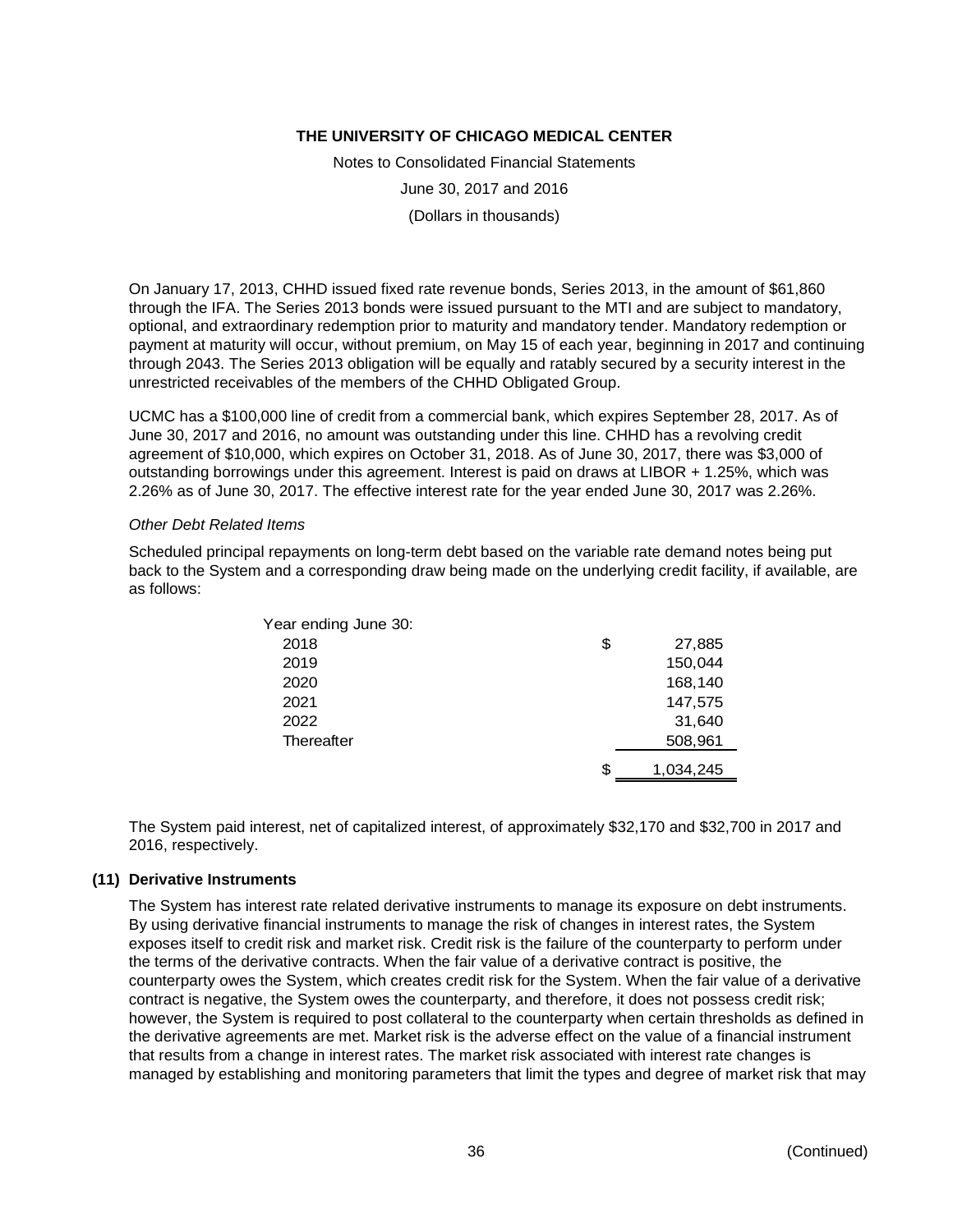Notes to Consolidated Financial Statements June 30, 2017 and 2016 (Dollars in thousands)

be undertaken. System management also mitigates risk through periodic reviews of their derivative positions in the context of their total blended cost of capital.

The System is required to post collateral under the specific terms and conditions for the various interest rate swap agreements as described below. At June 30, 2017 and 2016, \$14,200 and \$36,700 was held as collateral, respectively, and recorded in current portion of investments limited to use. Collateral postings are primarily driven by the value of the swap as measured at the reset date. Collateral requirements increase if credit ratings were to be downgraded.

#### *University of Chicago Medical Center Interest Rate Swap Agreement*

In August 2006, UCMC entered into a forward starting swap transaction against contemplated variable rate borrowing for the Center for Care and Discovery. This is a cash flow hedge against interest on the variable rate debt. The fair value of these swap agreements is the estimated amount that UCMC would have to pay or receive to terminate the agreements as of the consolidated balance sheet date, taking into account current interest rates and the current creditworthiness of the swap counterparty. The swap values are based on the London Interbank Rate (LIBOR). The inputs to the fair value estimate are considered Level 2 in the fair value hierarchy. The effective date of the swap was August 2011. In July 2011, UCMC novated the original swap agreement to divide the original notional amount in two equal parts between financial institutions. The fair value of the terminated portion of the hedge on the date of the novation was recorded in net assets in the amount of \$35,123 and is being amortized into interest expense over the life of the related debt, commencing on February 23, 2013, the date the Center for Care and Discovery was placed into service. The new agreement is being accounted for as a hedge. The combined notional amount of the swap is \$325,000 and the effective start date was August 2011. Management has determined that the interest rate swaps are effective, and have qualified for hedge accounting. Management has recognized ineffectiveness of approximately \$2,095 in 2017 and an ineffectiveness of \$(2,506) in 2016. This movement reflects the spread between tax-exempt interest rates and LIBOR during the period. The effective portion of these swaps is included in other changes in unrestricted net assets. The interest rate swaps terminate on February 1, 2044. Cash settlement payments related to the swaps were accumulated in net assets while the Center for Care and Discovery was under construction, and are being amortized into depreciation expense over the life of the building. Amortization commenced on February 23, 2013, the date the Center for Care and Discovery was placed into service. Cash settlement payments after the Center for Care and Discovery was placed into service are recorded in interest expense.

The following summarizes the general terms of each of UCMC's swap agreements:

| <b>Effective date</b> | Associated<br>debt series | Original term | <b>Current</b><br>notional amount | UCMC pays | <b>UCMC</b> receives |
|-----------------------|---------------------------|---------------|-----------------------------------|-----------|----------------------|
| August 9, 2011        | 2009 D/E, 2010            |               |                                   |           |                      |
|                       | A/B, 2011 A/B             | 32.5 Years    | 162.500.000                       | 3.89%     | 68% of LIBOR         |
| August 9, 2011        | 2009 D/E, 2010            |               |                                   |           |                      |
|                       | A/B, 2011 A/B             | 32.5 Years    | 162,500,000                       | 3.97      | 68% of LIBOR         |

The fair value of each swap is the estimated amount UCMC would receive or pay to terminate the swap agreement at the reporting date, taking into account current interest rates and the current creditworthiness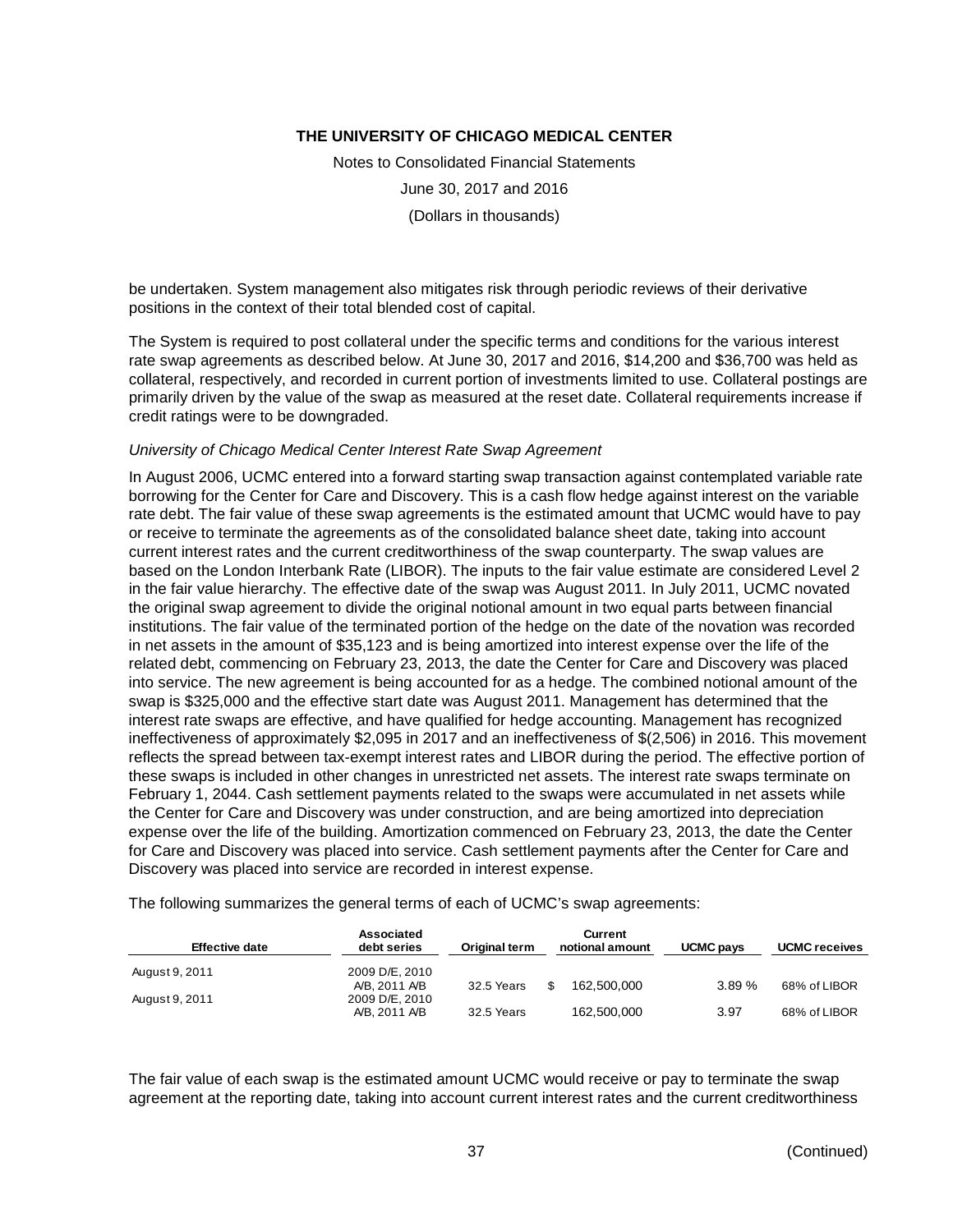Notes to Consolidated Financial Statements June 30, 2017 and 2016 (Dollars in thousands)

of the swap counterparties. The fair value is included in interest rate swap liability on the consolidated balance sheets, while the change in fair value is recorded in unrestricted net assets for the effective portion of the change and in nonoperating gains and losses for the ineffective portion of the change.

#### *Community Health and Hospital Division*

#### *(a) 2004 Interest Rate Swap Agreement*

IMH entered into an interest rate swap agreement on June 28, 2004 to lock in long-term fixed rates on the Series 2004 variable-rate debt issuance, with a notional amount of \$48,000 and a maturity date of May 15, 2034. Under the agreement, IMH receives, on a monthly basis, payments at the weekly Securities Industry Financial Market Association (SIFMA) rate. In exchange for this indexed payment received, IMH pays, on a monthly basis, an annualized fixed rate of 4.61% This agreement was amended on March 1, 2013 to include the 2004 basis swap agreement. Under the amended agreement, the notional amount and maturity did not change, and IMH receives, on a monthly basis, 67.00% of one-month LIBOR plus 47.5 basis points and makes payments on a monthly basis, an annualized fixed rate of 4.61%.

The swap is not designated as a hedging instrument, and therefore, the change in fair value of the 2004 interest rate swap agreement was recognized as a component of change in fair value of nonhedged derivative instruments in the accompanying consolidated statements of operations and changes in unrestricted in net assets. The fair value of the Series 2004 interest rate swap agreement liability of \$9,575 at June 30, 2017 is included as a component of other long-term liabilities in the accompanying consolidated balance sheets. The change in the fair value of the Series 2004 interest rate swap agreement of \$(3,575) in 2017 has been included as a component of change in fair value of nonhedged derivative instruments. The differential to be paid or received under the Series 2004 interest rate swap agreement is recognized monthly and amounted to \$(1,253) of net payments during 2017, which have been included as a component of interest and amortization expense in the accompanying consolidated statement of operations and changes in unrestricted net assets.

#### *(b) CMS Basis Swap Agreement*

On April 6, 2005, IMH entered into an interest rate swap agreement on the Series 1994, Series 1985B, and Series 1985C debt (Basis Swaps). IMH amended the Basis Swaps on July 13, 2006. The Basis Swaps have a notional amount of \$67,835 whereby IMH will receive, on a quarterly basis, 71.75% of one-month LIBOR and make payments at the weekly SIFMA rate until May 14, 2024. The fair value of the Basis Swaps receivable of \$283 has been included as a component of other long-term liabilities in the accompanying 2017 consolidated balance sheets, respectively. The Basis Swaps are not designated as a hedging instrument, and therefore, the change in fair value of the Basis Swaps is included as a component of change in fair value of nonhedged derivative instruments in the amount of \$(14) in the accompanying 2017 consolidated statements of operations and changes in unrestricted net assets. The differential to be paid or received under the Basis Swaps is recognized monthly and amounted to \$240 of net receipts, which have been included as a reduction of \$240 of interest and amortization expense and an increase of \$0 in change in fair value of nonhedged derivative instruments in the accompanying 2017 consolidated statement of operations and changes in unrestricted net assets.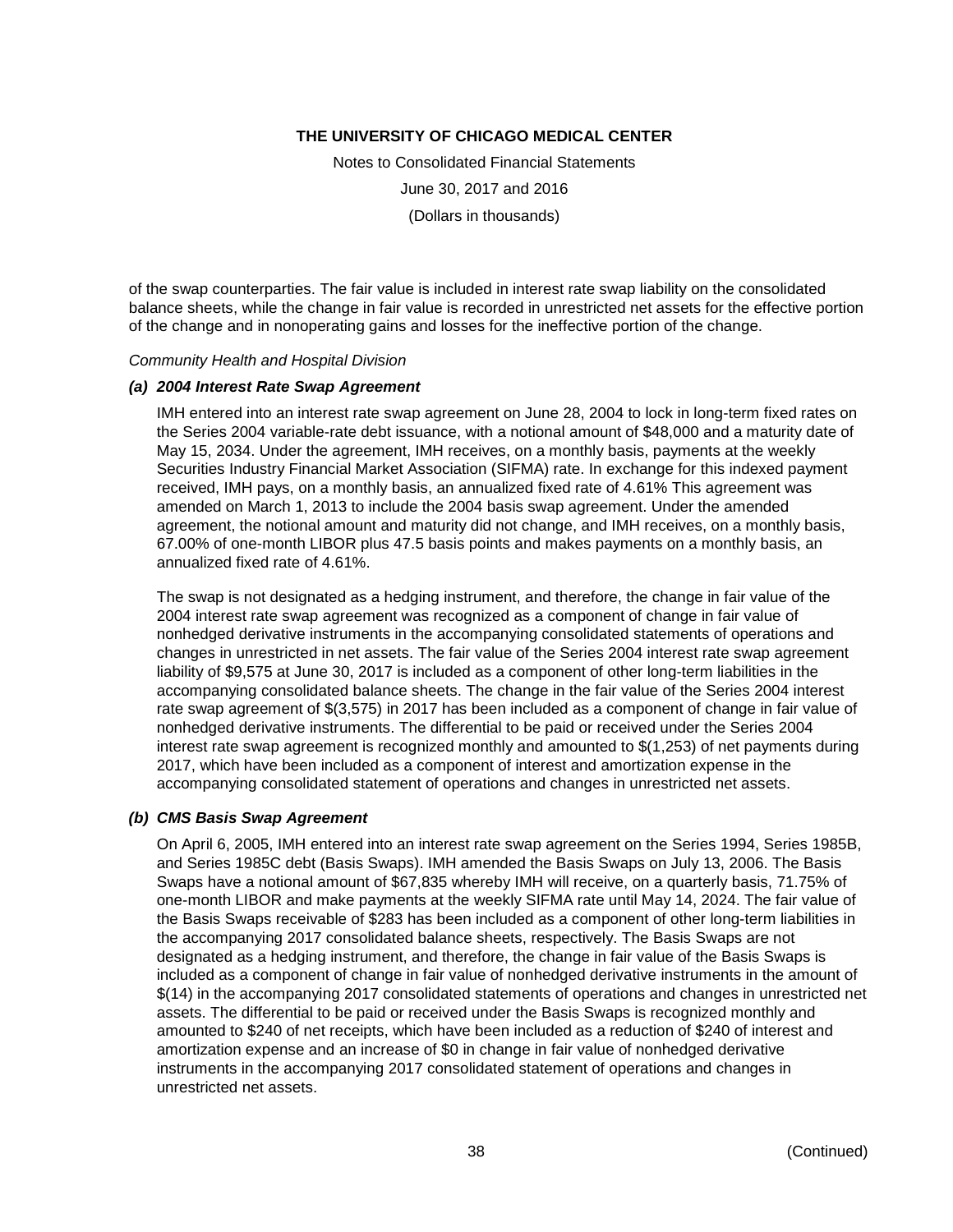Notes to Consolidated Financial Statements June 30, 2017 and 2016 (Dollars in thousands)

A summary of outstanding positions under the interest rate swap agreements for CHHD at June 30, 2017 is as follows:

| <b>Series</b>                                 | <b>Notional</b><br>amount | <b>Maturity date</b> | Rate received  | Rate paid    |
|-----------------------------------------------|---------------------------|----------------------|----------------|--------------|
| 2004 Interest rate swap<br>agreement:<br>2004 | \$<br>28.460              | May 15, 2034*        | % of LIBOR *** | Fixed 4.61%  |
| CMS basis swap<br>agreement                   | 43.925                    | May 15, 2024         | % of LIBOR**   | <b>SIFMA</b> |

\* Maturity date listed is final maturity date of Series 2004 debt, as notional amounts correspond directly to scheduled debt repayment of the underlying debt.

- \*\* Rate received is 71.75% of one-month LIBOR.
- \*\*\* Rate received is 67.00% of one-month LIBOR plus 47.5 basis points.

#### **(12) Commitments**

#### *Leases*

The System leases office space and equipment under leases that are classified as operating leases. Future minimum payments required under noncancelable leases as of June 30 are as follows:

|                                            | <b>Operating</b> | Capital      |
|--------------------------------------------|------------------|--------------|
| 2018                                       | \$<br>5,356      | 1,492        |
| 2019                                       | 5,230            | 1,293        |
| 2020                                       | 5,142            | 788          |
| 2021                                       | 2,546            | 774          |
| 2022 and thereafter                        | 20,812           | 14,749       |
|                                            | \$<br>39,086     | 19,096       |
| Less amount representing interest          |                  | 8,904        |
| Present value of net minimum capital lease |                  |              |
| payments                                   |                  | \$<br>10,192 |

The amount of total assets capitalized under these leases at both June 30, 2017 and June 30, 2016 is \$11,405 and \$0 with related accumulated depreciation of \$714 and \$0, respectively. Rental expense was approximately \$7,700 and \$6,100 for the years ended June 30, 2017 and 2016, respectively.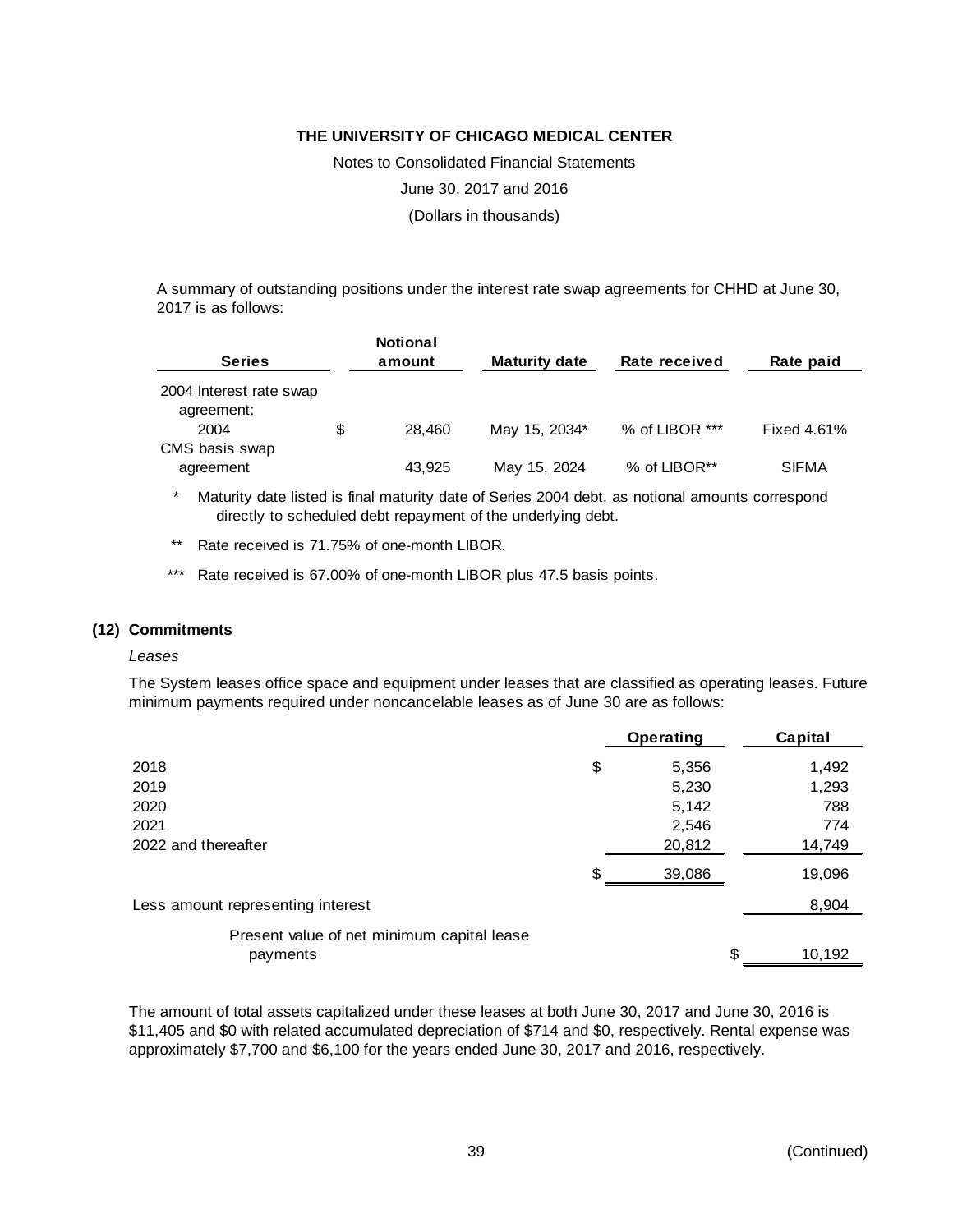Notes to Consolidated Financial Statements June 30, 2017 and 2016 (Dollars in thousands)

#### **(13) Insurance**

#### *Professional and General Liability*

The System maintains separate self-insurance programs for UCMC and CHHD. UCMC is included under certain of the University's insurance programs. Since 1977, UCMC, in conjunction with the University, has maintained a self-insurance program for its medical malpractice liability. This program is supplemented with commercial excess insurance above the University's self-insurance retention, which for the years ended June 30, 2017 and 2016 was \$5,000 per claim and unlimited in the aggregate. Claims in excess of \$5,000 are subject to an additional self-insurance retention limited to \$12,500 per claim and \$22,500 in aggregate. There are no assurances that the University will be able to renew existing policies or procure coverage on similar terms in the future.

CHHD maintains a self-insurance program for professional and general liability. Coverage from commercial insurance carriers is maintained for claims in excess of self-insured retentions at various levels by policy year. CHHD established a trust fund with an independent trustee for the administration of assets funded under the malpractice and general liability self-insurance program.

The System has engaged professional consultants for calculating an estimated liability for medical malpractice self-insurance and is actuarially determined based upon estimated claim reserves and various assumptions, and represents the estimated present value of self-insurance claims that will be settled in the future. It considers anticipated payout patterns, as well as interest to be earned on available assets prior to payment. The discount rate used to value the self-insurance liability is a rate commensurate with the duration of anticipated payments.

A comparison of the estimated liability for incurred malpractice claims (filed and not filed) and assets available for claims for the combined University and UCMC self-insurance program as of June 30, 2017 and 2016 is presented below:

|                                                                 |     | 2017    | 2016    |
|-----------------------------------------------------------------|-----|---------|---------|
| Actuarial present value of self-insurance liability for medical |     |         |         |
| malpractice                                                     | \$. | 236.770 | 238.213 |
| Total assets available for claims                               |     | 297.788 | 300.352 |

If the present-value method were not used, the ultimate liability for medical malpractice self-insurance claims would be approximately \$34,000 higher at June 30, 2017. The interest rate assumed in determining the present value was 3.75% and 3.50% for 2017 and 2016, respectively. UCMC has recorded its pro-rata share of the malpractice self-insurance liability in the amount of \$120,939 and \$117,410 at June 30, 2017 and June 30, 2016, respectively, with an offsetting receivable from the malpractice trust to cover any related claims. The malpractice self-insurance trust assets consist primarily of funds held in TRIP.

UCMC recognizes as malpractice expense its negotiated pro-rata share of the actuarially determined normal contribution, with gains and losses amortized over five years, with no retroactive adjustments, as provided in the operating agreement. For fiscal year 2018, UCMC's expense is estimated to be approximately \$7,900 related to malpractice insurance.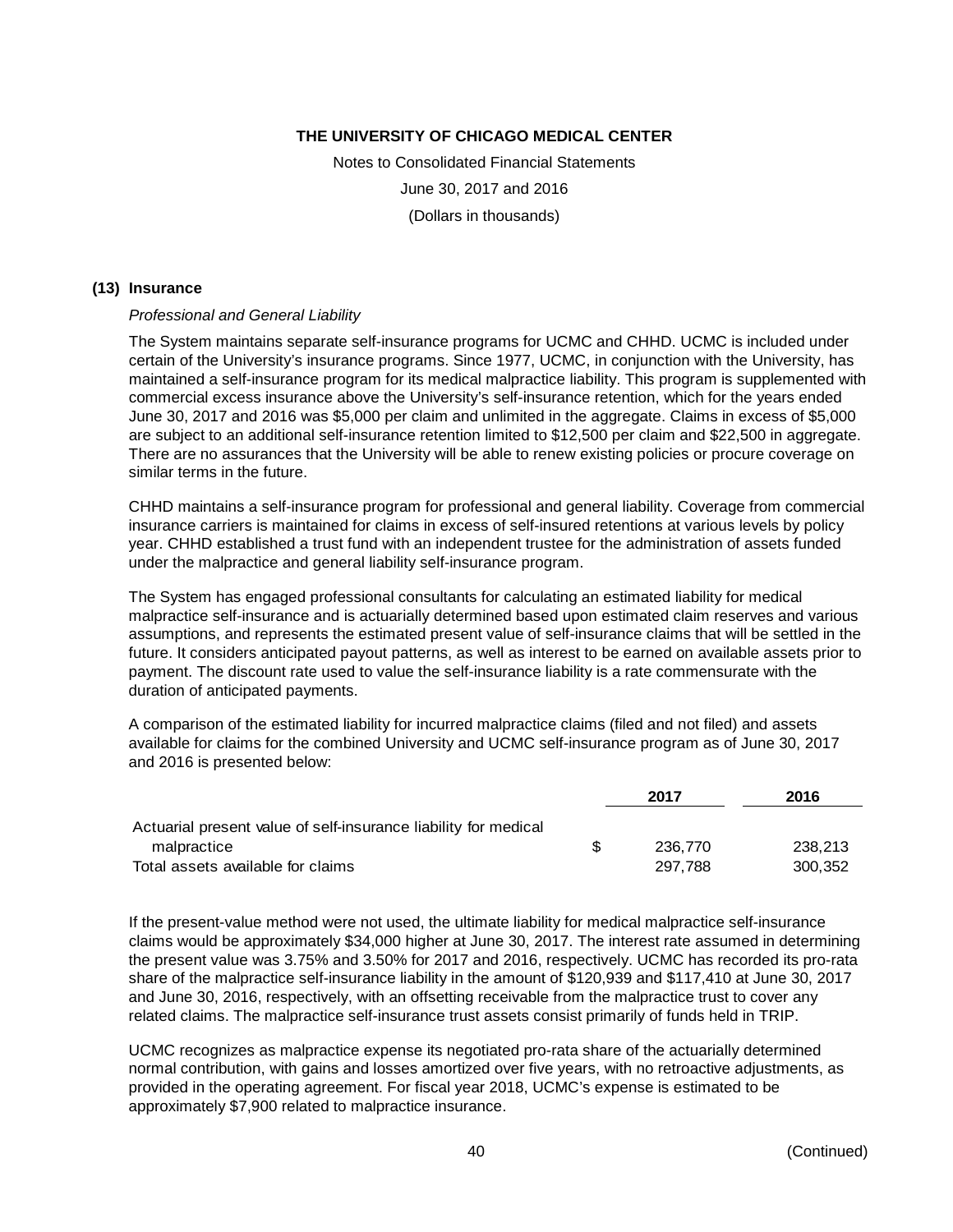Notes to Consolidated Financial Statements June 30, 2017 and 2016 (Dollars in thousands)

CHHD estimated the total liability for self-insured malpractice and general claims at \$33,223 at June 30, 2017. Accruals for CHHD professional and general liabilities are recorded on an undiscounted basis.

#### **(14) Pension Plans**

#### *Active Plans*

A majority of UCMC's personnel participate in the University's defined benefit and contribution pension plans, which are considered multi-employer pension plans. Under the defined benefit portion of this plan, benefits are based on years of service and the employee's compensation for the five highest paid consecutive years within the last ten years of employment. UCMC and the University make annual contributions to this portion of the plan at a rate necessary to maintain plan funding based on the guidelines set forth by the Employee Retirement Income Security Act of 1974, on an actuarially determined basis. UCMC recognizes its share of net periodic pension cost as expense and any difference in the contribution amount as a transfer of unrestricted net assets. The adjustment to net assets was \$2,266 and \$(4,429) for the years ended June 30, 2017 and 2016. Contributions of \$0 and \$32,500 were made in the fiscal years ended June 30, 2017 and 2016. UCMC expects to make contributions not to exceed \$10,000 for the fiscal year ending June 30, 2018.

Effective January 1, 2017, the 401(a) defined benefit pension plan was frozen for UCMC employees participating in the plan and was replaced with an enhanced defined contribution plan. This curtailment resulted in a current year reduction in the defined benefit pension obligation and a curtailment credit, whereas UCMC's expense for the plans was \$12,650 for the year ended June 30, 2017. Under the defined contribution portion of the plan, UCMC and plan participants make contributions that accrue to the benefit of the participants at retirement. UCMC's contributions, which are based on a percentage of each covered employee's salary, totaled approximately \$16,400 and \$7,800 for the years ended June 30, 2017 and 2016, respectively.

UCMC's expense related the multiemployer University's defined benefit plans included in the University's financial statements for the years ended June 30, 2017 and 2016 is as follows:

|                                                                  |                   | <b>Contribution of UCMC</b> |        |
|------------------------------------------------------------------|-------------------|-----------------------------|--------|
| <b>Plan name</b>                                                 | <b>EIN</b>        | 2017                        | 2016   |
| University of Chicago Retirement Income<br>Plan for Employees    | 36-2177139-002 \$ |                             | 4.000  |
| University of Chicago Pension Plan for<br><b>Staff Employees</b> | 36-2177139-003    |                             | 28,500 |
|                                                                  | S                 |                             | 32,500 |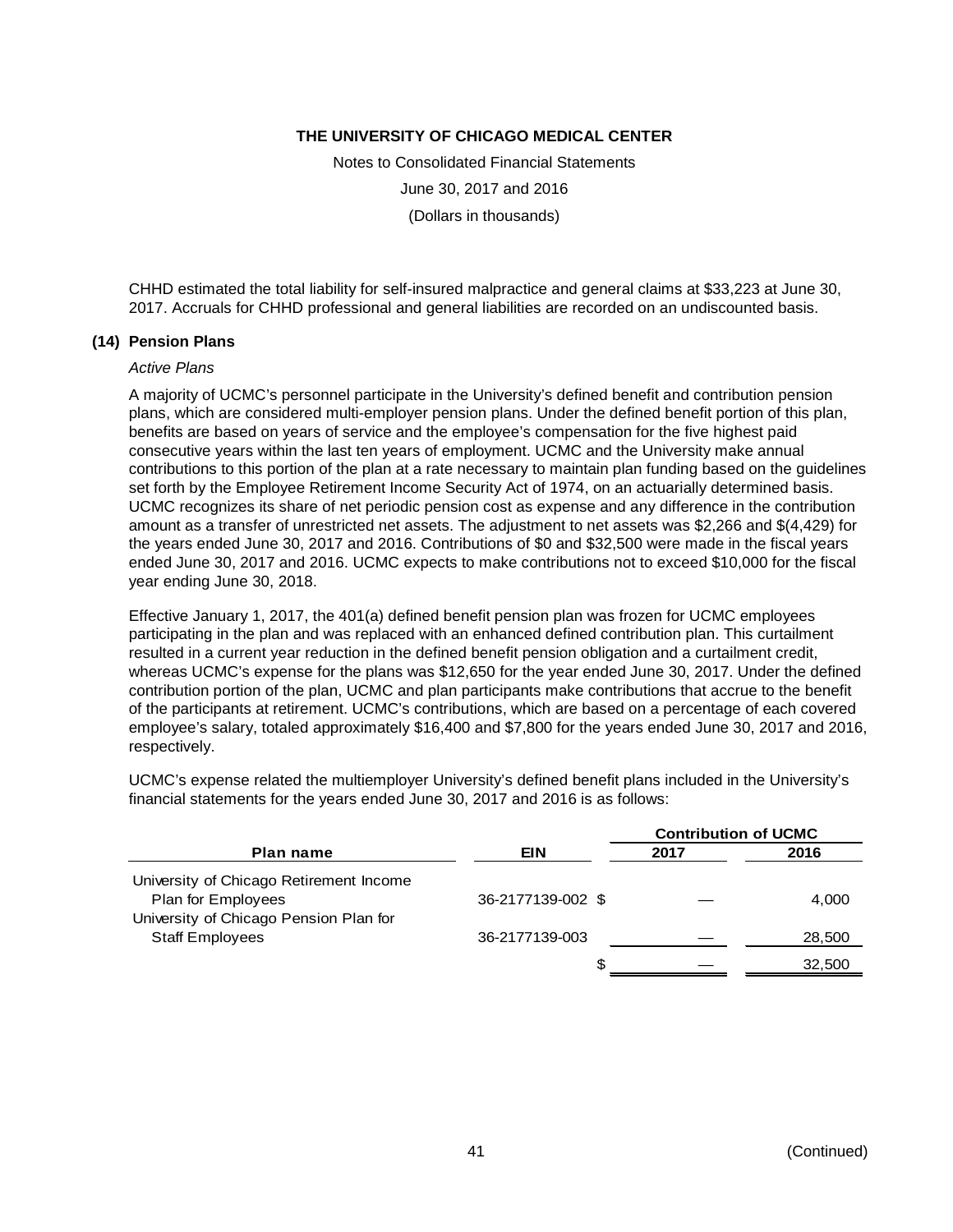Notes to Consolidated Financial Statements

June 30, 2017 and 2016

(Dollars in thousands)

The benefit obligation, fair value of plan assets, and funded status for the University's defined benefit plan included in the University's financial statements as of June 30 are shown below.

|                                                | 2017      | 2016       |
|------------------------------------------------|-----------|------------|
| Projected benefit obligation                   | 967.817   | 1,017,137  |
| Fair value of plan assets                      | 772.032   | 741,696    |
| Deficit of plan assets over benefit obligation | (195,785) | (275, 441) |

The weighted average assumptions used in the accounting for the plan are shown below.

|                                | 2017    | 2016    |  |
|--------------------------------|---------|---------|--|
| Discount rate                  | $3.7\%$ | $3.6\%$ |  |
| Expected return on plan assets | 6.5     | 6.5     |  |
| Rate of compensation increase  | -3.5    | 3.5     |  |

The weighted average asset allocation for the plan is as follows:

|                      | 2017  | 2016  |
|----------------------|-------|-------|
| Domestic equities    | 26 %  | 26 %  |
| International equity | 21    | 20    |
| Fixed income         | 53    | 54    |
|                      | 100 % | 100 % |

The pension and other postretirement benefit obligation considers anticipated payout patterns as well as investment returns on available assets prior to payment. The discount rate used to value the pension and other postretirement benefit obligation is a risk-adjusted rate commensurate with the duration of anticipated payments. These inputs to the fair value estimate are considered Level 2 in the fair value hierarchy.

Expected future benefit payments excluding plan expenses are as follows:

| Fiscal year: |               |
|--------------|---------------|
| 2018         | \$<br>102,597 |
| 2019         | 60,777        |
| 2020         | 58,878        |
| 2021         | 59,278        |
| 2022         | 58,876        |
| 2023-2027    | 267,576       |
|              |               |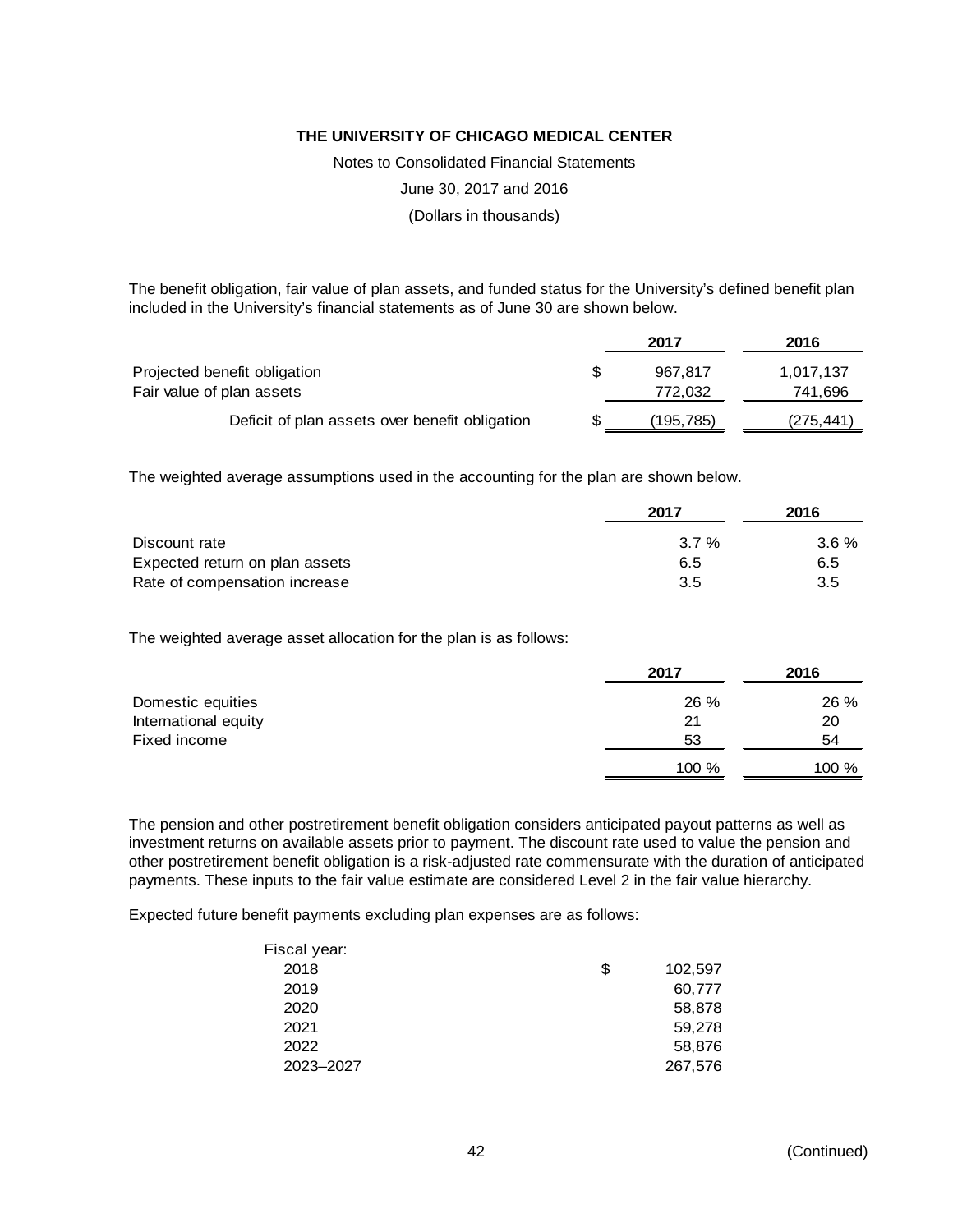Notes to Consolidated Financial Statements

June 30, 2017 and 2016

(Dollars in thousands)

UCMC and CHHD also maintain additional defined contribution retirement plans for employees. The System's pension expense under these distinct defined contribution retirement plans was \$8,200 and \$5,300 for the years ended June 30, 2017 and 2016, respectively.

#### *Curtailed and Frozen Plan*

In June 2002, UCMC assumed sponsorship of the Louis A. Weiss Memorial Hospital Pension Plan (Employer Identification Number 36-3488183, Plan Number 003), which covers employees of a former affiliate. Participation and benefit accruals are frozen. All benefit accruals are fully vested.

Components of net periodic pension cost and other amounts recognized in unrestricted net assets include the following:

|                                                                                                |     | Year ended June 30 |          |
|------------------------------------------------------------------------------------------------|-----|--------------------|----------|
|                                                                                                |     | 2017               | 2016     |
| Net periodic pension cost:                                                                     |     |                    |          |
| Service cost                                                                                   | \$. |                    |          |
| Net periodic pension cost                                                                      |     |                    |          |
| Other changes in plan assets and benefit obligations recognized<br>in unrestricted net assets: |     |                    |          |
| Interest cost                                                                                  | \$  | 2,155              | 2,513    |
| Expected return on plan assets                                                                 |     | (2,976)            | (3,009)  |
| Amortization of unrecognized net actuarial loss                                                |     | 1,181              | 926      |
| Liability for pension benefits                                                                 |     | 2,918              | (4, 429) |
| Total recognized in net periodic pension cost and                                              |     |                    |          |
| unrestricted net assets                                                                        |     | (2,558)            | 4,859    |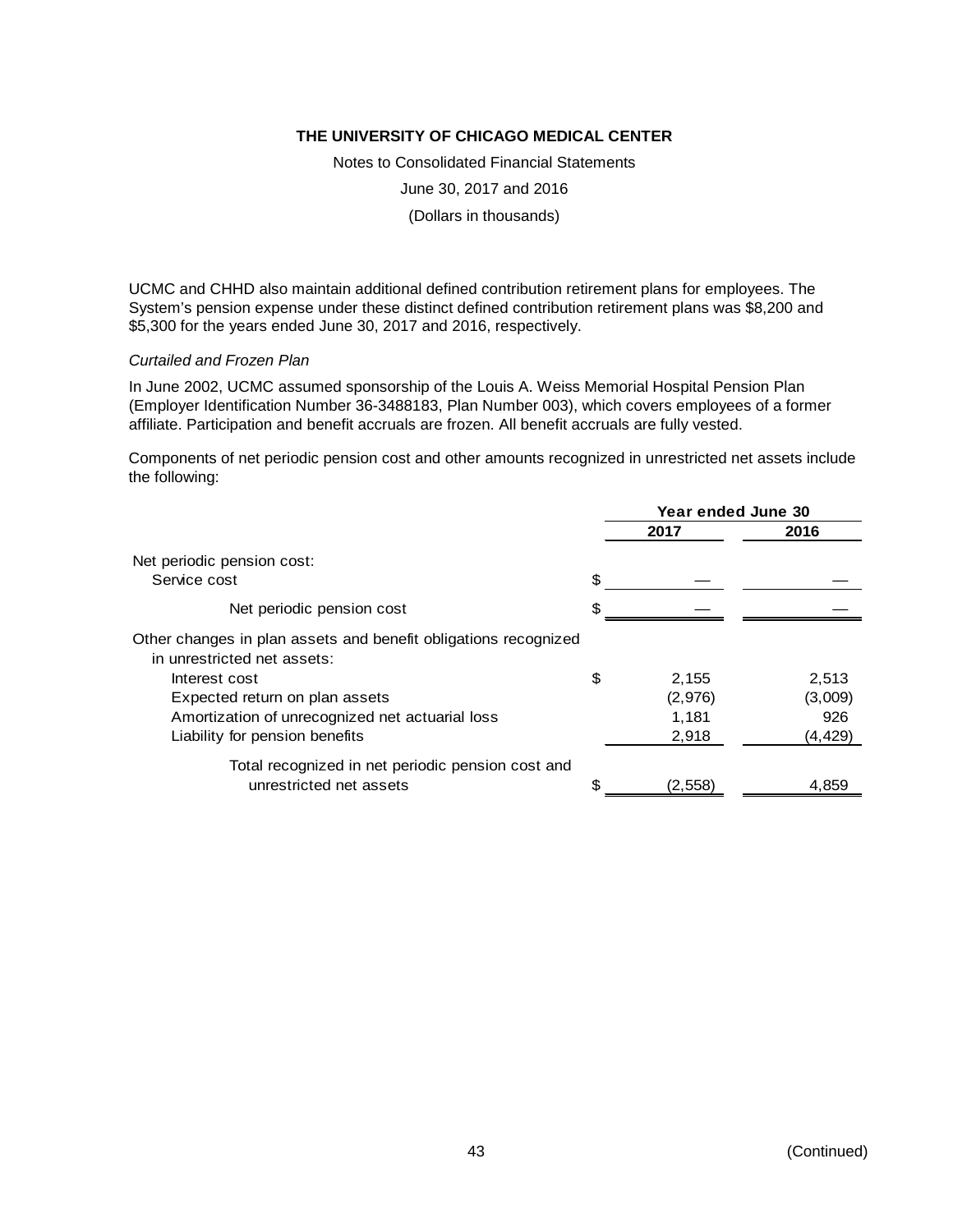Notes to Consolidated Financial Statements

June 30, 2017 and 2016

(Dollars in thousands)

The following table sets forth additional required pension disclosure information for this plan:

|                                                | Year ended June 30 |           |           |
|------------------------------------------------|--------------------|-----------|-----------|
|                                                |                    | 2017      | 2016      |
| Changes in projected benefit obligation:       |                    |           |           |
| Benefit obligation at beginning of year        | \$                 | 63,511    | 60,318    |
| Interest cost                                  |                    | 2,155     | 2,513     |
| Net actuarial loss (gain)                      |                    | (1,001)   | 4,236     |
| Benefits paid                                  |                    | (3, 560)  | (3, 556)  |
|                                                |                    | 61,105    | 63,511    |
| Changes in plan assets:                        |                    |           |           |
| Fair value of plan assets at beginning of year |                    | 50,371    | 52,037    |
| Actual return on plan assets                   |                    | 3,711     | 1,890     |
| Employer contribution                          |                    |           |           |
| Benefits paid                                  |                    | (3, 560)  | (3, 556)  |
|                                                |                    | 50,522    | 50,371    |
| Funded status at end of year                   |                    | (10, 583) | (13, 140) |

Amounts recognized in the consolidated balance sheets are included in noncurrent liabilities.

Accumulated plan benefits equal projected plan benefits. Assumptions used in the accounting for the net periodic pension cost were as follows:

|                                | 2017 | 2016     |
|--------------------------------|------|----------|
| Discount rate                  | 3.7% | $3.5 \%$ |
| Expected return on plan assets | 6.0  | 6.0      |
| Rate of compensation increase  | N/A  | N/A      |

Weighted average asset allocations for plan assets are as follows:

|                        | 2017  | 2016  |
|------------------------|-------|-------|
| Cash                   | 1%    | 3%    |
| Fixed income           | 60    | 60    |
| Domestic equities      | 27    | 27    |
| International equities | 12    | 10    |
|                        | 100 % | 100 % |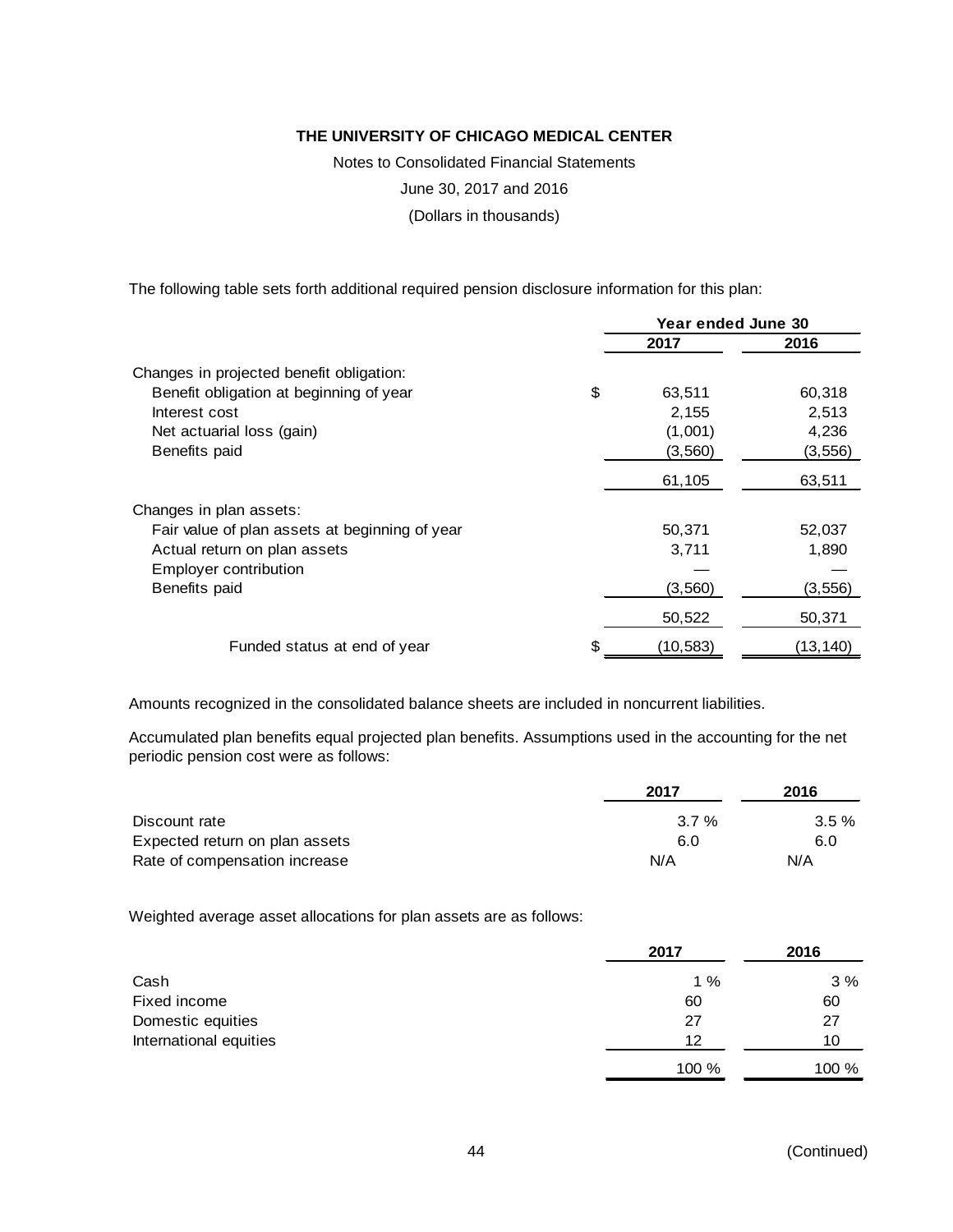Notes to Consolidated Financial Statements

June 30, 2017 and 2016

(Dollars in thousands)

All plan assets are valued using Level 1 inputs in 2017 and 2016. The target asset allocation is 40% equities and 60% fixed income. The expected return on plan assets is based on historical investment returns for similar investment portfolios.

UCMC expects to make contributions of \$3,000 to the plan in the fiscal year ended June 30, 2017.

Expected future benefit payments are as follows:

| Fiscal year: |             |
|--------------|-------------|
| 2018         | \$<br>4,011 |
| 2019         | 3,985       |
| 2020         | 4,000       |
| 2021         | 3,962       |
| 2022         | 3,958       |
| 2023-2027    | 19,496      |

# **(15) Pledges**

Pledges receivable at June 30 are comprised of:

|                                                     | 2017        | 2016  |
|-----------------------------------------------------|-------------|-------|
| Unconditional promises expected to be collected in: |             |       |
| Less than one year                                  | \$<br>1.256 | 1,661 |
| One year to five years                              | 2,440       | 2,602 |
| More than five years                                |             |       |
|                                                     | 3,696       | 4,263 |
| Less unamortized discount (discount rate 4.14%)     | 77          | (113) |
| Total                                               | \$<br>3,619 | 4,150 |

#### **(16) Restricted Net Assets**

Temporarily restricted net assets are available for the following purposes as of June 30:

|                                     |    | 2017   | 2016   |
|-------------------------------------|----|--------|--------|
| Pediatric healthcare                | \$ | 20,220 | 18,064 |
| Adult healthcare                    |    | 57,890 | 52,285 |
| Educational and scientific programs |    | 6.071  | 5,254  |
| Capital and other purposes          |    | 6,280  | 6,322  |
| Total                               | £. | 90.461 | 81,925 |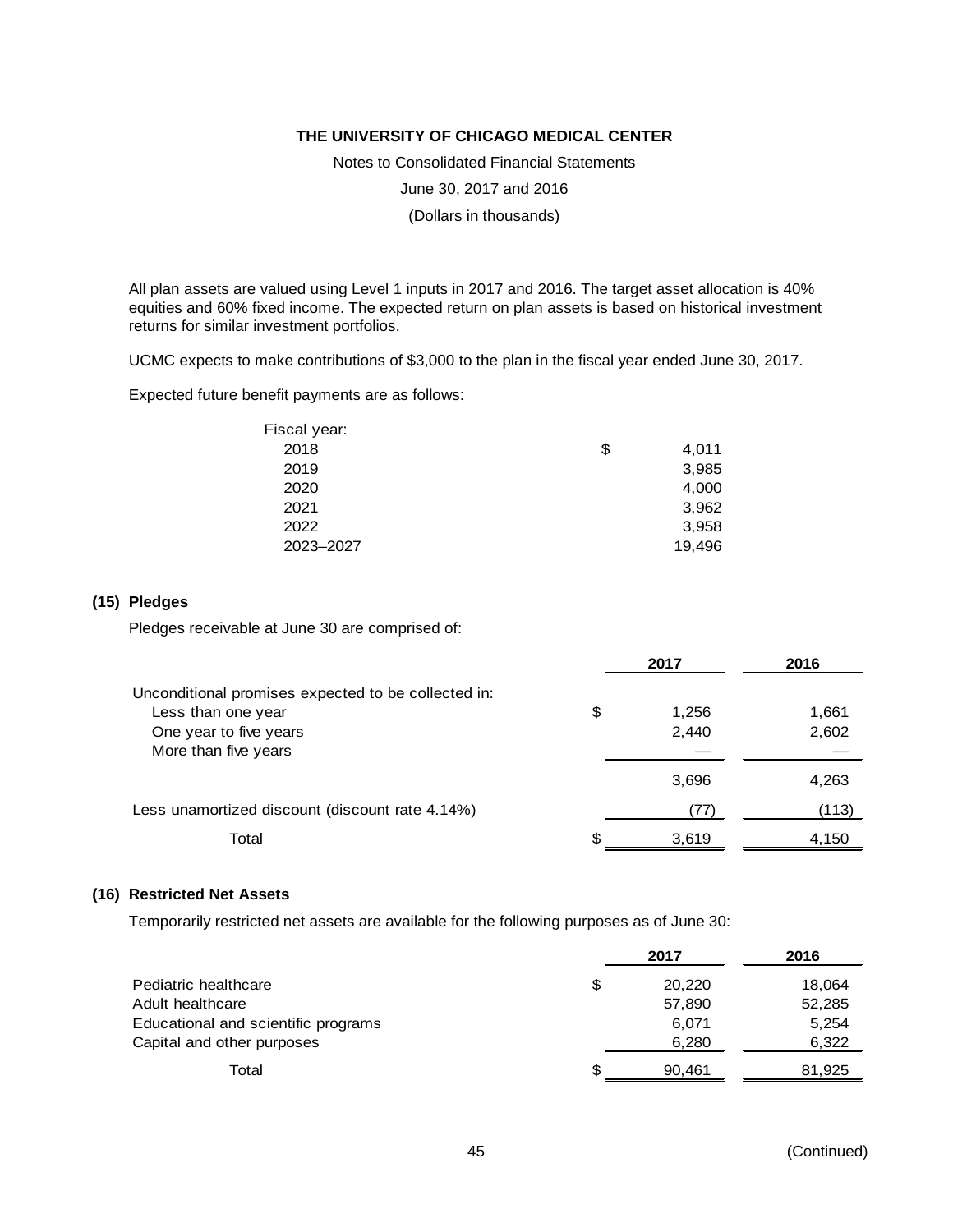Notes to Consolidated Financial Statements

June 30, 2017 and 2016

(Dollars in thousands)

Income from permanently restricted net assets is restricted for:

|                                     | 2017        | 2016  |
|-------------------------------------|-------------|-------|
| Pediatric healthcare                | \$<br>3.941 | 1,865 |
| Adult healthcare                    | 4.287       | 1,935 |
| Educational and scientific programs | 9.217       | 4.312 |
| Total                               | 17.445      | 8.112 |

#### **(17) Functional Expenses**

Total operating expenses by function are as follows for the years ended June 30:

| 2017      | 2016      |
|-----------|-----------|
| 1,765,085 | 1,403,939 |
| 158,001   | 106,256   |
| 1,923,086 | 1,510,195 |
|           |           |

#### **(18) Contingencies**

The System is subject to complaints, claims, and litigation, which have risen in the normal course of business. In addition, the System is subject to reviews by various federal and state government agencies to assure compliance with applicable laws, some of which are subject to different interpretations. While the outcome of these suits cannot be determined at this time, management, based on advice from legal counsel, believes that any loss that may arise from these actions will not have a material adverse effect on the financial position or results of operations of the System.

#### *(a) Medicare and Medicaid Reimbursement*

For the year ended June 30, 2017, the System recognized approximately 24.6% of net patient service revenue from services provided to Medicare beneficiaries. Recently enacted healthcare reform and other Medicare legislation may have an adverse effect on UCMC's net patient service revenue. Medicaid-payment methodologies and rates may be subject to modification based on the amount of funding available to the State of Illinois Medicaid Program.

The System has received and expects to receive future notices from the Medicare program requiring that they provide Medicare with documentation for claims to carry out the Recovery Audit Contract (RAC) program. The System is responding to these requests. Review of claims through the RAC program may result in a liability to the Medicare program and could have an adverse impact on the System's net patient service revenue.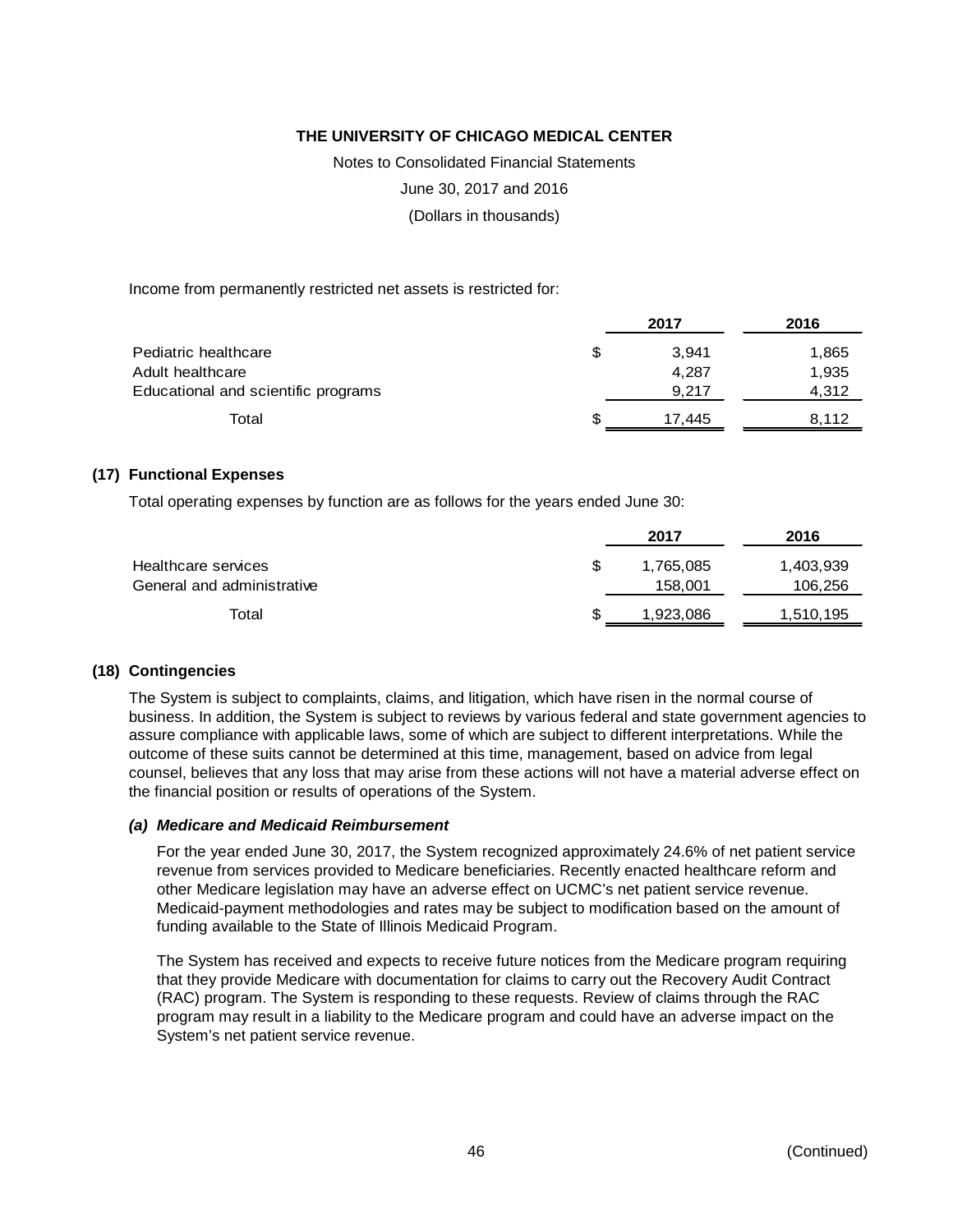Notes to Consolidated Financial Statements June 30, 2017 and 2016 (Dollars in thousands)

#### *(b) The Patient Protection and Affordable Care Act and Other Enacted Legislation*

In March 2010, the Patient Protection and Affordable Care Act of 2010 (the Affordable Care Act) was enacted. Some of the provisions of the Affordable Care Act took effect immediately, while others will take effect or will be phased in over time, ranging from a few months to ten years following approval. The Affordable Care Act was designed to make available, or subsidize the premium costs of, healthcare insurance for some of the millions of currently uninsured or underinsured consumers below certain income levels. An increase in utilization of healthcare services by those who are currently avoiding or rationing their healthcare was expected. Although bad debt expenses and/or charity care provided were expected to be reduced, increased utilization would be associated with increased variable and fixed costs of providing healthcare services, which may or may not be offset by increased revenue.

The Affordable Care Act contains more than 32 sections related to healthcare fraud and abuse and program integrity. The potential for increased legal exposure related to the Affordable Care Act's enhanced compliance and regulatory requirements could increase operating expenses.

The System continues to analyze the Affordable Care Act to assess its effects on current and projected operations, financial performance, and financial condition.

#### *(c) Regulatory Investigations*

The U.S. Department of Justice and other federal agencies routinely conduct regulatory investigations and compliance audits of healthcare providers. The System is subject to these regulatory efforts. Additionally, the laws and regulations governing the Medicare, Medicaid, and other government healthcare programs are extremely complex and subject to interpretation, making compliance an ongoing challenge for The System and other healthcare organizations. Recently the federal government has increased its enforcement activity, including audits and investigations related to billing practices, clinical documentation, and related matters. The System maintains a compliance program and conducts audits and other activities to identify potential compliance issues, including overpayments to governmental payors.

# *(d) Tax Exemption for Sales Tax and Property Tax*

Effective June 14, 2012, the Governor of Illinois signed into law, Public Act 97-0688, which creates new standards for state income tax and property tax exemptions in Illinois. The law establishes new standards for the issuance of charitable exemptions, including requirements for a nonprofit hospital to certify annually that in the prior year, it provided an amount of qualified services and activities to low-income and underserved individuals with a value at least equal to the hospital's estimated property tax liability. The System has not recorded a liability for related property taxes based upon management's current determination of qualified services provided.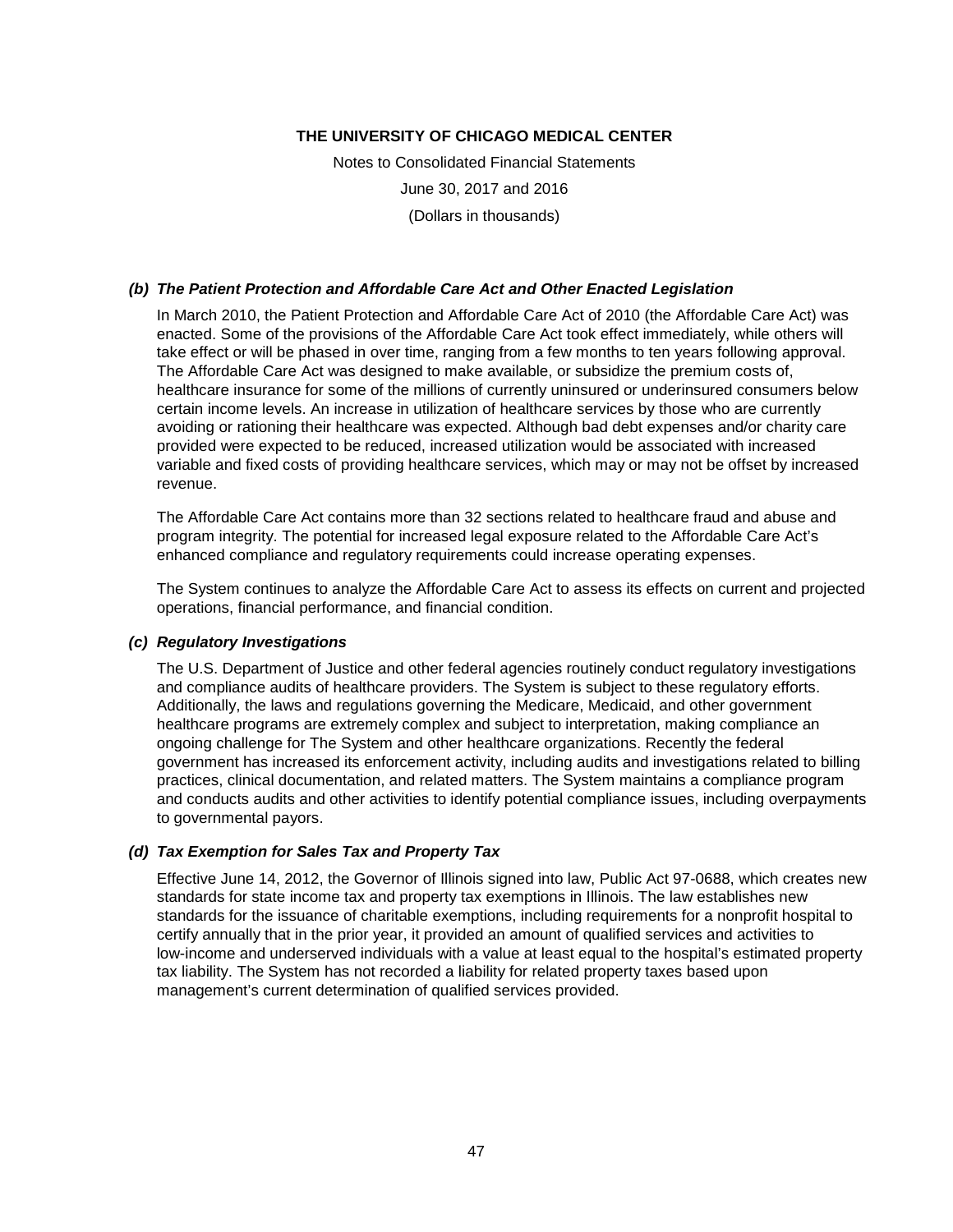Consolidating Balance Sheet Information

#### June 30, 2017

(Dollars in thousands)

| <b>Assets</b>                                                                                                                                                                                                                                                                                                                                           |     | The<br>University of<br>Chicago<br><b>Medical</b><br>Center                           | The<br>University of<br>Chicago<br><b>Medicine</b><br>Care<br>Network                                                            | <b>UCMC Title</b><br><b>Holding</b><br>Corporation                                                                         | Community<br><b>Health and</b><br>Hospital<br><b>Division</b>                                                           | Eliminations                                                                                                 | Consolidated<br>total                                                               |
|---------------------------------------------------------------------------------------------------------------------------------------------------------------------------------------------------------------------------------------------------------------------------------------------------------------------------------------------------------|-----|---------------------------------------------------------------------------------------|----------------------------------------------------------------------------------------------------------------------------------|----------------------------------------------------------------------------------------------------------------------------|-------------------------------------------------------------------------------------------------------------------------|--------------------------------------------------------------------------------------------------------------|-------------------------------------------------------------------------------------|
|                                                                                                                                                                                                                                                                                                                                                         |     |                                                                                       |                                                                                                                                  |                                                                                                                            |                                                                                                                         |                                                                                                              |                                                                                     |
| Current assets:<br>Cash and cash equivalents<br>Patient accounts receivable, net of estimated uncollectibles of \$140,878<br>Current portion of investments limited to use<br>Current portion of malpractice self-insurance receivable<br>Current portion of pledges receivable<br>Due from affiliates<br>Prepaids, inventory, and other current assets | S.  | 13,742<br>391,031<br>13,821<br>21,141<br>1,256<br>13,780<br>65,379                    | 26<br>322<br>$\overline{\phantom{0}}$<br>$\overline{\phantom{0}}$<br>$\overline{\phantom{0}}$<br>$\overline{\phantom{m}}$<br>806 | 5,453<br>$\overline{\phantom{0}}$<br>$\overline{\phantom{0}}$<br>1,683                                                     | 18,225<br>40.747<br>6,787<br>$\overline{\phantom{a}}$<br>$\overline{\phantom{0}}$<br>$\overline{\phantom{m}}$<br>19,060 | $\overline{\phantom{0}}$<br>$\overline{\phantom{0}}$<br>-<br>$\overline{\phantom{0}}$<br>(13,780)<br>(1,007) | 37,446<br>432,100<br>20,608<br>21,141<br>1,256<br>85,921                            |
| Total current assets                                                                                                                                                                                                                                                                                                                                    |     | $\overline{\phantom{0}}$<br>520,150                                                   | $\overline{\phantom{m}}$<br>1,154                                                                                                | $\overline{\phantom{m}}$<br>7,136                                                                                          | $\overline{\phantom{m}}$<br>84,819                                                                                      | $\overline{\phantom{m}}$<br>(14, 787)                                                                        | $\overline{\phantom{m}}$<br>598,472                                                 |
| Investments, limited as to use, less current portion<br>Property, plant, and equipment, net<br>Pledges receivable, less current portion<br>Malpractice self-insurance receivable, less current portion<br>Other assets, net                                                                                                                             |     | 903.713<br>1,436,386<br>2,363<br>99,798<br>353,832                                    | 785<br>$\overline{\phantom{0}}$<br>1,096                                                                                         | $\overline{\phantom{a}}$<br>-<br>16,481                                                                                    | 299.259<br>188,034<br>$\overline{\phantom{0}}$<br>$\overline{\phantom{0}}$<br>8,147                                     | $\overline{\phantom{0}}$<br>$\overline{\phantom{0}}$<br>-<br>-<br>(340, 902)                                 | 1,202,972<br>1,625,205<br>2,363<br>99,798<br>38,654                                 |
| Total assets                                                                                                                                                                                                                                                                                                                                            |     | 3,316,242                                                                             | 3,035                                                                                                                            | 23,617                                                                                                                     | 580,259                                                                                                                 | (355, 689)                                                                                                   | 3,567,464                                                                           |
| <b>Liabilities and Net Assets</b>                                                                                                                                                                                                                                                                                                                       |     |                                                                                       |                                                                                                                                  |                                                                                                                            |                                                                                                                         |                                                                                                              |                                                                                     |
| <b>Current liabilities:</b>                                                                                                                                                                                                                                                                                                                             |     |                                                                                       |                                                                                                                                  |                                                                                                                            |                                                                                                                         |                                                                                                              |                                                                                     |
| Accounts payable and accrued expenses<br>Current portion of long-term debt<br>Current portion of other long-term liabilities<br>Estimated third-party payor settlements<br>Current portion of malpractice self-insurance liability<br>Due to affiliates<br>Due to the University of Chicago                                                             | \$  | 165,991<br>13,868<br>1,205<br>160,678<br>21,141<br>$\overline{\phantom{0}}$<br>28,725 | 662<br>$\overline{\phantom{0}}$<br>$\overline{\phantom{0}}$<br>$\overline{\phantom{0}}$<br>13,192<br>$\overline{\phantom{0}}$    | 408<br>$\overline{\phantom{a}}$<br>$\overline{\phantom{0}}$<br>$\overline{\phantom{0}}$<br>411<br>$\overline{\phantom{m}}$ | 55,711<br>5,550<br>$\overline{\phantom{0}}$<br>17,503<br>—<br>$\overline{\phantom{m}}$                                  | (177)<br>$\qquad \qquad$<br>(1,007)<br>$\qquad \qquad$<br>$\qquad \qquad$<br>(13,603)<br>$\qquad \qquad$     | 222,595<br>19,418<br>198<br>178,181<br>21,141<br>$\overline{\phantom{a}}$<br>28,725 |
| <b>Total current liabilities</b>                                                                                                                                                                                                                                                                                                                        |     | 391,608                                                                               | 13,854                                                                                                                           | 819                                                                                                                        | 78,764                                                                                                                  | (14, 787)                                                                                                    | 470,258                                                                             |
| Workers' compensation self-insurance liability, less current portion<br>Malpractice self insurance liability, less current portion<br>Long-term debt, excluding current installments<br>Interest rate swap liability<br>Other long-term liabilities, less current portion                                                                               |     | 5,980<br>99,798<br>886,470<br>120,158<br>50,561                                       | $\overline{\phantom{0}}$<br>$\overline{\phantom{0}}$<br>$\overline{\phantom{0}}$<br>$\overline{\phantom{0}}$<br>—                | $\overline{\phantom{a}}$<br>$\overline{\phantom{m}}$<br>21,296<br>$\overline{\phantom{m}}$<br>1,560                        | 31,737<br>107,061<br>9,292<br>10,388                                                                                    | $\qquad \qquad$<br>$\qquad \qquad$<br>—<br>$\overline{\phantom{0}}$<br>(18,040)                              | 5,980<br>131,535<br>1,014,827<br>129,450<br>44,469                                  |
| <b>Total liabilities</b>                                                                                                                                                                                                                                                                                                                                |     | 1,554,575                                                                             | 13,854                                                                                                                           | 23,675                                                                                                                     | 237,242                                                                                                                 | (32, 827)                                                                                                    | 1,796,519                                                                           |
| Net assets (deficit):<br>Unrestricted<br>Temporarily restricted<br>Permanently restricted                                                                                                                                                                                                                                                               |     | 1,654,070<br>90,349<br>17,248                                                         | (10, 819)<br>$\overline{\phantom{0}}$<br>$\overline{\phantom{m}}$                                                                | (58)<br>$\overline{\phantom{m}}$<br>$\hspace{0.1mm}-\hspace{0.1mm}$                                                        | 329,586<br>4,147<br>9,284                                                                                               | (309, 740)<br>(4,035)<br>(9,087)                                                                             | 1,663,039<br>90,461<br>17.445                                                       |
| Total net assets                                                                                                                                                                                                                                                                                                                                        |     | 1,761,667                                                                             | (10, 819)                                                                                                                        | (58)                                                                                                                       | 343,017                                                                                                                 | (322, 862)                                                                                                   | 1,770,945                                                                           |
| Total liabilities and net assets                                                                                                                                                                                                                                                                                                                        | \$. | 3,316,242                                                                             | 3,035                                                                                                                            | 23,617                                                                                                                     | 580,259                                                                                                                 | (355, 689)                                                                                                   | 3,567,464                                                                           |

See accompanying independent auditors' report.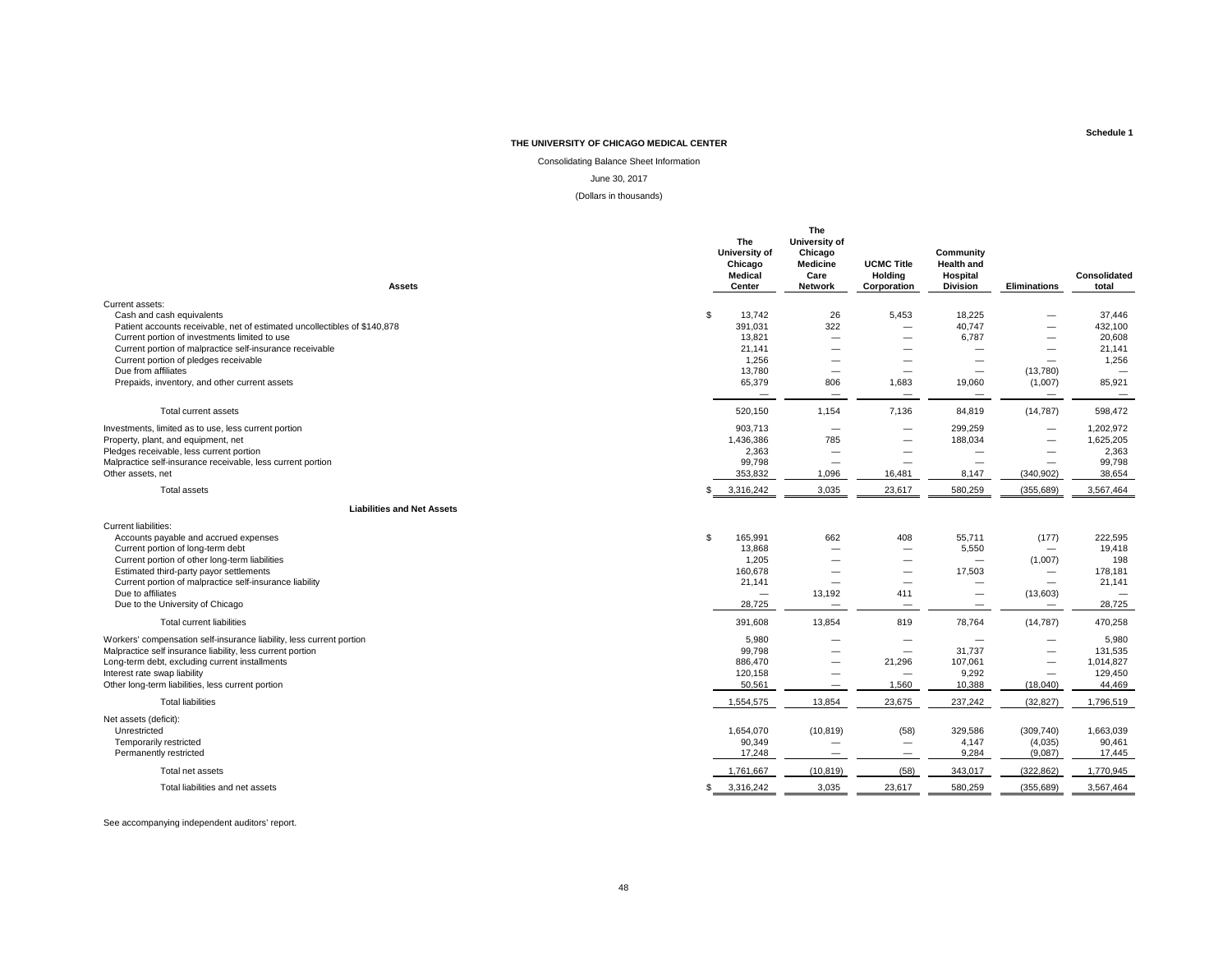#### Consolidating Statement of Operations and Changes in Unrestricted Net Assets Information

#### For the year ended June 30, 2017

#### (Dollars in thousands)

|                                                                                                                                                                                                                                                                                                                                        |     | The<br>University of<br>Chicago<br><b>Medical</b><br>Center         | The<br>University of<br>Chicago<br><b>Medicine</b><br>Care<br>Network | <b>UCMC Title</b><br>Holding<br>Corporation               | Community<br><b>Health and</b><br>Hospital<br><b>Division</b> | <b>Eliminations</b>                           | Consolidated<br>total                                     |
|----------------------------------------------------------------------------------------------------------------------------------------------------------------------------------------------------------------------------------------------------------------------------------------------------------------------------------------|-----|---------------------------------------------------------------------|-----------------------------------------------------------------------|-----------------------------------------------------------|---------------------------------------------------------------|-----------------------------------------------|-----------------------------------------------------------|
| Revenue:                                                                                                                                                                                                                                                                                                                               |     |                                                                     |                                                                       |                                                           |                                                               |                                               |                                                           |
| Net patient service revenue<br>Provision for doubtful accounts                                                                                                                                                                                                                                                                         | \$  | 1,755,874<br>138,317                                                | 2,766                                                                 |                                                           | 250,919<br>14,571                                             |                                               | 2,009,559<br>152,888                                      |
| Net patient service revenue less provision for doubtful accounts                                                                                                                                                                                                                                                                       |     | 1,617,557                                                           | 2,766                                                                 | $\overbrace{\phantom{1232211}}$                           | 236,348                                                       |                                               | 1,856,671                                                 |
| Other operating revenue and net assets released from restrictions                                                                                                                                                                                                                                                                      |     | 120,651                                                             | 1,801                                                                 | 618                                                       | 27,201                                                        | (1,481)                                       | 148,790                                                   |
| Total operating revenues                                                                                                                                                                                                                                                                                                               |     | 1,738,208                                                           | 4,567                                                                 | 618                                                       | 263,549                                                       | (1,481)                                       | 2,005,461                                                 |
| <b>Operating Expenses:</b><br>Salaries, wages, and benefits<br>Supplies and other<br>Physician services                                                                                                                                                                                                                                |     | 736,797<br>485,577<br>229,709                                       | 9,238<br>3,006<br>985                                                 | $\qquad \qquad -$<br>81                                   | 113,606<br>95,011<br>21,630                                   | (31)<br>(832)                                 | 859.641<br>583,644<br>251,492                             |
| Insurance<br>Interest<br>Medicaid provider tax<br>Depreciation and amortization                                                                                                                                                                                                                                                        |     | 11,083<br>35,757<br>41,753<br>102,985                               | 643<br>349                                                            | $\equiv$<br>595<br>—<br>$\overbrace{\phantom{1232211}}$   | 6,068<br>3,682<br>12,071<br>13,941                            | (618)<br>—<br>$\overbrace{\phantom{1232211}}$ | 17,794<br>39,416<br>53,824<br>117,275                     |
| Total operating expenses                                                                                                                                                                                                                                                                                                               |     | 1,643,661                                                           | 14,221                                                                | 676                                                       | 266,009                                                       | (1,481)                                       | 1,923,086                                                 |
| Operating revenue in excess of expenses                                                                                                                                                                                                                                                                                                |     | 94,547                                                              | (9,654)                                                               | (58)                                                      | (2,460)                                                       |                                               | 82,375                                                    |
| Nonoperating gains (losses), net:<br>Investment income (loss) and unrestricted gifts, net<br>Loss on extinguishment of debt<br>Contribution of CHHD unrestricted net assets<br>Change in fair value of nonhedged derivative instruments<br>Derivative ineffectiveness on hedged derivative instruments<br>Distributions and other, net |     | 72,556<br>(27, 028)<br>309,740<br>2,095<br>$\overline{\phantom{0}}$ |                                                                       | $\overline{\phantom{0}}$<br>-<br>$\overline{\phantom{m}}$ | 16,598<br>309,740<br>3,561<br>2,496                           | (309, 740)<br>$\qquad \qquad -$               | 89,154<br>(27, 028)<br>309,740<br>3,561<br>2,095<br>2,496 |
| Net nonoperating gains (losses)                                                                                                                                                                                                                                                                                                        |     | 357,363                                                             |                                                                       | $\qquad \qquad -$                                         | 332,395                                                       | (309, 740)                                    | 380,018                                                   |
| Revenue and gains in excess (deficient) of expenses and losses                                                                                                                                                                                                                                                                         |     | 451,910                                                             | (9,654)                                                               | (58)                                                      | 329,935                                                       | (309, 740)                                    | 462,393                                                   |
| Other changes in net assets:<br>Equity transfers to University of Chicago, net<br>Change in accrued pension benefits other than net periodic benefit costs<br>Effective portion of change in valuation of derivatives<br>Other, net                                                                                                    |     | (71,750)<br>2,266<br>44,863<br>$\overline{\phantom{0}}$             |                                                                       | $\overline{\phantom{m}}$                                  | –<br>(349)                                                    | $\overline{\phantom{m}}$                      | (71, 750)<br>2,266<br>44,863<br>(349)                     |
| Increase (decrease) in unrestricted assets                                                                                                                                                                                                                                                                                             | \$. | 427,289                                                             | (9,654)                                                               | (58)                                                      | 329,586                                                       | (309, 740)                                    | 437,423                                                   |

See accompanying independent auditors' report.